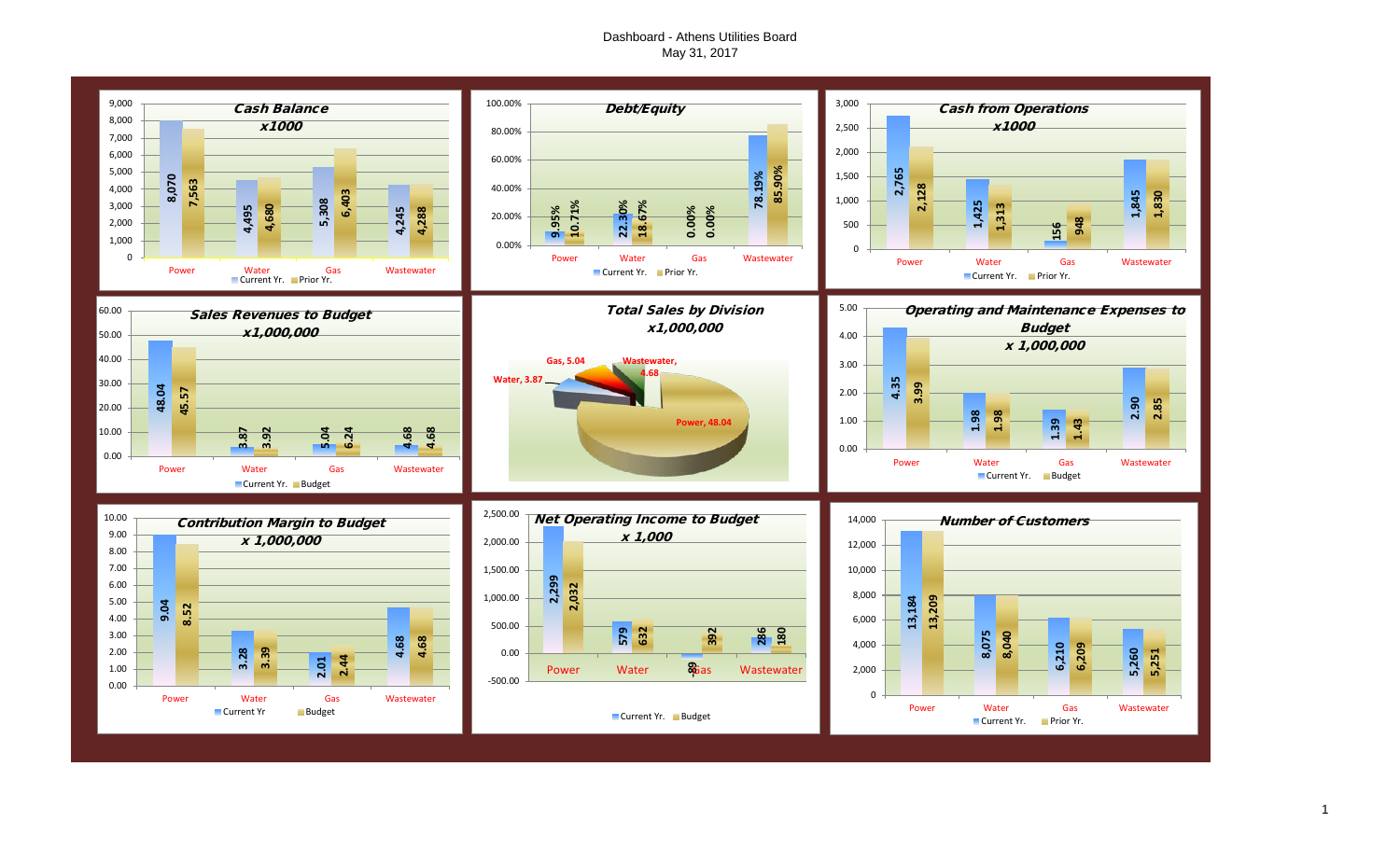#### **Athens Utilities Board Combined Balance Sheet (000 Omitted) May 31, 2017**

|                                         | May 31, 2017           | <b>Prior Year</b>      | Change             |
|-----------------------------------------|------------------------|------------------------|--------------------|
| <b>Current Assets</b>                   | \$30,130               | \$30.710               | (\$580)            |
| Long-Term Assets<br><b>Total Assets</b> | \$114,572<br>\$144,702 | \$110.677<br>\$141,386 | \$3,895<br>\$3,315 |
| <b>Current Liabilities</b>              | \$5.165                | \$4.949                | \$216              |
| Long-Term Liabilities                   | \$29.648               | \$29.822               | (\$174)            |
| <b>Net Assets</b>                       | \$109.888              | \$106.616              | \$3,273            |
| <b>Total Liabilities and Net Assets</b> | \$144.702              | \$141.386              | \$3,315            |

#### **Athens Utilities Board Combined Profit and Loss Statement (000 Omitted)**

### **May 31, 2017**

|                                       |              | YEAR-TO-DATE      |           |              | <b>CURRENT MONTH</b> |          |               | <b>BUDGET</b> |           |  |
|---------------------------------------|--------------|-------------------|-----------|--------------|----------------------|----------|---------------|---------------|-----------|--|
|                                       | <b>YTD</b>   | <b>YTD</b>        | Variance  | <b>Month</b> | Month                | Variance | Annual        | <b>YTD</b>    | Variance  |  |
|                                       | May 31, 2017 | <b>Prior Year</b> |           | May 31, 2017 | <b>Prior Year</b>    |          | <b>Budget</b> | <b>Budget</b> |           |  |
| Sales Revenue                         | \$61,086     | \$58,466          | \$2,619   | \$4,842      | \$4,495              | \$347    | \$63,648      | \$60,411      | \$674     |  |
| Cost of Goods Sold                    | \$42,609     | \$40,268          | (\$2,341) | \$3,490      | \$3,162              | (\$327)  | \$44,352      | \$41,379      | (\$1,230) |  |
| <b>Contribution Margin</b>            | \$18,477     | \$18,198          | \$278     | \$1,352      | \$1,332              | \$20     | \$19,296      | \$19,033      | (\$556)   |  |
| Operating and Maintenance Expenses    | \$10,319     | \$9,789           | (\$530)   | \$1,021      | \$824                | (\$197)  | \$10,830      | \$10,423      | \$104     |  |
| Depreciation and Taxes Equivalents    | \$5,055      | \$5,150           | \$95      | \$463        | \$456                | $($ \$6) | \$5,537       | \$5,374       | \$319     |  |
| <b>Total Operating Expenses</b>       | \$15,374     | \$14,939          | (\$435)   | \$1,484      | \$1,281              | (\$204)  | \$16,368      | \$15,797      | \$423     |  |
| <b>Net Operating Income</b>           | \$3,103      | \$3,260           | (\$157)   | ( \$132)     | \$52                 | ( \$184) | \$2,928       | \$3,236       | (\$133)   |  |
| Grants, Contributions & Extraordinary | \$414        | (\$12)            | \$425     | \$56         | \$0                  | \$56     | \$1,009       | \$546         | (\$132)   |  |
| <b>Change in Net Assets</b>           | \$3,517      | \$3,248           | \$269     | (\$76)       | \$52                 | (\$128)  | \$3,937       | \$3,782       | (\$265)   |  |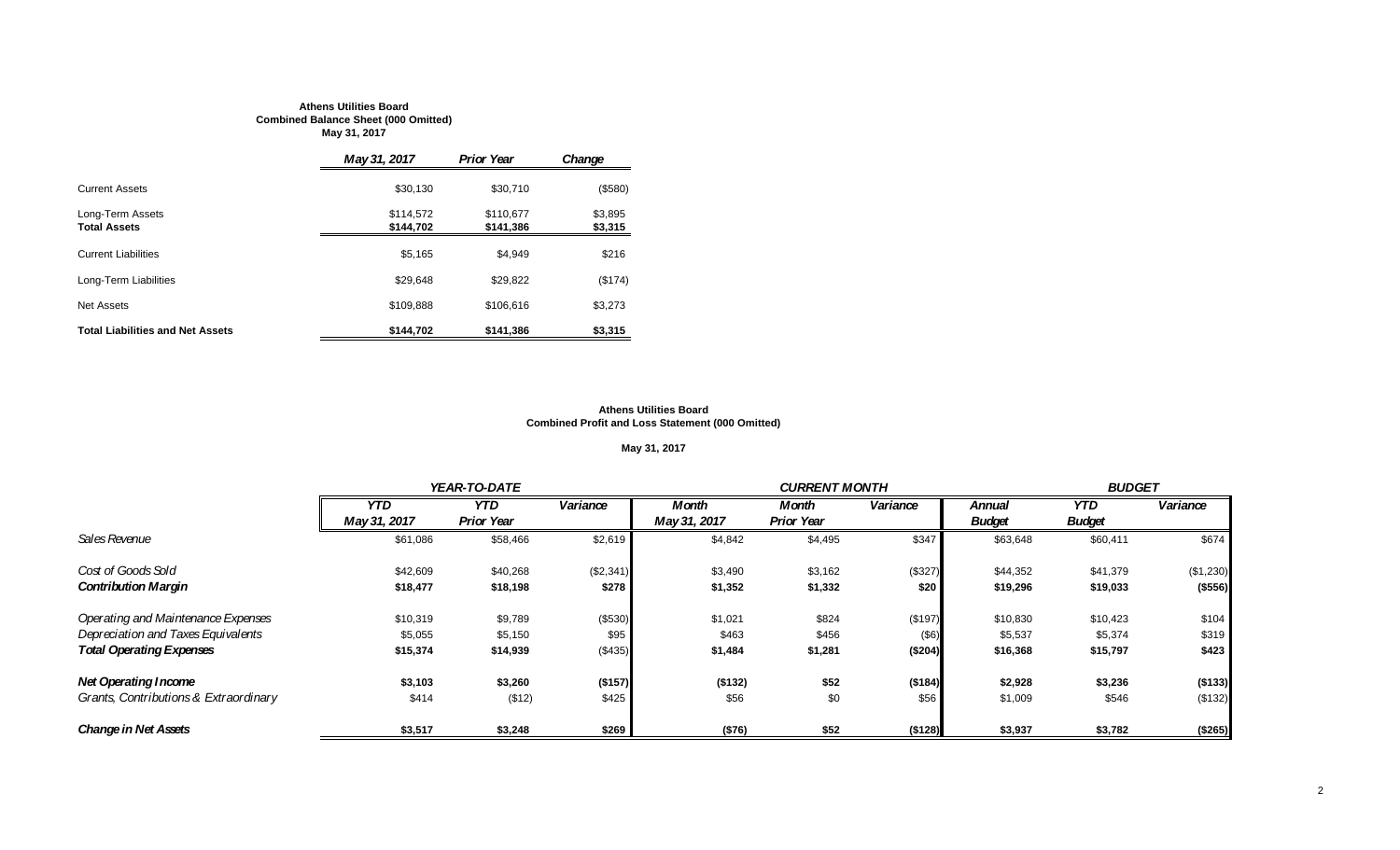## **Athens Utilities Board Financial Statement Synopsis 5/31/2017**

|                                             |                         |                      |                         |                    |                         |                      | (000 Omitted) |          |                |                                                    |              |                            |                |                              |                         |                    |                         |                      |                         |                    |
|---------------------------------------------|-------------------------|----------------------|-------------------------|--------------------|-------------------------|----------------------|---------------|----------|----------------|----------------------------------------------------|--------------|----------------------------|----------------|------------------------------|-------------------------|--------------------|-------------------------|----------------------|-------------------------|--------------------|
|                                             |                         |                      | <b>Power</b>            |                    |                         | Water                |               |          |                | Gas                                                |              |                            |                |                              | Wastewater              |                    |                         | <b>Total</b>         |                         |                    |
|                                             | Y-T-D<br><b>Current</b> | $Y-T-D$<br>Prior Yr. | M-T-D<br><b>Current</b> | M-T-D<br>Prior Yr. | Y-T-D<br><b>Current</b> | $Y-T-D$<br>Prior Yr. | M-T-D         | M-T-D    | Y-T-D          | $Y-T-D$<br>Current   Prior Yr. Current   Prior Yr. | M-T-D        | M-T-D<br>Current Prior Yr. | '-T-D          | $Y-T-D$<br>Current Prior Yr. | M-T-D<br><b>Current</b> | M-T-D<br>Prior Yr. | Y-T-D<br><b>Current</b> | $Y-T-D$<br>Prior Yr. | M-T-D<br><b>Current</b> | M-T-D<br>Prior Yr. |
| Cash Balance                                | 8,070                   | 7,563                |                         |                    | 4,495                   | 4,680                |               |          | 5,308          | 6,403                                              |              |                            | 4,245          | 4,288                        |                         |                    | 22,119                  | 22,934               |                         |                    |
| <b>Working Capital</b>                      | 9,720                   | 10,753               |                         |                    | 5,099                   | 5,388                |               |          | 6,006          | 6,750                                              |              |                            | 5,046          | 5,208                        |                         |                    | 25,871                  | 28,099               |                         |                    |
| <b>Plant Assets</b>                         | 67,023                  | 64,481               |                         |                    | 33,551                  | 30,686               |               |          | 22,057         | 21,036                                             |              |                            | 53,222         | 53,055                       |                         |                    | 175,852                 | 169,259              |                         |                    |
| Debt                                        | 4,694                   | 4,844                |                         |                    | 4,650                   | 3,700                |               |          | $\mathbf{0}$   |                                                    |              |                            | 17,963         | 18,735                       |                         |                    | 27,307                  | 27,279               |                         |                    |
| Net Assets (Net Worth)                      | 47,189                  | 45,215               |                         |                    | 20,849                  | 19,820               |               |          | 19,601         | 19,769                                             |              |                            | 22,144         | 21,812                       |                         |                    | 109,783                 | 106,616              |                         |                    |
| <b>Cash from Operations</b>                 | 2,765                   | 2,128                | 616                     | (335)              | 1,425                   | 1,313                | 132           | 184      | 156            | 948                                                | 130          | 192                        | 1,845          | 1,830                        | 206                     | 321                | 6,191                   | 6,218                | 1,084                   | 361                |
| <b>Net Pension Liability</b>                | 1,499                   | 1,668                |                         |                    | 416                     | 458                  |               |          | 314            | 346                                                |              |                            | 500            | 569                          |                         |                    | 2,730                   | 3,043                |                         |                    |
| Principal Paid on Debt {Lease Included} (1) | 150                     | 467                  | 150                     | 135                | 171                     | 170                  | 102           | 102      | $\mathbf{0}$   | $\Omega$                                           | $\mathbf 0$  | $\overline{0}$             | 693            | 678                          | 587                     | 502                | 1,014                   | 1,315                | 839                     | 739                |
| <b>New Debt-YTD</b>                         | $\overline{0}$          | $\Omega$             | $\mathbf 0$             | - 0                | 1,171                   | 239                  | $\mathbf 0$   | $\Omega$ | $\mathbf 0$    | $\Omega$                                           | $\mathbf{0}$ | -0                         | $\mathbf 0$    | $\Omega$                     | $\mathbf 0$             | $\Omega$           | 1,171                   | 239                  |                         | $\sim$             |
| <b>Cash Invested in Plant</b>               | 2,944                   | 2,073                | 127                     | 44                 | 2,951                   | 727                  | 229           | 74       | 630            | 4,809                                              | 77           | 669                        | 995            | 1,309                        | 297                     | 129                | 7,520                   | 8,918                | 729                     | 916                |
| <b>Cash Flow</b>                            | (319)                   | (478)                | 338                     | (514)              | (172)                   | 577                  | (142)         | 8        | (474)          | (3, 821)                                           | 54           | (478)                      | 159            | (175)                        | (679)                   | (310)              | (807)                   | (3,897)              | (430)                   | (1, 294)           |
| Sales                                       | 48,036                  | 45,235               | 3,840                   | 3,463              | 3,870                   | 3,837                | 333           | 348      | 5,040          | 5,262                                              | 306          | 297                        | 4,678          | 4,763                        | 410                     | 444                | 61,623                  | 59,098               | 4,889                   | 4,552              |
| Cost of Goods Sold {COGS}                   | 38,992                  | 36,723               | 3,240                   | 2,956              | 589                     | 529                  | 55            | 47       | 3,028          | 3,016                                              | 195          | 159                        |                |                              |                         |                    | 42,609                  | 40,268               | 3,490                   | 3,162              |
| O&M Expenses-YTD {minus COGS}               | 6,723                   | 6,477                | 692                     | 573                | 2,627                   | 2,590                | 233           | 215      | 2,097          | 1,976                                              | 184          | 169                        | 4,230          | 4,376                        | 401                     | 352                | 15,677                  | 15,419               | 1,510                   | 1,309              |
| <b>Net Operating Income</b>                 | 2,299                   | 2,036                | (94)                    | (67)               | 579                     | 638                  | 38            | 79       | (89)           | 273                                                | (72)         | (42)                       | 286            | 313                          | (8)                     | 82                 | 3,075                   | 3,260                | (135)                   | 52                 |
| <b>Interest on Debt</b>                     | 37                      | 15                   |                         |                    | 85                      | 86                   | 8             |          | $\Omega$       |                                                    | $\mathbf 0$  | $\Omega$                   | 171            | 88                           | 18                      | 12                 | 292                     | 189                  | 29                      | 23                 |
| Variable Rate Debt Interest Rate            | 0.97%                   | 0.53%                |                         |                    | 1.11%                   | 0.68%                |               |          |                |                                                    |              |                            | 0.97%          | 0.53%                        |                         |                    |                         |                      |                         |                    |
| Grants, Contributions, Extraordinary        | 57                      | 25                   |                         | $\Omega$           | 354                     | (77)                 | 56            | $\Omega$ | $\overline{0}$ | 40                                                 | $\mathbf{0}$ | $\overline{0}$             | $\overline{2}$ | $\Omega$                     | $\mathbf{0}$            | $\Omega$           | 414                     | (12)                 | 56                      | $\overline{0}$     |
| Net Income                                  | 2,356                   | 2,061                | (93)                    | (67)               | 933                     | 560                  | 94            | 79       | (89)           | 313                                                | (72)         | (42)                       | 288            | 313                          | (8)                     | 82                 | 3,489                   | 3,248                | (78)                    | 52                 |
| <b># Customers</b>                          | 13,184                  | 13,209               |                         |                    | 8,075                   | 8,040                |               |          | 6,210          | 6,209                                              |              |                            | 5,260          | 5,251                        |                         |                    | 32,729                  | 32,709               |                         |                    |
| Sales Volume                                | 577,956                 | 552,105              | 49,804                  | 45,96              | 8,354                   | 8,291                | 703           | 740      | 6,419          | 6,819                                              | 378          | 420                        | 3,970          | 3,981                        | 355                     | 365                |                         |                      |                         |                    |
| Revenue per Unit Sold (2)                   | 0.083                   | 0.082                | 0.077                   | 0.075              | 0.46                    | 0.46                 | 0.47          | 0.47     | 0.79           | 0.77                                               | 0.81         | 0.71                       | 1.18           | 1.20                         | 1.16                    | 1.22               |                         |                      |                         |                    |
| Natural Gas Market Price (Dth)              |                         |                      |                         |                    |                         |                      |               |          |                |                                                    | 3.13         | 2.1                        |                |                              |                         |                    |                         |                      |                         |                    |
| Natural Gas Total Unit Cost (Dth)           |                         |                      |                         |                    |                         |                      |               |          | 4.57           | 4.20                                               | 5.10         | 3.82                       |                |                              |                         |                    |                         |                      |                         |                    |
| <b>Full Time Equivalent Employees</b>       | 58.36                   | 56.44                | 59.8                    | 54.65              | 15.36                   | 14.93                | 17.08         | 15.01    | 9.51           | 9.57                                               | 9.14         | 9.66                       | 20.13          | 20.62                        | 20.62                   | 19.93              | 103.36                  | 101.56               | 106.64                  | 99.25              |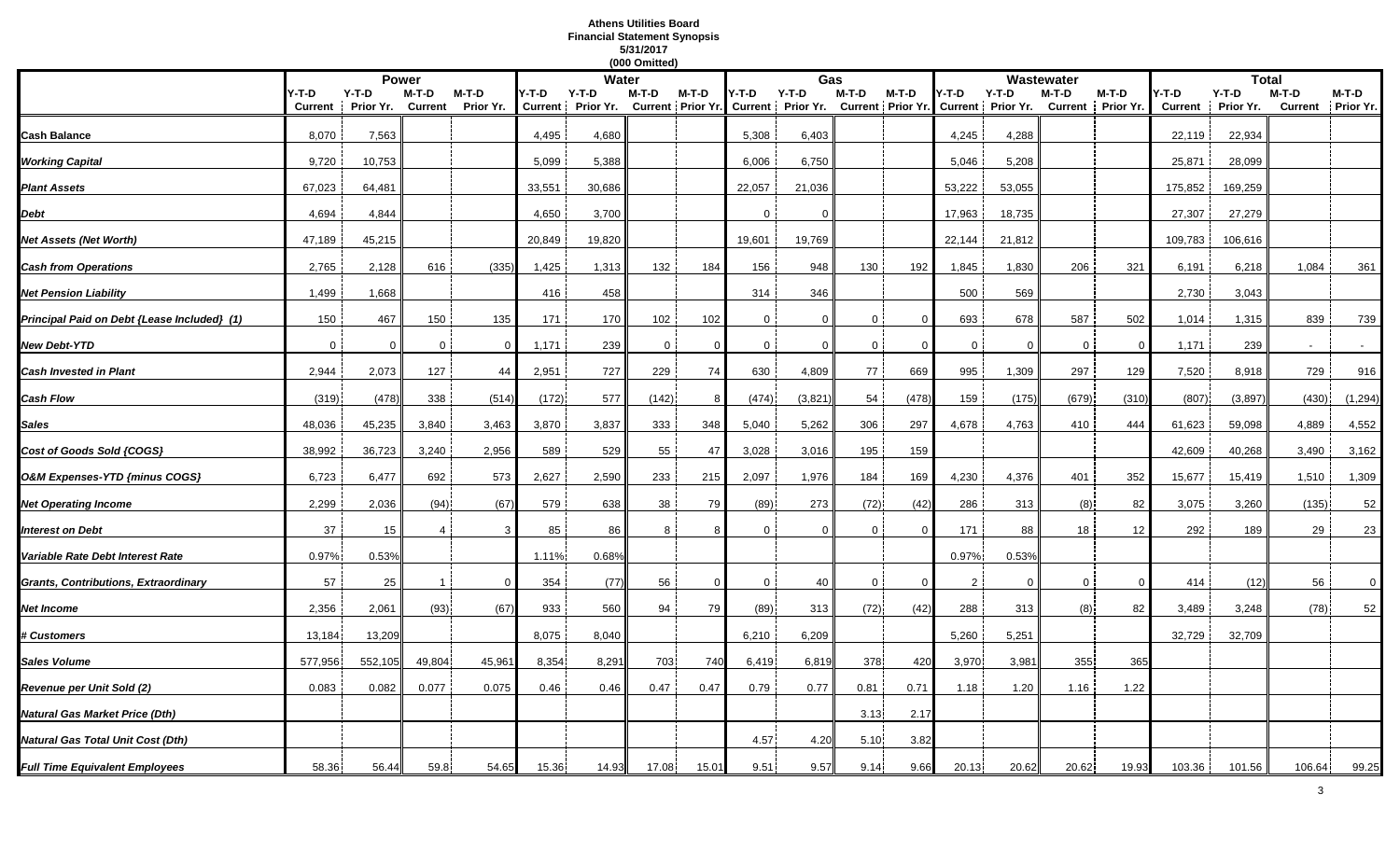#### **ATHENS UTILITIES BOARD POWER DIVISION BALANCE SHEET May 31, 2017**

|      |                       |                   |                   |                                                |                        |                   | Change        |
|------|-----------------------|-------------------|-------------------|------------------------------------------------|------------------------|-------------------|---------------|
|      | <b>Current Period</b> | <b>Prior Year</b> | Change from       |                                                | <b>Current Period</b>  | Prior             | from prior    |
|      | May 31, 2017          |                   | <b>Prior Year</b> |                                                | May 31, 2017           | <b>Month</b>      | Month         |
|      |                       |                   |                   | Assets:                                        |                        |                   |               |
|      | 8,070,358.42          | 7,563,495.66      | 506,862.76        | Cash and Cash Equivalents                      | 8,070,358.42           | 7,732,040.57      | 338,317.85    |
|      | 0.00                  | 0.00              | 0.00              | <b>Bond Funds Available</b>                    | 0.00                   | 0.00              | 0.00          |
|      | 2,865,114.95          | 3,074,390.03      | (209, 275.08)     | <b>Customer Receivables</b>                    | 2,865,114.95           | 3,046,243.88      | (181, 128.93) |
|      | 0.00                  | 0.00              | 0.00              | Due from (to) Other Divisions                  | 0.00                   | 0.00              | 0.00          |
|      | 383,516.49            | 138,605.48        | 244.911.01        | <b>Other Receivables</b>                       | 383,516.49             | 588,429.15        | (204, 912.66) |
|      | 31,325.92             | 28,921.43         | 2,404.49          | <b>Prepaid Expenses</b>                        | 31,325.92              | 53,063.86         | (21, 737.94)  |
|      | 1,095,322.82          | 1,161,419.84      | (66,097.02)       | <b>Unbilled Revenues</b>                       | 1,095,322.82           | 1,095,322.82      | 0.00          |
|      | 1,443,748.91          | 1,378,313.94      | 65,434.97         | Materials and Supplies Inventory               | 1,443,748.91           | 1,467,328.80      | (23, 579.89)  |
|      | 13,889,387.51         | 13,345,146.38     | 544,241.13        | <b>Total Current Assets</b>                    | 13,889,387.51          | 13,982,429.08     | (93,041.57)   |
|      | 0.00                  | 0.00              | 0.00              | <b>Unamortized Debt Expense</b>                | 0.00                   | 0.00              | 0.00          |
|      | 0.00                  | 0.00              | 0.00              | TVA Heat Pump Loans Receivable                 | 0.00                   | 0.00              | 0.00          |
|      | 1,150,215.20          | 1,282,786.39      | (132, 571.19)     | <b>Deferred Pension Outflows</b>               | 1,150,215.20           | 1,150,215.20      | 0.00          |
|      | 67,022,838.36         | 64,481,263.28     | 2,541,575.08      | Electric Utility Plant, at Cost                | 67,022,838.36          | 67,004,617.05     | 18,221.31     |
|      | (24,073,674.62)       | (23,070,081.37)   | (1,003,593.25)    | Less: Accumulated Depreciation                 | (24,073,674.62)        | (24, 234, 309.58) | 160,634.96    |
|      | 42,949,163.74         | 41,411,181.91     | 1,537,981.83      | <b>Net Electric Utility Plant</b>              | 42,949,163.74          | 42,770,307.47     | 178,856.27    |
|      | 44,099,378.94         | 42,693,968.30     | 1,405,410.64      | <b>Total Long Term Assets</b>                  | 44,099,378.94          | 43,920,522.67     | 178,856.27    |
|      | 57,988,766.45 \$      | 56,039,114.68 \$  | 1,949,651.77      | <b>Total Assets</b>                            | 57,988,766.45 \$<br>S. | 57,902,951.75 \$  | 85,814.70     |
|      |                       |                   |                   | <b>Liabilities and Retained Earnings:</b>      |                        |                   |               |
|      | 3,301,701.31          | 3,026,802.84      | 274,898.47        | <b>Accounts Payable</b>                        | 3,301,701.31           | 3,026,448.51      | 275,252.80    |
|      | 403,240.00            | 361,740.00        | 41,500.00         | <b>Customer Deposits</b>                       | 403,240.00             | 397,180.00        | 6,060.00      |
|      | 0.00                  | 0.00              | 0.00              | Deferred Income                                | 0.00                   | 0.00              | 0.00          |
|      | 464,880.58            | 486,132.39        | (21, 251.81)      | <b>Other Current Liabilities</b>               | 464,880.58             | 454,900.08        | 9,980.50      |
|      | 4,169,821.89          | 3,874,675.23      | 295,146.66        | <b>Total Current Liabilities</b>               | 4,169,821.89           | 3,878,528.59      | 291,293.30    |
|      | 0.00                  | 0.00              | 0.00              | <b>Bonds Payable</b>                           | 0.00                   | 0.00              | 0.00          |
|      | 0.00                  | 0.00              | 0.00              | Long-Term Leases Payable                       | 0.00                   | 0.00              | 0.00          |
|      | 4,693,896.63          | 4,844,060.31      | (150, 163.68)     | Notes Payable                                  | 4,693,896.63           | 4,844,060.31      | (150, 163.68) |
|      | 1,499,293.26          | 1,668,374.92      | (169,081.66)      | Net Pension Liability                          | 1,499,293.26           | 1,461,263.36      | 38,029.90     |
|      | 436,760.23            | 436,760.23        | 0.00              | <b>Deferred Pension Inflows</b>                | 436,760.23             | 436,760.23        | 0.00          |
|      | 0.00                  | 0.00              | 0.00              | TVA Advances, Energy Right Loans               | 0.00                   | 0.00              | 0.00          |
|      | 6,629,950.12          | 6,949,195.46      | (319, 245.34)     | <b>Total Long Term Liabilities</b>             | 6,629,950.12           | 6,742,083.90      | (112, 133.78) |
|      | 47,188,994.44         | 45,215,243.99     | 1,973,750.45      | <b>Net Position</b>                            | 47,188,994.44          | 47,282,339.26     | (93, 344.82)  |
| - \$ | 57,988,766.45 \$      | 56,039,114.68 \$  | 1,949,651.77      | <b>Total Liabilities and Retained Earnings</b> | 57,988,766.45 \$<br>\$ | 57,902,951.75 \$  | 85,814.70     |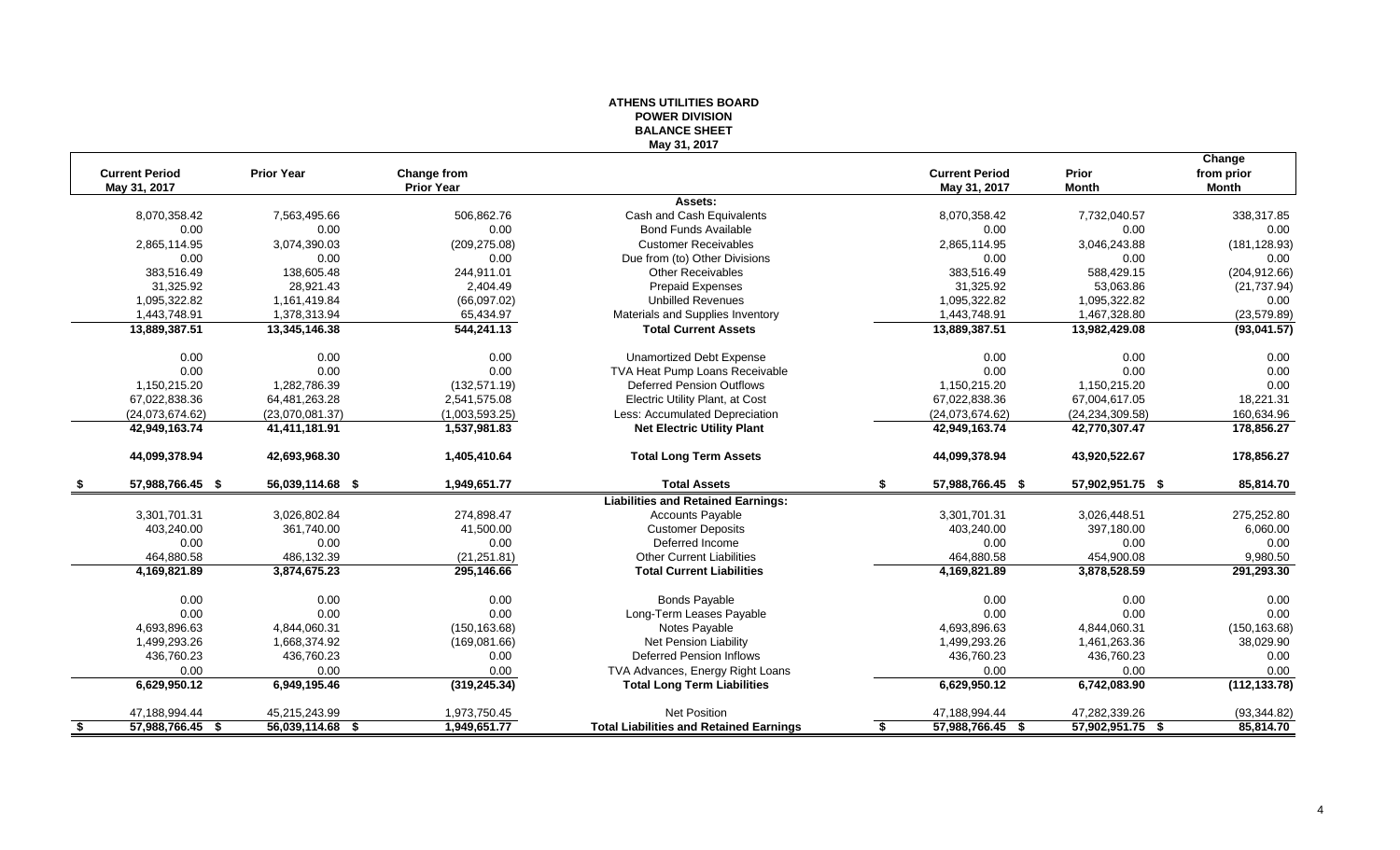|                            |                            |                         | <b>Profit and Loss Statement - Power</b>                        |                         |                         |                      |
|----------------------------|----------------------------|-------------------------|-----------------------------------------------------------------|-------------------------|-------------------------|----------------------|
| Year-to-Date               | Year-to-Date               | Variance                | May 31, 2017<br><b>Description</b>                              | Current                 | Current                 | Variance             |
| May 31, 2017               | <b>Prior Year</b>          | Favorable               |                                                                 | <b>Month</b>            | Month                   | Favorable            |
|                            |                            | (Unfavorable)           |                                                                 | May 31, 2017            | <b>Prior Year</b>       | (Unfavorable)        |
|                            |                            |                         | <b>REVENUE:</b>                                                 |                         |                         |                      |
| 14,534,389.72              | 13,856,208.47              | 678,181.25              | <b>Residential Sales</b>                                        | 960,967.37              | 932,702.20              | 28,265.17            |
| 3,756,998.85               | 3,634,197.96               | 122,800.89              | <b>Small Commercial Sales</b>                                   | 286,341.63              | 281,873.06              | 4,468.57             |
| 28, 142, 815. 73           | 26,247,904.90              | 1,894,910.83            | Large Commercial Sales                                          | 2,461,134.25            | 2,121,265.52            | 339,868.73           |
| 378,986.98                 | 380,824.47                 | (1,837.49)              | Street and Athletic Lighting                                    | 33,089.12               | 31,634.86               | 1,454.26             |
| 532,981.47                 | 498,792.47                 | 34,189.00               | Outdoor Lighting                                                | 47,776.30               | 45,233.65               | 2,542.65             |
| 689,645.77                 | 616,764.22                 | 72,881.55               | Revenue from Fees                                               | 50,705.38               | 50,504.61               | 200.77               |
| 48,035,818.52              | 45,234,692.49              | 2,801,126.03            | <b>Total Revenue</b>                                            | 3,840,014.05            | 3,463,213.90            | 376,800.15           |
| 38,992,410.41              | 36,722,701.40              | (2,269,709.01)          | <b>Power Costs</b>                                              | 3,239,865.95            | 2,956,084.06            | (283, 781.89)        |
| 9,043,408.11               | 8,511,991.09               | 531,417.02              | <b>Contribution Margin</b>                                      | 600,148.10              | 507,129.84              | 93,018.26            |
|                            |                            |                         | <b>OPERATING EXPENSES:</b>                                      |                         |                         |                      |
| 1,587.50                   | 298.75                     | (1,288.75)              | <b>Transmission Expense</b>                                     | 59.75                   | 59.75                   | 0.00                 |
| 872,105.47                 | 814, 193.32                | (57, 912.15)            | <b>Distribution Expense</b>                                     | 105,921.56              | 77,575.42               | (28, 346.14)         |
| 659,349.90                 | 644,408.00                 | (14, 941.90)            | Customer Service and Customer Acct. Expense                     | 57,882.20               | 61,483.13               | 3,600.93             |
| 1,629,855.41               | 1,528,451.25               | (101, 404.16)           | Administrative and General Expenses                             | 154,669.52              | 133,208.25              | (21, 461.27)         |
| 3,162,898.28               | 2,987,351.32               | (175, 546.96)           | <b>Total operating expenses</b>                                 | 318,533.03              | 272,326.55              | (46, 206.48)         |
|                            |                            |                         | <b>Maintenance Expenses</b>                                     |                         |                         |                      |
| 99.14                      | 0.00                       | (99.14)                 | <b>Transmission Expense</b>                                     | 0.00                    | 0.00                    | 0.00                 |
| 1,157,783.23               | 1,042,600.29               | (115, 182.94)           | <b>Distribution Expense</b>                                     | 151,963.76              | 85,812.46               | (66, 151.30)         |
| 30,408.49                  | 47,655.39                  | 17,246.90               | Administrative and General Expense                              | 4,025.87                | 822.79                  | (3,203.08)           |
| 1,188,290.86               | 1,090,255.68               | (98.035.18)             | <b>Total Maintenance Expenses</b>                               | 155,989.63              | 86,635.25               | (69, 354.38)         |
|                            |                            |                         | <b>Other Operating Expense</b>                                  |                         |                         |                      |
| 1,502,225.61<br>869,567.46 | 1,531,614.07               | 29,388.46               | <b>Depreciation Expense</b>                                     | 138,607.06<br>78,718.50 | 134,561.24<br>79,329.16 | (4,045.82)<br>610.66 |
| 2,371,793.07               | 867,955.21<br>2.399.569.28 | (1,612.25)<br>27,776.21 | <b>Tax Equivalents</b><br><b>Total Other Operating Expenses</b> | 217,325.56              | 213,890.40              | (3,435.16)           |
|                            |                            |                         |                                                                 |                         |                         |                      |
| 45,715,392.62              | 43,199,877.68              | (2,515,514.94)          | <b>Total Operating and Maintenance Expenses</b>                 | 3,931,714.17            | 3,528,936.26            | (402, 777.91)        |
| 2,320,425.90               | 2,034,814.81               | 285,611.09              | <b>Operating Income</b>                                         | (91,700.12)             | (65, 722.36)            | (25, 977.76)         |
| 34,963.50                  | 47,621.48                  | (12, 657.98)            | Other Income                                                    | 3,337.79                | 3,109.58                | 228.21               |
| 2,355,389.40               | 2,082,436.29               | 272,953.11              | <b>Total Income</b>                                             | (88, 362.33)            | (62, 612.78)            | (25,749.55)          |
| 19,675.04                  | 30,864.81                  | 11,189.77               | Miscellaneous Income Deductions                                 | 1,964.77                | 1,305.88                | (658.89)             |
| 2,335,714.36               | 2,051,571.48               | 284,142.88              | Net Income Before Debt Expenses                                 | (90, 327.10)            | (63,918.66)             | (26, 408.44)         |
|                            |                            |                         | <b>DEBT RELATED EXPENSES:</b>                                   |                         |                         |                      |
| 0.00                       | 0.00                       | 0.00                    | Amortization of Debt Related Expenses                           | 0.00                    | 0.00                    | 0.00                 |
| 36,701.25                  | 15,476.31                  | (21, 224.94)            | <b>Interest Expense</b>                                         | 3,549.60                | 3,321.74                | (227.86)             |
| 36,701.25                  | 15,476.31                  | (21, 224.94)            | <b>Total debt related expenses</b>                              | 3,549.60                | 3,321.74                | (227.86)             |
| 2,299,013.11               | 2,036,095.17               | 262,917.94              | Net Income before Extraordinary Exp.                            | (93, 876.70)            | (67, 240.40)            | (26, 636.30)         |
| 57,307.52                  | 25,380.50                  | 31,927.02               | Extraordinary Income (Expense)                                  | 531.88                  | 443.52                  | 88.36                |
| 2,356,320.63 \$<br>- 5     | 2,061,475.67               | 294,844.96              | <b>CHANGE IN NET ASSETS</b>                                     | $(93, 344.82)$ \$       | $(66,796.88)$ \$        | (26, 547.94)         |

# **Athens Utilities Board**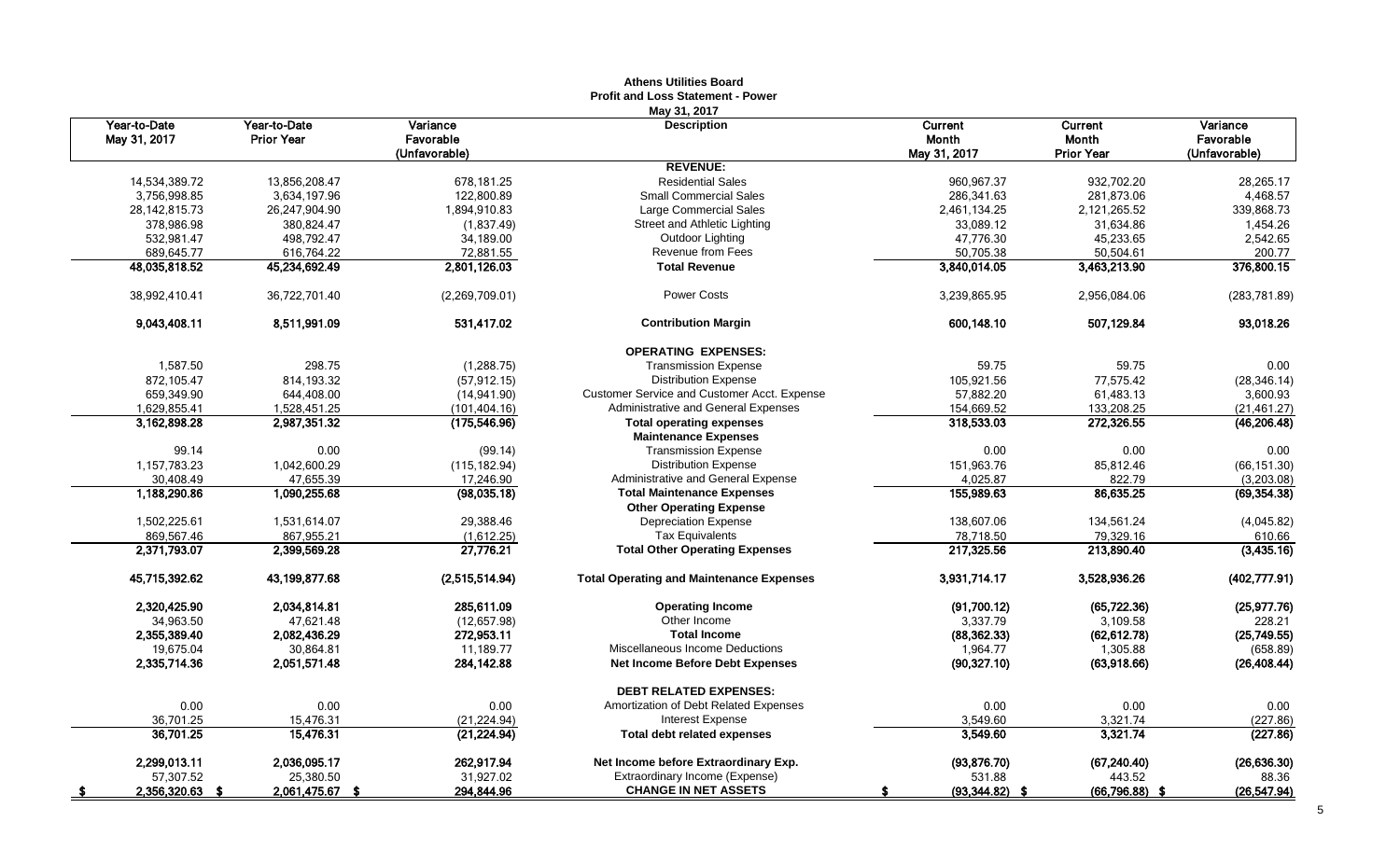|                              |                               |                     | Autoris Utilities Dudi u<br><b>Budget Comparison - Power</b>            |                                      |                                 |                           |
|------------------------------|-------------------------------|---------------------|-------------------------------------------------------------------------|--------------------------------------|---------------------------------|---------------------------|
| Year-to-Date<br>May 31, 2017 | Year-to-Date<br><b>Budget</b> | $Y-T-D$<br>Variance | May 31, 2017<br><b>Description</b>                                      | <b>Current Month</b><br>May 31, 2017 | <b>Monthly</b><br><b>Budget</b> | <b>Budget</b><br>Variance |
|                              |                               |                     | <b>REVENUE:</b>                                                         |                                      |                                 |                           |
| 14,534,389.72                | 14,292,209.99                 | 242,179.73          | <b>Residential Sales</b>                                                | 960,967.37                           | 974,177.86                      | (13,210.49)               |
| 3,756,998.85                 | 3,729,869.80                  | 27,129.05           | <b>Small Commercial Sales</b>                                           | 286,341.63                           | 294,412.68                      | (8,071.05)                |
| 28,142,815.73                | 26,080,966.75                 | 2,061,848.98        | Large Commercial Sales                                                  | 2,461,134.25                         | 2,230,016.06                    | 231,118.19                |
| 378,986.98                   | 420,573.20                    | (41, 586.22)        | Street and Athletic Lighting                                            | 33,089.12                            | 34,639.44                       | (1,550.32)                |
| 532,981.47                   | 482,500.00                    | 50,481.47           | Outdoor Lighting                                                        | 47,776.30                            | 44,000.00                       | 3,776.30                  |
| 689,645.77                   | 563,750.00                    | 125,895.77          | Revenue from Fees                                                       | 50,705.38                            | 51,250.00                       | (544.62)                  |
| 48,035,818.52                | 45,569,869.73                 | 2,465,948.79        | <b>Total Revenue</b>                                                    | 3,840,014.05                         | 3,628,496.04                    | 211,518.01                |
| 38,992,410.41                | 37,046,551.44                 | (1,945,858.97)      | <b>Power Costs</b>                                                      | 3,239,865.95                         | 3,058,636.12                    | (181, 229.83)             |
| 9,043,408.11                 | 8,523,318.29                  | 520,089.82          | <b>Contribution Margin</b><br><b>OPERATING EXPENSES:</b>                | 600,148.10                           | 569,859.92                      | 30,288.18                 |
| 1,587.50                     | 0.00                          | (1,587.50)          | <b>Transmission Expense</b>                                             | 59.75                                | 0.00                            | (59.75)                   |
| 872,105.47                   | 795,912.79                    | (76, 192.68)        | <b>Distribution Expense</b>                                             | 105,921.56                           | 83,442.40                       | (22, 479.16)              |
| 659,349.90                   | 641,843.62                    | (17,506.28)         | Customer Service and Customer Acct. Expense                             | 57,882.20                            | 66,341.64                       | 8,459.44                  |
| 1,629,855.41                 | 1,406,971.85                  | (222, 883.56)       | Administrative and General Expenses                                     | 154,669.52                           | 132,135.54                      | (22, 533.98)              |
| 3,162,898.28                 | 2,844,728.26                  | (318, 170.02)       | <b>Total operating expenses</b>                                         | 318,533.03                           | 281,919.58                      | (36, 613.45)              |
|                              |                               |                     | <b>Maintenance Expenses</b>                                             |                                      |                                 |                           |
| 99.14                        | 0.00                          | (99.14)             | <b>Transmission Expense</b>                                             | 0.00                                 | 0.00                            | 0.00                      |
| 1,157,783.23                 | 1,090,957.98                  | (66, 825.25)        | <b>Distribution Expense</b>                                             | 151,963.76                           | 78,118.47                       | (73, 845.29)              |
| 30,408.49                    | 56,867.39                     | 26,458.90           | Administrative and General Expense                                      | 4,025.87                             | 3,379.12                        | (646.75)                  |
| 1,188,290.86                 | 1,147,825.37                  | (40, 465.49)        | <b>Total Maintenance Expenses</b>                                       | 155,989.63                           | 81,497.59                       | (74, 492.04)              |
|                              |                               |                     | <b>Other Operating Expense</b>                                          |                                      |                                 |                           |
| 1,502,225.61                 | 1,578,064.78                  | 75,839.17           | <b>Depreciation Expense</b>                                             | 138,607.06                           | 146,941.66                      | 8,334.60                  |
| 869,567.46                   | 911,862.96                    | 42,295.50           | <b>Tax Equivalents</b>                                                  | 78,718.50                            | 86,039.93                       | 7,321.43                  |
| 2,371,793.07                 | 2,489,927.75                  | 118,134.68          | <b>Total Other Operating Expenses</b>                                   | 217,325.56                           | 232,981.59                      | 15,656.03                 |
| 45,715,392.62                | 43,529,032.82                 | (2, 186, 359.80)    | <b>Total Operating and Maintenance Expenses</b>                         | 3,931,714.17                         | 3,655,034.88                    | (276, 679.29)             |
| 2,320,425.90                 | 2,040,836.91                  | 279,588.99          | <b>Operating Income</b>                                                 | (91,700.12)                          | (26, 538.84)                    | (65, 161.28)              |
| 34,963.50                    | 26,891.68                     | 8,071.82            | Other Income                                                            | 3,337.79                             | 1,504.05                        | 1,833.74                  |
| 2,355,389.40                 | 2,067,728.59                  | 287,660.81          | <b>Total Income</b>                                                     | (88, 362.33)                         | (25,034.79)                     | (63, 327.54)              |
| 19,675.04                    | 25,598.06                     | 5,923.02            | Miscellaneous Income Deductions                                         | 1,964.77                             | 1,863.16                        | (101.61)                  |
| 2,335,714.36                 | 2,042,130.53                  | 293,583.83          | <b>Net Income Before Debt Expenses</b><br><b>DEBT RELATED EXPENSES:</b> | (90, 327.10)                         | (26, 897.95)                    | (63, 429.15)              |
| 0.00                         | 0.00                          | 0.00                | Amortization of Debt Related Expenses                                   | 0.00                                 | 0.00                            | 0.00                      |
| 36,701.25                    | 10,227.59                     | (26, 473.66)        | <b>Interest Expense</b>                                                 | 3,549.60                             | 844.07                          | (2,705.53)                |
| 36,701.25                    | 10,227.59                     | (26, 473.66)        | <b>Total debt related expenses</b>                                      | 3,549.60                             | 844.07                          | (2,705.53)                |
| 2,299,013.11                 | 2,031,902.94                  | 267,110.17          | Net Income before Extraordinary Exp.                                    | (93, 876.70)                         | (27, 742.01)                    | (66, 134.69)              |
| 57,307.52                    | 18,333.33                     | 38,974.19           | <b>Extraordinary Income (Expense)</b>                                   | 531.88                               | 1,666.67                        | (1, 134.79)               |
| 2,356,320.63 \$<br>- \$      | 2,050,236.27 \$               | 306,084.36          | <b>CHANGE IN NET ASSETS</b>                                             | $(93,344.82)$ \$                     | $(26,075.35)$ \$                | (67, 269.47)              |

# Athens Utilities Board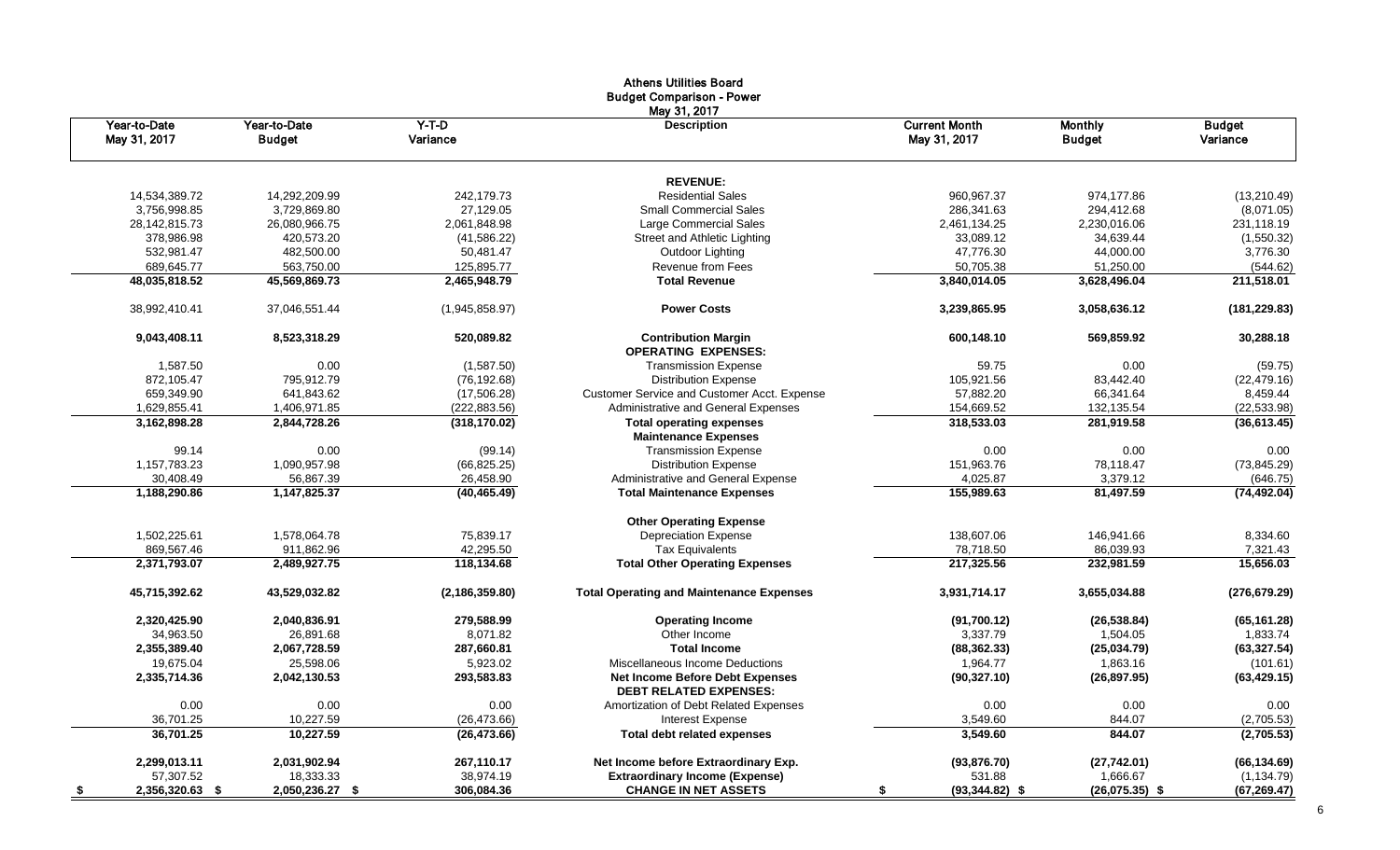#### **Athens Utilities Board Power Division STATEMENTS OF CASH FLOWS May 31, 2017**

|     | Year-to-Date<br>May 31, 2017 | Year-to-Date<br><b>Prior Year</b> | Variance      |                                                                                     | <b>Month to Date</b><br>May 31, 2017 | <b>Month to Date</b><br><b>Prior Year</b> | Variance      |
|-----|------------------------------|-----------------------------------|---------------|-------------------------------------------------------------------------------------|--------------------------------------|-------------------------------------------|---------------|
|     |                              |                                   |               | <b>CASH FLOWS FROM OPERATION ACTIVITIES:</b>                                        |                                      |                                           |               |
|     | 2,356,320.63                 | 2,061,475.67                      | 294,844.96    | Net Operating Income                                                                | (93, 344.82)                         | (66, 796.88)                              | (26, 547.94)  |
|     |                              |                                   |               | Adjustments to reconcile operating income                                           |                                      |                                           |               |
|     |                              |                                   |               | to net cash provided by operations:                                                 |                                      |                                           |               |
|     | 1,502,225.61                 | 1,531,614.07                      | (29, 388.46)  | Depreciation                                                                        | 138,607.06                           | 134,561.24                                | 4,045.82      |
|     |                              |                                   |               | <b>Changes in Assets and Liabilities:</b>                                           |                                      |                                           |               |
|     | 86,409.29                    | 621,577.99                        | (535, 168.70) | <b>Accounts Receivable</b>                                                          | 386,041.59                           | (541, 031.37)                             | 927,072.96    |
|     | 0.00                         | 0.00                              | 0.00          | Due from (to) Other Divisions                                                       | 0.00                                 | 0.00                                      | 0.00          |
|     | 206,322.96                   | 200.712.26                        | 5.610.70      | <b>Prepaid Expenses</b>                                                             | 21,737.94                            | 20,735.53                                 | 1,002.41      |
|     | 132,571.19                   | (715, 308.99)                     | 847,880.18    | <b>Deferred Pension Outflows</b>                                                    | 0.00                                 | (147, 236.63)                             | 147,236.63    |
|     | 0.00                         | 0.00                              | 0.00          | Accrued, Unbilled Revenue                                                           | 0.00                                 | 0.00                                      | 0.00          |
|     | (30,743.13)                  | (93,026.36)                       | 62.283.23     | <b>Materials and Supplies</b>                                                       | 23.579.89                            | (29, 592.78)                              | 53,172.67     |
|     | (1,226,142.26)               | (1,818,268.08)                    | 592,125.82    | <b>Accounts Payable</b>                                                             | 275,252.80                           | 237,019.38                                | 38,233.42     |
|     | (15,639.78)                  | (252.73)                          | (15, 387.05)  | <b>Other Current Liabilities</b>                                                    | 10,486.02                            | 15,331.77                                 | (4,845.75)    |
|     | 40,860.00                    | 59,740.00                         | (18,880.00)   | <b>Customer Deposits</b>                                                            | 6,060.00                             | 2,480.00                                  | 3,580.00      |
|     | (192, 602.47)                | 401,720.09                        | (594, 322.56) | Net Pension Liability                                                               | 38,029.90                            | 174,774.44                                | (136, 744.54) |
|     | 0.00                         | (89, 803.89)                      | 89,803.89     | <b>Deferred Pension Inflows</b>                                                     | 0.00                                 | (89, 803.89)                              | 89,803.89     |
|     | (94, 441.54)                 | (32, 303.10)                      | (62, 138.44)  | Retirements and Salvage                                                             | (190, 779.15)                        | (45, 792.11)                              | (144, 987.04) |
|     | 0.00                         | 0.00                              | 0.00          | Deferred Income                                                                     | 0.00                                 | 0.00                                      | 0.00          |
|     | 2,765,140.50                 | 2,127,876.93                      | 637,263.57    | <b>Net Cash from Operating Activities</b><br><b>CASH FROM NONCAPITAL FINANCING:</b> | 615,671.23                           | (335, 351.30)                             | 951,022.53    |
|     | 0.00                         | 0.00                              | 0.00          | Changes in Long-Term Lease Payable                                                  | 0.00                                 | 0.00                                      | 0.00          |
|     | (140, 629.17)                | (467, 350.00)                     | 326,720.83    | Changes in Notes Payable                                                            | (150, 669.20)                        | (134, 850.00)                             | (15, 819.20)  |
|     | 0.00                         | 0.00                              | 0.00          | Changes in Bonds Payable                                                            | 0.00                                 | 0.00                                      | 0.00          |
|     | 0.00                         | (440.21)                          | 440.21        | Changes in TVA Loan Program                                                         | 0.00                                 | 0.00                                      | 0.00          |
|     | (140, 629.17)                | (467,790.21)                      | 327,161.04    | <b>Net Cash from Noncapital Financing Activities</b>                                | (150, 669.20)                        | (134, 850.00)                             | (15, 819.20)  |
|     |                              |                                   |               | <b>CASH FLOWS FROM CAPITAL AND RELATED</b><br><b>INVESTING ACTIVITIES</b>           |                                      |                                           |               |
|     | 0.00                         | 0.00                              | 0.00          | Adj.Retained Earnings - TVA loss Adjustment                                         | 0.00                                 | 0.00                                      | 0.00          |
|     | 0.00                         | (65, 272.79)                      | 65,272.79     | Prior Period Adjustment                                                             | 0.00                                 | 0.00                                      | 0.00          |
|     | (2,943,946.28)               | (2,072,504.03)                    | (871, 442.25) | Changes in Electric Plant                                                           | (126, 684.18)                        | (43, 634.48)                              | (83,049.70)   |
|     | (2,943,946.28)               | (2, 137, 776.82)                  | (806, 169.46) | <b>Capital and Related Investing Activities</b>                                     | (126, 684.18)                        | (43, 634.48)                              | (83,049.70)   |
|     | $(319, 434.95)$ \$           | $(477,690.10)$ \$                 | 158.255.15    | <b>Net Changes in Cash Position</b>                                                 | 338,317.85 \$                        | $(513.835.78)$ \$                         | 852,153.63    |
|     |                              |                                   |               |                                                                                     |                                      |                                           |               |
|     | 8,389,793.37                 | 8,041,185.76                      | 348,607.61    | Cash at Beginning of Period                                                         | 7,732,040.57                         | 8,077,331.44                              | (345, 290.87) |
|     | 8,070,358.42                 | 7,563,495.66                      | 506,862.76    | Cash at end of Period                                                               | 8,070,358.42                         | 7,563,495.66                              | 506,862.76    |
| -\$ | $(319, 434.95)$ \$           | $(477,690.10)$ \$                 | 158,255.15    | <b>Changes in Cash and Equivalents</b>                                              | 338,317.85 \$<br>\$                  | $(513, 835.78)$ \$                        | 852,153.63    |

Long-Term Debt \$4,693,896.63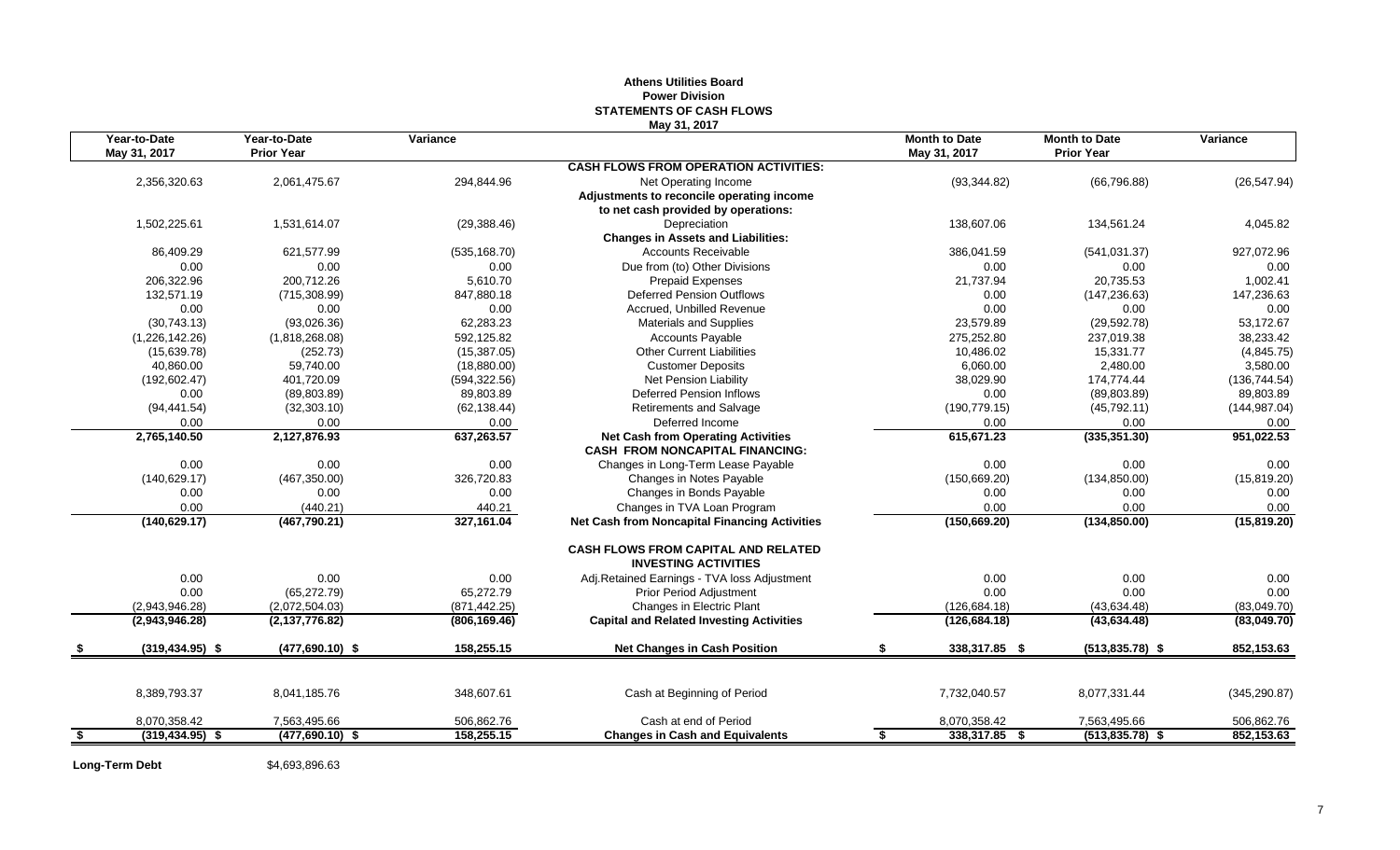#### Athens Utilities Board Statistics Report May 31, 2017

| Power:                       |         |        |          |            |
|------------------------------|---------|--------|----------|------------|
|                              | Current | Prior  |          | # Accounts |
| Number of services:          | Month   | Year   | Change   | Change     |
| Residential                  | 10,886  | 10,904 | $-0.17%$ | $-18$      |
| Small Commercial             | 1,945   | 1,964  | -0.97%   | $-19$      |
| Large Commercial             | 273     | 259    | 5.41%    | 14         |
| Street and Athletic Lighting | 21      | 21     | 0.00%    |            |
| Outdoor Lighting             | 59      | 61     | $-3.28%$ |            |
| <b>Total Services</b>        | 13.184  | 13.209 | $-0.19%$ | $-25$      |

| <b>I</b> Sales Volumes:    |            | <b>Current Month</b> |          | Year-to-Date |                   |          |  |
|----------------------------|------------|----------------------|----------|--------------|-------------------|----------|--|
| Kwh                        | 5/31/2017  | <b>Prior Year</b>    | Change   | 5/31/2017    | <b>Prior Year</b> | Change   |  |
| Residential                | 9,188,812  | 9,456,627            | $-2.83%$ | 142,143,744  | 140,422,086       | 1.23%    |  |
| <b>I</b> Small Commercial  | 2,336,251  | 2,436,995            | $-4.13%$ | 31,046,315   | 30.975.695        | 0.23%    |  |
| Large Commercial           | 37,757,727 | 33,529,358           | 12.61%   | 398,867,761  | 374.477.470       | 6.51%    |  |
| <b>Street and Athletic</b> | 253,128    | 259,857              | $-2.59%$ | 2,884,909    | 3,161,725         | $-8.76%$ |  |
| Outdoor Lighting           | 267.947    | 278.262              | $-3.71%$ | 3.013.477    | 3.068.400         | $-1.79%$ |  |
| Total                      | 49,803,865 | 45.961.099           | 8.36%    | 577.956.206  | 552,105,376       | 4.68%    |  |

| Employment         |              |                                        |                   |
|--------------------|--------------|----------------------------------------|-------------------|
|                    | May 31, 2017 | <b>Same Month</b><br><b>Prior Year</b> | <b>Difference</b> |
| Employee Headcount | 55.00        | 52.00                                  | 3.00              |
| <b>IFTE</b>        | 59.8         | 54.65                                  | 5.15              |
| $Y-T-D$ FTE        | 58.36        | 56.44                                  | 1.92              |

| Heating/Cooling Degree Days (Calendar Month): |              |                   |                   |
|-----------------------------------------------|--------------|-------------------|-------------------|
|                                               | May 31, 2017 | <b>Prior Year</b> | <b>Difference</b> |
| <b>Heating Degree Days</b>                    |              | 69                |                   |
| Cooling Degree Days                           | 12′          | 108               | 13                |

| Heating/Cooling Degree Days (Billing Period): |              |                   |                   |
|-----------------------------------------------|--------------|-------------------|-------------------|
|                                               | May 31, 2017 | <b>Prior Year</b> | <b>Difference</b> |
| <b>Heating Degree Days</b>                    |              | 70                |                   |
| Cooling Degree Days                           | 84           | 83                |                   |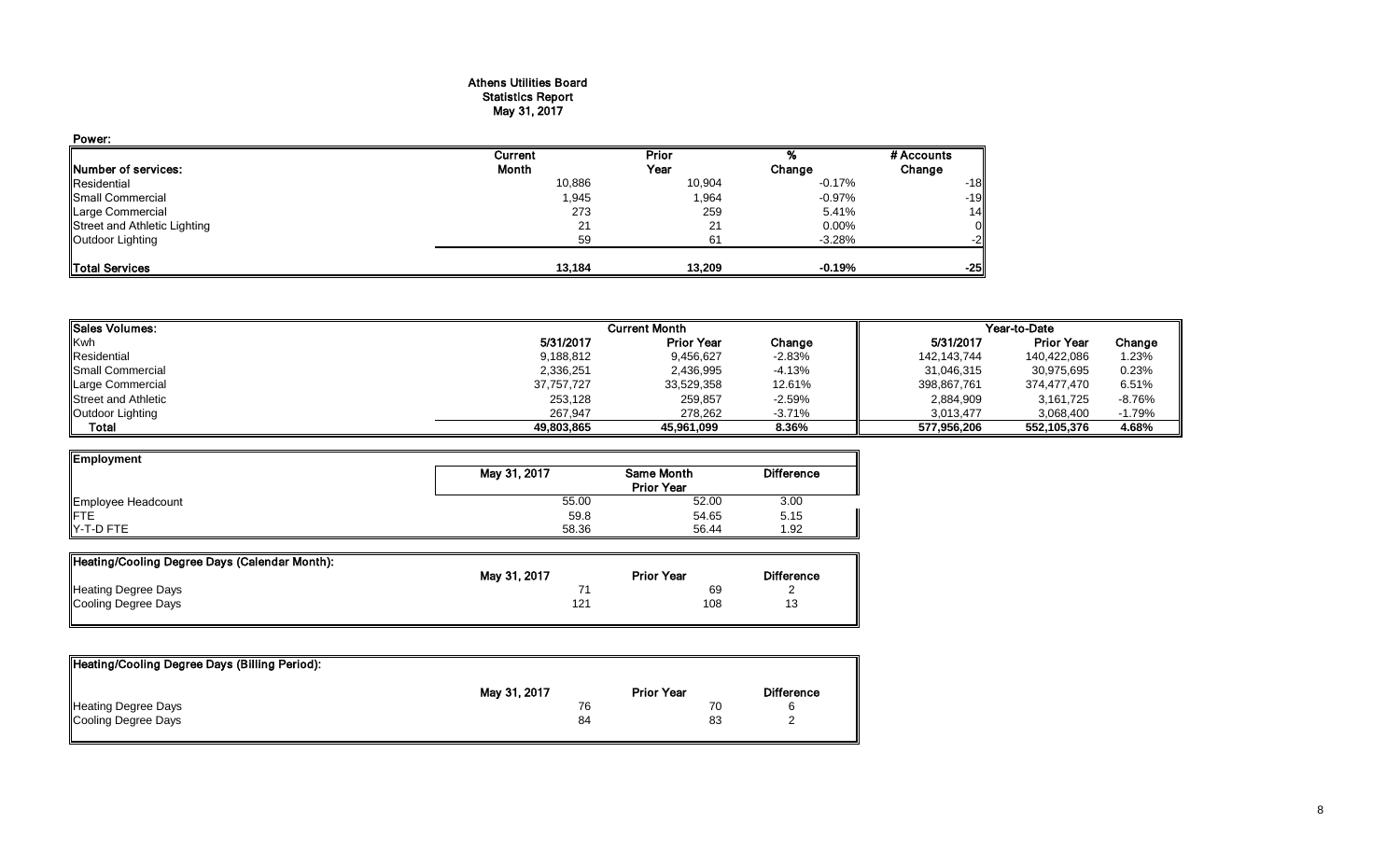#### **Athens Utilities Board Power Division Capital Budget Month Ending as of May 31, 2017**

|                                                      | <b>Budget</b>  | <b>Actual</b>  | Variance to date<br>Favorable | <b>Estimated</b><br>% Project | % of Budget<br><b>Expended</b> |
|------------------------------------------------------|----------------|----------------|-------------------------------|-------------------------------|--------------------------------|
| <b>Planned Capital Improvements:</b>                 |                |                | (Unfavorable)                 | <b>Completion</b>             |                                |
| Replace Truck 7 (CNG)                                | 50,000         | 36,916         | 13,084                        | 100.00%                       | 73.83%                         |
| Replace Truck 36                                     | 280,000        | 214,460        | 65,540                        |                               | 76.59%                         |
| Truck 11 (AGM)                                       | 40,000         |                | 40,000                        |                               |                                |
| <b>SCADA</b>                                         | 130,000        |                | 130,000                       | 10.00%                        |                                |
| Bohanan Addition change out/upgrade                  | 150,000        | 140,430        | 9,570                         | 95.00%                        | 93.62%                         |
| MPower (Place Holder)                                | 20,000         | 3,680          | 16,320                        |                               | 18.40%                         |
| <b>LED Purchases</b>                                 | 300,000        | 263,362        | 36,638                        | 70.00%                        | 87.79%                         |
| Purchase Etowah Switching Station (BOND/DEBT)        | 1,100,000      |                | 1,100,000                     |                               |                                |
| <b>Etowah Switch Station Fiber</b>                   | 90,000         |                | 90,000                        |                               |                                |
| Etowah Switching Station Renovation (BOND/DEBT)      | 500,000        |                | 500,000                       |                               |                                |
| <b>Wireless Network</b>                              | 50,000         | 853            | 49,147                        | 10.00%                        | 1.71%                          |
| 411 North Fiber                                      | 90,000         | 128            | 89,872                        |                               | 0.14%                          |
| Capacitor System (Continue)                          | 150,000        |                | 150,000                       |                               |                                |
| Server, Switch, Data Processing Upgrades             | 26,650         | 19,349         | 7,301                         | 80.00%                        | 72.60%                         |
| <b>Communications Tower</b>                          | 20,500         | 35,490         | (14,990)                      | 50.00%                        | 173.12%                        |
| Backup Radio System                                  | 30,000         | 29,739         | 261                           | 50.00%                        | 99.13%                         |
| Other System Improvements                            | 337,653        | 300,333        | 37,319                        |                               | 88.95% Continuous              |
| Poles                                                | 303,887        | 135,363        | 168,525                       |                               | 44.54% Continuous              |
| Primary Wire and Underground                         | 500,000        | 370,189        | 129,811                       |                               | 74.04% Continuous              |
| Transformers                                         | 450,204        | 342,807        | 107,396                       |                               | 76.14% Continuous              |
| Services                                             | 281,377        | 239,054        | 42,323                        |                               | 84.96% Continuous              |
| <b>Total Planned Capital Improvements:</b>           | 4,900,271      | 2,132,154      | 2,768,116                     |                               |                                |
| <b>Other Assets:</b>                                 |                |                |                               |                               |                                |
| Central Athens Sub Replace AIM Switch 600            |                | 70,060         | (70,060)                      |                               |                                |
| Replace Truck 3 (CNG) (2015 Budget)                  | 55,000.00      | 44,156         | 10,844                        |                               |                                |
| <b>RTC Fiber</b>                                     |                | 68,106         | (68, 106)                     |                               |                                |
| 300 Kva pad mount transformer - Athens Regional Park |                | 15,724         | (15, 724)                     |                               |                                |
| Replace Truck 27 (2016 Budget)                       | 150,000.00     | 107,732        | 42,268                        |                               |                                |
| TDOT Project - Denso Dr                              |                | 10,377         | (10, 377)                     |                               |                                |
| Tornado Damage/Repair Work                           |                | 579,840        | (579, 840)                    |                               |                                |
| Replace Truck 32                                     | 280,000.00     | 218,536        | 61,464                        |                               |                                |
| Other                                                |                | 73,237         | (73, 237)                     |                               |                                |
| <b>Total Other Assets:</b>                           | 485,000        | 1,187,768      | (702, 768)                    |                               |                                |
| Totals:                                              | $5,385,271$ \$ | $3,319,922$ \$ | 2,065,348                     |                               |                                |
|                                                      |                |                |                               |                               |                                |

Percentage of Budget Spent Year-to-date 61.65%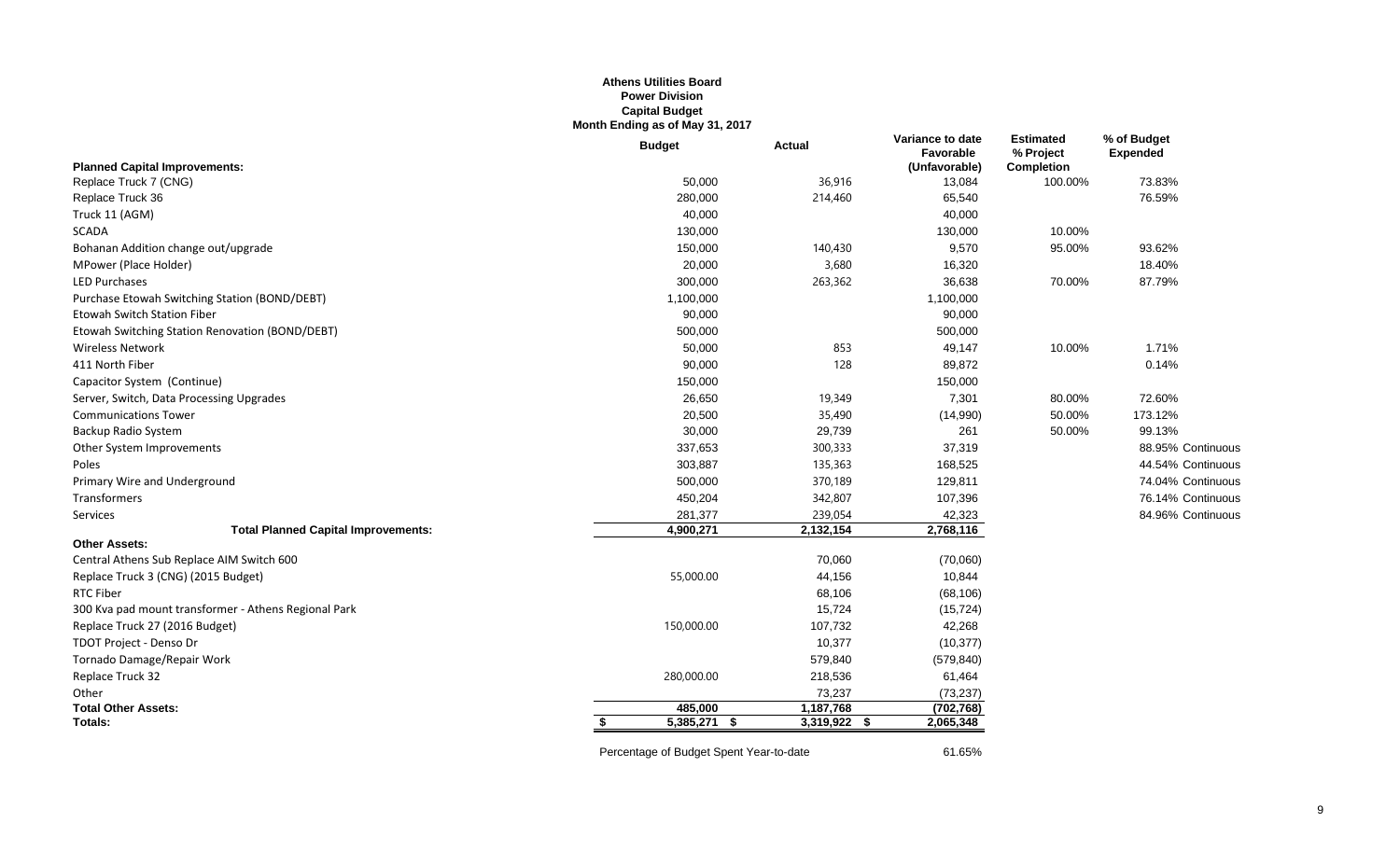#### **ATHENS UTILITIES BOARD WATER DIVISION BALANCE SHEET May 31, 2017**

|      | <b>Current Period</b> | <b>Prior Year</b> | Change from       |                                                | <b>Current Period</b>  | Prior            | Change<br>from prior |
|------|-----------------------|-------------------|-------------------|------------------------------------------------|------------------------|------------------|----------------------|
|      | May 31, 2017          |                   | <b>Prior Year</b> |                                                | May 31, 2017           | <b>Month</b>     | <b>Month</b>         |
|      |                       |                   |                   | Assets:                                        |                        |                  |                      |
|      | 4,494,900.32          | 4,679,588.46      | (184, 688.14)     | Cash and Cash Equivalents                      | 4,494,900.32           | 4,637,308.91     | (142, 408.59)        |
|      | 251,624.27            | 287,534.67        | (35,910.40)       | <b>Customer Receivables</b>                    | 251,624.27             | 295,229.98       | (43,605.71)          |
|      | 0.00                  | 10,152.52         | (10, 152.52)      | Due to/from Other Divisions                    | 0.00                   | 0.00             | 0.00                 |
|      | 69,859.39             | 20,804.73         | 49,054.66         | <b>Other Receivables</b>                       | 69.859.39              | 21.880.96        | 47,978.43            |
|      | 116,883.42            | 118,448.14        | (1,564.72)        | <b>Prepaid Expenses</b>                        | 116,883.42             | 126,034.87       | (9, 151.45)          |
|      | 204,220.25            | 210,175.27        | (5,955.02)        | Materials and Supplies Inventory               | 204,220.25             | 202,114.03       | 2,106.22             |
|      | 5,137,487.65          | 5,326,703.79      | (189, 216.14)     | <b>Total Current Assets</b>                    | 5, 137, 487. 65        | 5,282,568.75     | (145,081.10)         |
|      | 0.00                  | 0.00              | 0.00              | Reserve and Other                              | 0.00                   | 0.00             | 0.00                 |
|      | 0.00                  | 0.00              | 0.00              | <b>Total Restricted Assets</b>                 | 0.00                   | 0.00             | 0.00                 |
|      | 0.00                  | 0.00              | 0.00              | Debt Issue Costs, Net of Amortization          | 0.00                   | 0.00             | 0.00                 |
|      | 319,681.30            | 356,107.21        | (36, 425.91)      | <b>Deferred Pension Outflows</b>               | 319,681.30             | 319,681.30       | 0.00                 |
|      | 33,551,080.00         | 30,686,354.14     | 2,864,725.86      | Water Utility Plant, at cost                   | 33,551,080.00          | 33,322,547.23    | 228,532.77           |
|      | (13, 150, 913.86)     | (12, 553, 818.88) | (597,094.98)      | Less: Accumulated Depreciation                 | (13, 150, 913.86)      | (13,093,845.72)  | (57,068.14)          |
|      | 20,400,166.14         | 18,132,535.26     | 2,267,630.88      | <b>Net Water Utility Plant</b>                 | 20,400,166.14          | 20,228,701.51    | 171,464.63           |
|      | 20,719,847.44         | 18,488,642.47     | 2,231,204.97      | <b>Total Long Term Assets</b>                  | 20,719,847.44          | 20,548,382.81    | 171,464.63           |
| - \$ | 25,857,335.09 \$      | 23,815,346.26 \$  | 2,041,988.83      | <b>Total Assets</b>                            | \$<br>25,857,335.09 \$ | 25,830,951.56 \$ | 26,383.53            |
|      |                       |                   |                   | <b>Liabilities and Retained Earnings:</b>      |                        |                  |                      |
|      | 203,640.47            | 121,788.56        | 81,851.91         | <b>Accounts Payable</b>                        | 203,640.47             | 174,146.95       | 29,493.52            |
|      | 49,485.00             | 43,455.00         | 6,030.00          | <b>Customer Deposits</b>                       | 49,485.00              | 48,320.00        | 1,165.00             |
|      | 105,325.40            | 129,937.70        | (24, 612.30)      | <b>Other Current Liabilities</b>               | 105,325.40             | 112,660.54       | (7, 335.14)          |
|      | 358,450.87            | 295,181.26        | 63,269.61         | <b>Total Current Liabilities</b>               | 358,450.87             | 335,127.49       | 23,323.38            |
|      | 416,075.02            | 458,489.41        | (42, 414.39)      | <b>Net Pension Liability</b>                   | 416,075.02             | 405.081.08       | 10,993.94            |
|      | 120,006.40            | 120.006.40        | 0.00              | Deferred Pension Inflows                       | 120,006.40             | 120.006.40       | 0.00                 |
|      | 0.00                  | 0.00              | 0.00              | <b>Bonds Payable</b>                           | 0.00                   | 0.00             | 0.00                 |
|      | 4,114,038.41          | 3,121,294.82      | 992,743.59        | Note Payable                                   | 4,114,038.41           | 4,216,159.14     | (102, 120.73)        |
|      | 4,650,119.83          | 3,699,790.63      | 950,329.20        | <b>Total Long Term Liabilities</b>             | 4,650,119.83           | 4,741,246.62     | (91, 126.79)         |
|      |                       |                   |                   |                                                |                        |                  |                      |
|      | 20,848,764.39         | 19,820,374.37     | 1,028,390.02      | Net Position                                   | 20,848,764.39          | 20,754,577.45    | 94,186.94            |
| - \$ | 25,857,335.09<br>- \$ | 23,815,346.26 \$  | 2,041,988.83      | <b>Total Liabilities and Retained Earnings</b> | \$<br>25,857,335.09 \$ | 25,830,951.56 \$ | 26,383.53            |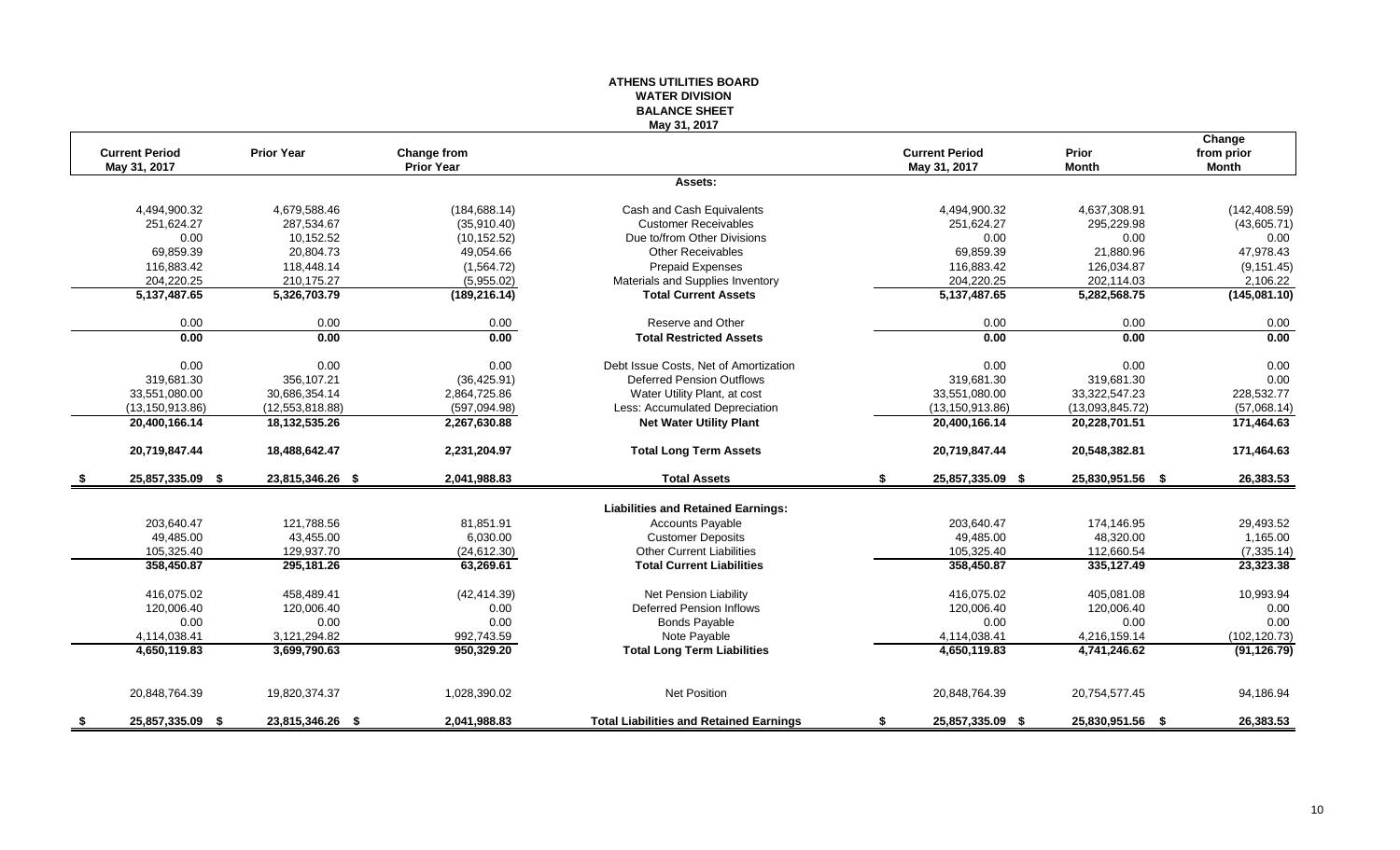|                              |                                   |                                        | May 31, 2017                                                           |                                         |                                              |                                        |
|------------------------------|-----------------------------------|----------------------------------------|------------------------------------------------------------------------|-----------------------------------------|----------------------------------------------|----------------------------------------|
| Year-to-Date<br>May 31, 2017 | Year-to-Date<br><b>Prior Year</b> | Variance<br>Favorable<br>(Unfavorable) | <b>Description</b>                                                     | Current<br><b>Month</b><br>May 31, 2017 | Current<br><b>Month</b><br><b>Prior Year</b> | Variance<br>Favorable<br>(Unfavorable) |
|                              |                                   |                                        | <b>REVENUE:</b>                                                        |                                         |                                              |                                        |
| 1,624,873.06                 | 1,590,706.99                      | 34,166.07                              | Residential                                                            | 142,271.90                              | 143,437.52                                   | (1, 165.62)                            |
| 1,747,039.19                 | 1,725,751.36                      | 21,287.83                              | <b>Small Commercial</b>                                                | 149,032.42                              | 154,492.27                                   | (5,459.85)                             |
| 387,375.81                   | 406,197.33                        | (18, 821.52)                           | Large Commercial                                                       | 33,277.72                               | 37, 174. 77                                  | (3,897.05)                             |
| 110,839.12                   | 114,486.93                        | (3,647.81)                             | Other                                                                  | 8,250.65                                | 12,497.48                                    | (4, 246.83)                            |
| 3,870,127.18                 | 3,837,142.61                      | 32,984.57                              | <b>Total Revenue</b>                                                   | 332,832.69                              | 347,602.04                                   | (14, 769.35)                           |
| 588,507.61                   | 529,307.77                        | (59, 199.84)                           | Purchased Supply                                                       | 54,556.84                               | 46,993.07                                    | (7, 563.77)                            |
| 3,281,619.57                 | 3,307,834.84                      | (26, 215.27)                           | <b>Contribution Margin</b>                                             | 278,275.85                              | 300,608.97                                   | (22, 333.12)                           |
|                              |                                   |                                        | <b>OPERATING EXPENSES:</b>                                             |                                         |                                              |                                        |
| 305,235.93                   | 336,929.91                        | 31,693.98                              | Source and Pump Expense                                                | 32,396.52                               | 34,769.32                                    | 2,372.80                               |
| 181,085.03                   | 150.707.02                        | (30, 378.01)                           | <b>Distribution Expense</b>                                            | 9.403.50                                | 12.006.80                                    | 2,603.30                               |
| 372,095.61                   | 368,281.80                        | (3,813.81)                             | Customer Service and Customer Acct. Expense                            | 30,700.47                               | 29,389.83                                    | (1,310.64)                             |
| 734,413.74                   | 697,931.79                        | (36, 481.95)                           | Administrative and General Expense                                     | 70,243.38                               | 58,818.14                                    | (11, 425.24)                           |
| 1,592,830.31                 | 1,553,850.52                      | (38, 979.79)                           | <b>Total operating expenses</b>                                        | 142,743.87                              | 134,984.09                                   | (7,759.78)                             |
|                              |                                   |                                        | <b>Maintenance Expenses</b>                                            |                                         |                                              |                                        |
| 75.990.37                    | 64.646.96                         | (11, 343.41)                           | Source and Pump Expense                                                | 7.317.53                                | 4.752.92                                     | (2,564.61)                             |
| 307,096.70                   | 305,981.74                        | (1, 114.96)                            | <b>Distribution Expense</b>                                            | 29,161.44                               | 20,347.13                                    | (8,814.31)                             |
| 4,861.20<br>387,948.27       | 6,656.25<br>377,284.95            | 1,795.05<br>(10,663.32)                | Administrative and General Expense<br><b>Total Maintenance Expense</b> | 821.51<br>37,300.48                     | 1,257.03<br>26,357.08                        | 435.52<br>(10,943.40)                  |
|                              |                                   |                                        | <b>Other Operating Expenses</b>                                        |                                         |                                              |                                        |
| 645,790.35                   | 658,743.83                        | 12,953.48                              | <b>Depreciation Expense</b>                                            | 53,423.35                               | 53,805.52                                    | 382.17                                 |
| 645,790.35                   | 658,743.83                        | 12,953.48                              | <b>Total Other Operating Expenses</b>                                  | 53,423.35                               | 53,805.52                                    | 382.17                                 |
| 3,215,076.54                 | 3,119,187.07                      | (95,889.47)                            | <b>Total Operating and Maintenance Expense</b>                         | 288,024.54                              | 262,139.76                                   | (25,884.78)                            |
| 655,050.64                   | 717,955.54                        | (62, 904.90)                           | <b>Operating Income</b>                                                | 44,808.15                               | 85,462.28                                    | (40, 654.13)                           |
| 16,942.42                    | 13,371.29                         | 3,571.13                               | Other Income                                                           | 1,567.19                                | 1,323.66                                     | 243.53                                 |
| 671,993.06                   | 731,326.83                        | (59, 333.77)                           | <b>Total Income</b>                                                    | 46,375.34                               | 86,785.94                                    | (40, 410.60)                           |
| 7,867.50                     | 8,156.90                          | 289.40                                 | Other Expense                                                          | 462.50                                  | 492.00                                       | 29.50                                  |
| 664,125.56                   | 723,169.93                        | (59,044.37)                            | Net Income Before Debt Expense                                         | 45,912.84                               | 86,293.94                                    | (40, 381.10)                           |
|                              |                                   |                                        | <b>DEBT RELATED EXPENSES:</b>                                          |                                         |                                              |                                        |
| 0.00                         | 0.00                              | 0.00                                   | Amortization of Debt Discount                                          | 0.00                                    | 0.00                                         | 0.00                                   |
| 84,831.60                    | 85,545.70                         | 714.10                                 | Interest on Long Term Debt                                             | 7,670.90                                | 7,776.77                                     | 105.87                                 |
| 84,831.60                    | 85,545.70                         | 714.10                                 | <b>Total debt related expenses</b>                                     | 7,670.90                                | 7,776.77                                     | 105.87                                 |
| 579,293.96                   | 637,624.23                        | (58, 330.27)                           | Net Income Before Extraordinary Income                                 | 38,241.94                               | 78,517.17                                    | (40, 275.23)                           |
| 353,888.88                   | (77, 191.32)                      | 431,080.20                             | Grants, Contributions, Extraordinary                                   | 55,945.00                               | 0.00                                         | 55,945.00                              |
| 933,182.84<br>- \$           | 560,432.91 \$                     | 372,749.93                             | <b>CHANGE IN NET ASSETS</b>                                            | 94,186.94<br>- \$                       | 78,517.17 \$                                 | 15,669.77                              |

# Athens Utilities Board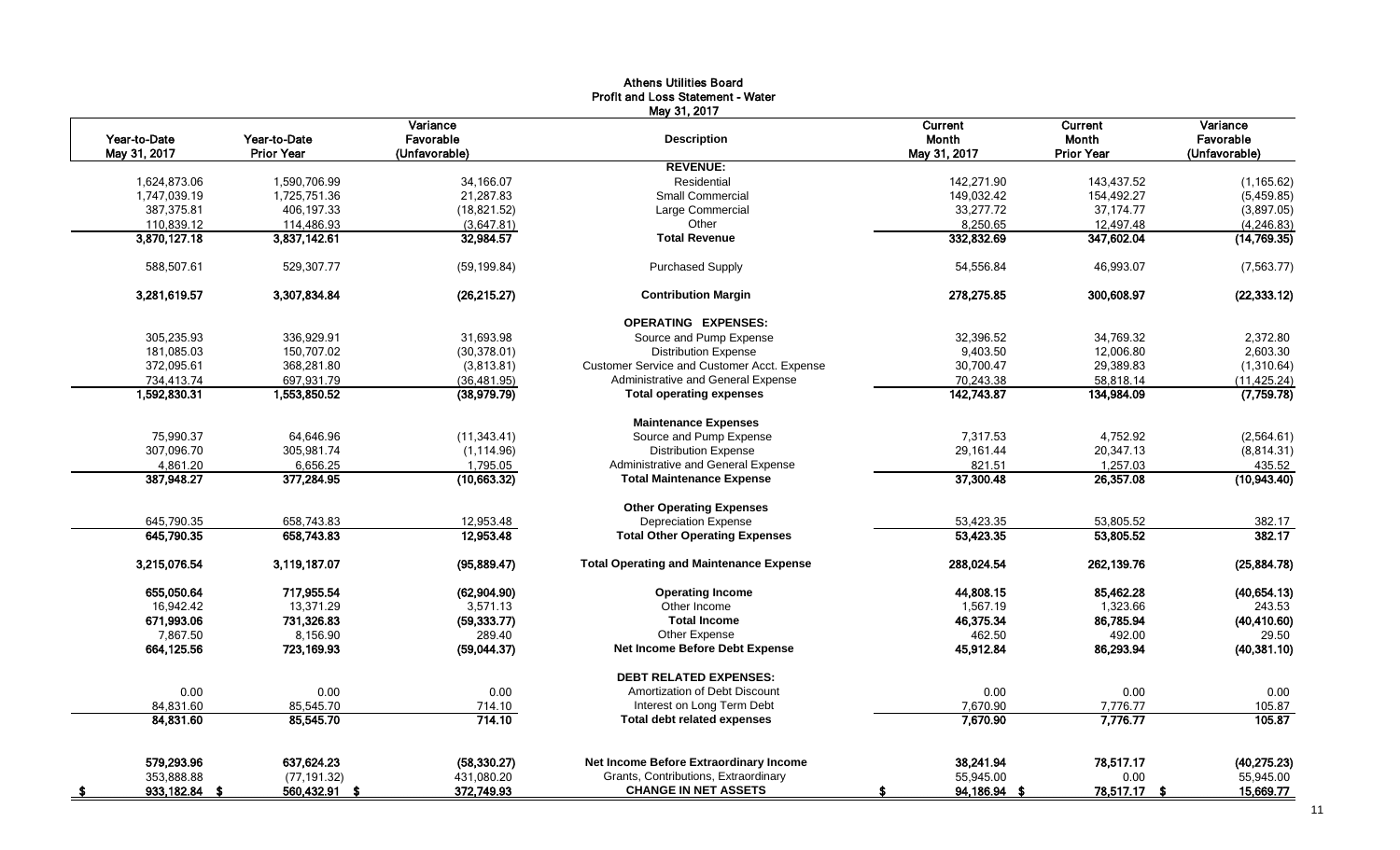|                              |                               |                     | <b>Athens Utilities Board</b><br><b>Budget Comparison - Water</b> |                                      |                                 |                    |
|------------------------------|-------------------------------|---------------------|-------------------------------------------------------------------|--------------------------------------|---------------------------------|--------------------|
|                              |                               |                     | May 31, 2017                                                      |                                      |                                 |                    |
| Year-to-Date<br>May 31, 2017 | Year-to-Date<br><b>Budget</b> | $Y-T-D$<br>Variance | <b>Description</b>                                                | <b>Current Month</b><br>May 31, 2017 | <b>Monthly</b><br><b>Budget</b> | Budget<br>Variance |
|                              |                               |                     |                                                                   |                                      |                                 |                    |
|                              |                               |                     | <b>REVENUE:</b>                                                   |                                      |                                 |                    |
| 1,624,873.06                 | 1,619,024.75                  | 5.848.31            | Residential                                                       | 142,271.90                           | 144,288.41                      | (2,016.51)         |
| 1,747,039.19                 | 1,798,674.00                  | (51, 634.81)        | <b>Small Commercial</b>                                           | 149,032.42                           | 165,395.69                      | (16, 363.27)       |
| 387,375.81                   | 402,315.48                    | (14,939.67)         | Large Commercial                                                  | 33,277.72                            | 36,858.00                       | (3,580.28)         |
| 110,839.12                   | 102,728.28                    | 8,110.84            | Other<br><b>Total Revenue</b>                                     | 8,250.65                             | 9,244.26                        | (993.61)           |
| 3,870,127.18                 | 3,922,742.52                  | (52, 615.34)        |                                                                   | 332,832.69                           | 355,786.36                      | (22, 953.67)       |
| 588.507.61                   | 531.195.53                    | (57, 312.08)        | <b>Purchased Supply</b>                                           | 54,556.84                            | 49.950.24                       | (4,606.60)         |
| 3,281,619.57                 | 3,391,546.99                  | (109, 927.42)       | <b>Contribution Margin</b>                                        | 278,275.85                           | 305,836.12                      | (27, 560.27)       |
|                              |                               |                     | <b>OPERATING EXPENSES:</b>                                        |                                      |                                 |                    |
| 305,235.93                   | 337,501.30                    | 32,265.37           | Source and Pump Expense                                           | 32,396.52                            | 34,471.98                       | 2,075.46           |
| 181,085.03                   | 158,573.76                    | (22, 511.27)        | <b>Distribution Expense</b>                                       | 9,403.50                             | 17,701.22                       | 8,297.72           |
| 372,095.61                   | 363,365.53                    | (8,730.08)          | Customer Service and Customer Acct. Expense                       | 30,700.47                            | 38,327.16                       | 7,626.69           |
| 734,413.74                   | 702,359.35                    | (32,054.39)         | Administrative and General Expense                                | 70,243.38                            | 64,264.46                       | (5,978.92)         |
| 1,592,830.31                 | 1,561,799.95                  | (31,030.36)         | <b>Total operating expenses</b>                                   | 142,743.87                           | 154,764.82                      | 12,020.95          |
|                              |                               |                     | <b>Maintenance Expenses</b>                                       |                                      |                                 |                    |
| 75,990.37                    | 82,674.02                     | 6,683.65            | Source and Pump Expense                                           | 7,317.53                             | 11,448.80                       | 4,131.27           |
| 307,096.70                   | 328,415.20                    | 21,318.50           | <b>Distribution Expense</b>                                       | 29,161.44                            | 34,985.99                       | 5,824.55           |
| 4,861.20                     | 6,975.52                      | 2,114.32            | Administrative and General Expense                                | 821.51                               | 329.75                          | (491.76)           |
| 387,948.27                   | 418,064.73                    | 30,116.46           | <b>Total Maintenance Expense</b>                                  | 37,300.48                            | 46,764.54                       | 9,464.06           |
|                              |                               |                     | <b>Other Operating Expenses</b>                                   |                                      |                                 |                    |
| 645,790.35                   | 697,092.32                    | 51,301.97           | <b>Depreciation Expense</b>                                       | 53,423.35                            | 61,098.23                       | 7,674.88           |
| 645,790.35                   | 697,092.32                    | 51,301.97           | <b>Total Other Operating Expenses</b>                             | 53,423.35                            | 61,098.23                       | 7,674.88           |
| 3,215,076.54                 | 3,208,152.53                  | (6,924.01)          | <b>Total Operating and Maintenance Expenses</b>                   | 288,024.54                           | 312,577.83                      | 24,553.29          |
| 655,050.64                   | 714,589.99                    | (59, 539.35)        | <b>Operating Income</b>                                           | 44,808.15                            | 43,208.53                       | 1,599.62           |
| 16,942.42                    | 11,778.83                     | 5,163.59            | Other Income                                                      | 1,567.19                             | 227.50                          | 1,339.69           |
| 671,993.06                   | 726,368.82                    | (54, 375.76)        | <b>Total Income</b>                                               | 46,375.34                            | 43,436.03                       | 2,939.31           |
| 7,867.50                     | 9,114.69                      | 1,247.19            | Other Expense                                                     | 462.50                               | 714.41                          | 251.91             |
| 664,125.56                   | 717,254.14                    | (53, 128.58)        | <b>Net Income Before Debt Expense</b>                             | 45,912.84                            | 42,721.62                       | 3,191.22           |
|                              |                               |                     | <b>DEBT RELATED EXPENSES:</b>                                     |                                      |                                 |                    |
| 0.00                         | 0.00                          | 0.00                | Amortization of Debt Discount                                     | 0.00                                 | 0.00                            | 0.00               |
| 84,831.60                    | 85,330.46                     | 498.86              | Interest on Long Term Debt                                        | 7,670.90                             | 7,625.83                        | (45.07)            |
| 84,831.60                    | 85,330.46                     | 498.86              | <b>Total debt related expenses</b>                                | 7,670.90                             | 7,625.83                        | (45.07)            |
| 579,293.96                   | 631,923.68                    | (52, 629.72)        | Net Income Before Extraordinary Income                            | 38,241.94                            | 35,095.79                       | 3,146.15           |
| 353,888.88                   | 470,250.00                    | (116, 361.12)       | Grants, Contributions, Extraordinary                              | 55,945.00                            | 42,750.00                       | 13,195.00          |
| 933,182.84 \$                | 1,102,173.68 \$               | (168,990.84)        | <b>CHANGE IN NET ASSETS</b>                                       | 94,186.94 \$<br>\$                   | 77,845.79 \$                    | 16,341.15          |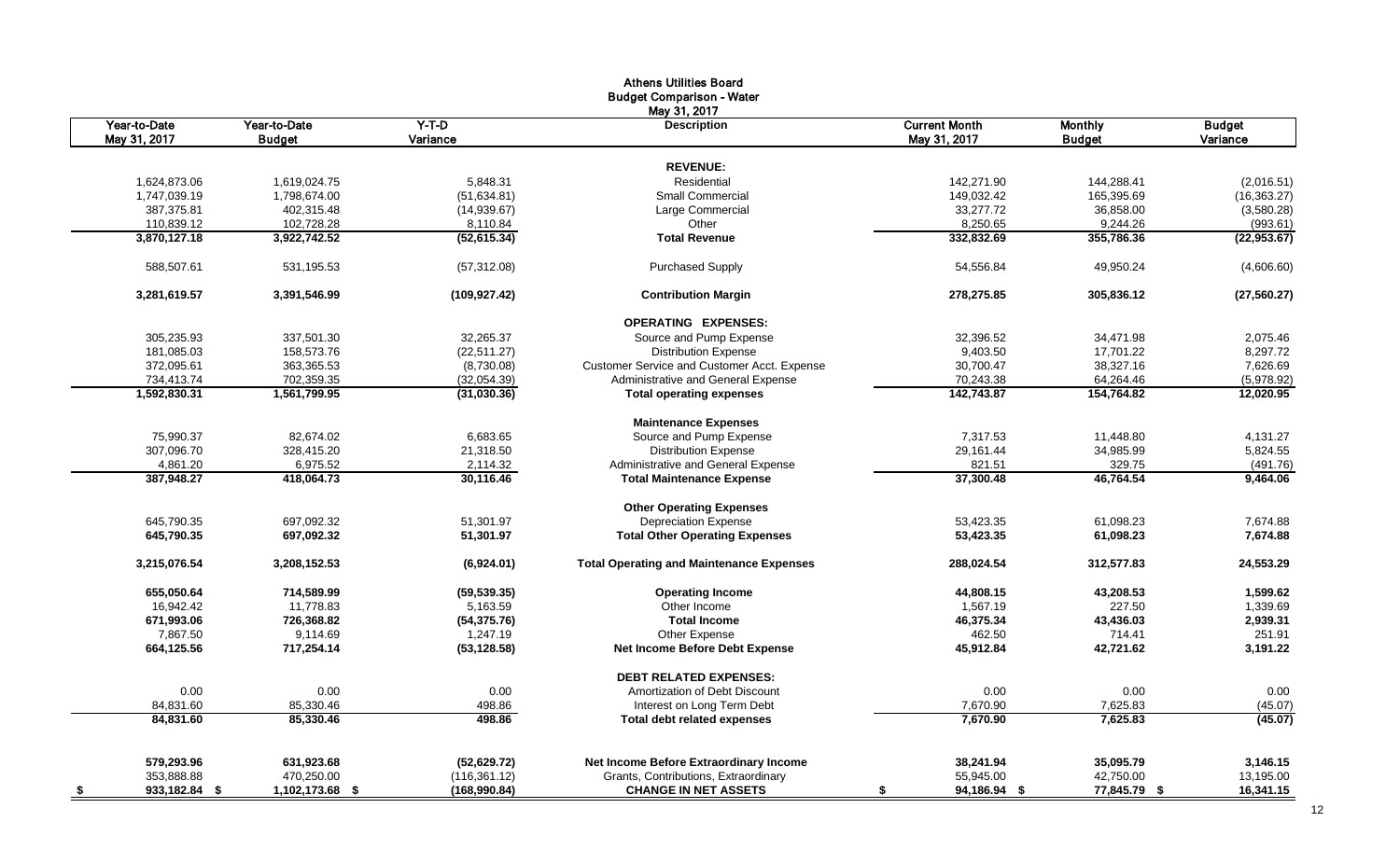#### **Athens Utilities Board Water Division STATEMENTS OF CASH FLOWS May 31, 2017**

|      | Year-to-Date<br>May 31, 2017 | Year-to-Date<br><b>Prior Year</b> | Variance       |                                                                                                      | <b>Month to Date</b><br>May 31, 2017 | <b>Month to Date</b><br><b>Prior Year</b> | Variance      |
|------|------------------------------|-----------------------------------|----------------|------------------------------------------------------------------------------------------------------|--------------------------------------|-------------------------------------------|---------------|
|      |                              |                                   |                | <b>CASH FLOWS FROM OPERATING ACTIVITIES:</b>                                                         |                                      |                                           |               |
|      | 579,293.96                   | 637,624.23                        | (58, 330.27)   | Net Operating Income                                                                                 | 38,241.94                            | 78,517.17                                 | (40, 275.23)  |
|      |                              |                                   |                | <b>Adjustments to Reconcile Operating Income</b>                                                     |                                      |                                           |               |
|      |                              |                                   |                | to Net Cash Provided by Operations                                                                   |                                      |                                           |               |
|      | 645,790.35                   | 658,743.83                        | (12, 953.48)   | Depreciation                                                                                         | 53,423.35                            | 53,805.52                                 | (382.17)      |
|      |                              |                                   |                | <b>Changes in Assets and Liabilities:</b>                                                            |                                      |                                           |               |
|      | 70,528.29                    | (10, 184.93)                      | 80.713.22      | Receivables                                                                                          | 43.605.71                            | 9.233.02                                  | 34,372.69     |
|      | 0.00                         | (10, 152.52)                      | 10,152.52      | Due from Other Divisions                                                                             | 0.00                                 | (10, 152.52)                              | 10,152.52     |
|      | (53,839.00)                  | 76,381.16                         | (130, 220.16)  | <b>Other Receivables</b>                                                                             | (47, 978.43)                         | (3,509.70)                                | (44, 468.73)  |
|      | 84,895.60                    | 88.778.59                         | (3,882.99)     | <b>Prepaid Expenses</b>                                                                              | 9,151.45                             | 9.667.88                                  | (516.43)      |
|      | 36,425.91                    | (141, 142.18)                     | 177,568.09     | <b>Deferred Pension Outflows</b>                                                                     | 0.00                                 | 18,586.68                                 | (18, 586.68)  |
|      | 1,934.28                     | 10.917.57                         | (8,983.29)     | Materials and Supplies Inventory                                                                     | (2, 106.22)                          | 3,242.96                                  | (5,349.18)    |
|      | 0.00                         | 0.00                              | 0.00           | <b>Other Assets</b>                                                                                  | 0.00                                 | 0.00                                      | 0.00          |
|      | 62,896.79                    | (98, 244.49)                      | 161,141.28     | <b>Current Liabilities</b>                                                                           | 22,158.38                            | 5,133.86                                  | 17,024.52     |
|      | (48,798.60)                  | 101,840.58                        | (150, 639.18)  | Net Pension Liability                                                                                | 10,993.94                            | 39,326.94                                 | (28, 333.00)  |
|      | 0.00                         | (28, 256.93)                      | 28,256.93      | <b>Deferred Pension Inflows</b>                                                                      | 0.00                                 | (28, 256.93)                              | 28,256.93     |
|      | 40,294.52                    | 19,813.94                         | 20,480.58      | <b>Retirements and Salvage</b>                                                                       | 3,644.79                             | 7.827.77                                  | (4, 182.98)   |
|      | 5,765.00                     | 6,405.00                          | (640.00)       | <b>Customer Deposits</b>                                                                             | 1,165.00                             | 320.00                                    | 845.00        |
|      | 1,425,187.10                 | 1,312,523.85                      | 112,663.25     | <b>Net Cash from Operating Activities</b><br><b>CASH FLOWS FROM NONCAPITAL FINANCING ACTIVITIES:</b> | 132,299.91                           | 183,742.65                                | (51, 442.74)  |
|      | 0.00                         | 0.00                              | 0.00           | <b>Bonds Payable</b>                                                                                 | 0.00                                 | 0.00                                      | 0.00          |
|      | 999.580.17                   | 68.878.35                         | 930,701.82     | Notes Payable                                                                                        | (102, 120.73)                        | (102, 383.36)                             | 262.63        |
|      | 999,580.17                   | 68,878.35                         | 930,701.82     | <b>Net Cash from Financing Activities</b>                                                            | (102, 120.73)                        | (102, 383.36)                             | 262.63        |
|      |                              |                                   |                |                                                                                                      |                                      |                                           |               |
|      |                              |                                   |                | <b>CASH FLOW FROM CAPITAL AND INVESTING ACTIVITIES:</b>                                              |                                      |                                           |               |
|      | 0.00                         | 0.00                              | 0.00           | <b>Adjust Net Pension Obligation</b>                                                                 | 0.00                                 | 0.00                                      | 0.00          |
|      | 0.00                         | 0.00                              | 0.00           | Prior Period Adjustment                                                                              | 0.00                                 | 0.00                                      | 0.00          |
|      | 353,888.88                   | (77, 191.32)                      | 431,080.20     | Grants, Contributions & Other Extraordinary                                                          | 55,945.00                            | 0.00                                      | 55,945.00     |
|      | (2,950,813.29)               | (727, 411.14)                     | (2,223,402.15) | <b>Water Utility Plant</b>                                                                           | (228, 532.77)                        | (73, 529.75)                              | (155,003.02)  |
|      | (2,596,924.41)               | (804, 602.46)                     | (1,792,321.95) | <b>Net from Capital and Investing Activities</b>                                                     | (172, 587.77)                        | (73, 529.75)                              | (99,058.02)   |
|      | $(172, 157.14)$ \$           | 576,799.74 \$                     | (748, 956.88)  | <b>Net Changes in Cash Position</b>                                                                  | S.<br>$(142, 408.59)$ \$             | 7,829.54 \$                               | (150, 238.13) |
|      |                              |                                   |                |                                                                                                      |                                      |                                           |               |
|      | 4,667,057.46                 | 4,102,788.72                      | 564,268.74     | Cash at Beginning of Period                                                                          | 4,637,308.91                         | 4,671,758.92                              | (34, 450.01)  |
|      | 4,494,900.32                 | 4,679,588.46                      | (184, 688.14)  | Cash at End of Period                                                                                | 4,494,900.32                         | 4,679,588.46                              | (184, 688.14) |
| - \$ | $(172, 157.14)$ \$           | 576,799.74 \$                     | (748, 956.88)  | <b>Changes in Cash and Equivalents</b>                                                               | $(142, 408.59)$ \$<br>\$             | 7,829.54 \$                               | (150, 238.13) |

**Long-Term Debt** 4,114,038.41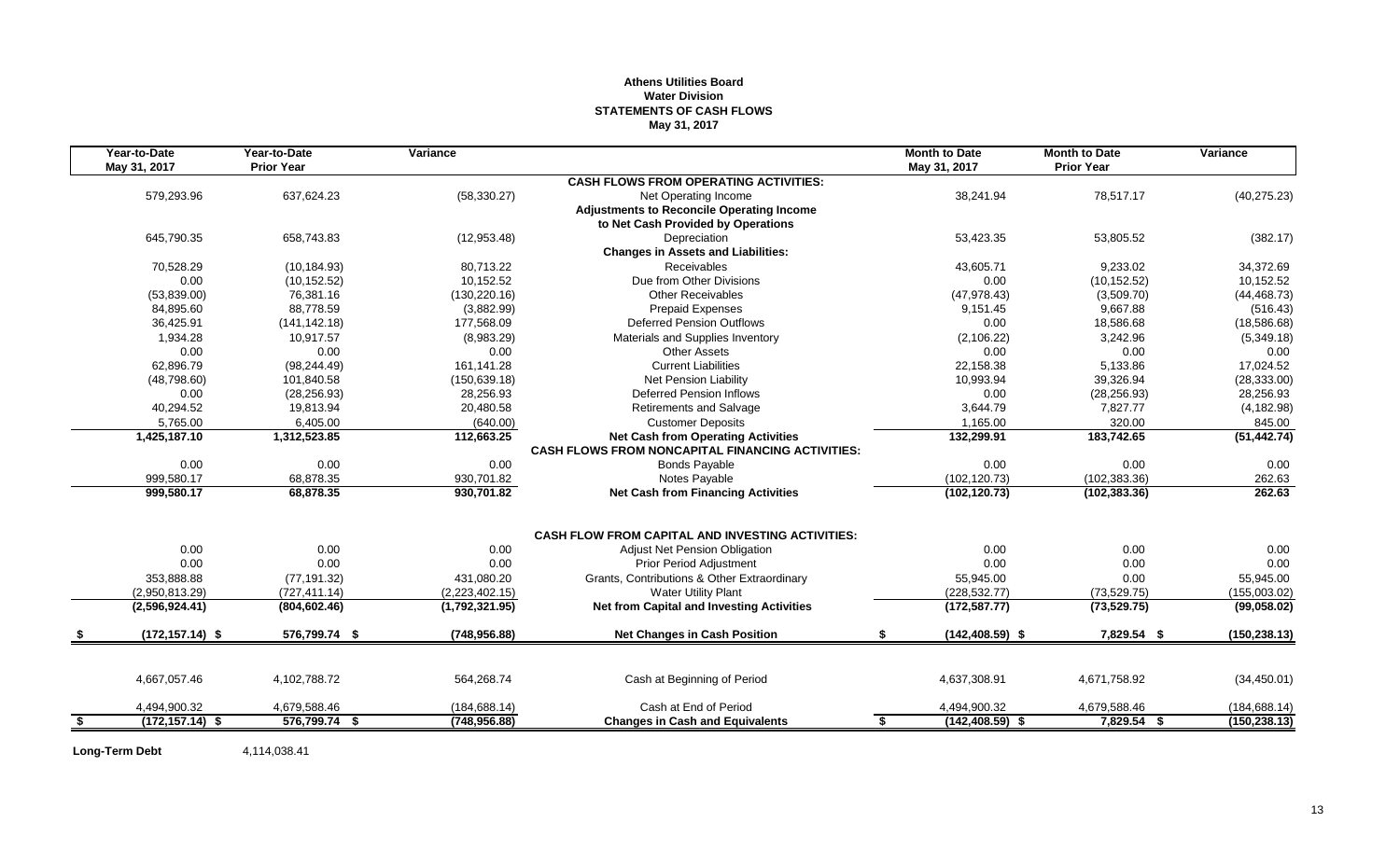#### Athens Utilities Board Statistics Report May 31, 2017

| Water:                      |              |              |        |            |
|-----------------------------|--------------|--------------|--------|------------|
|                             | Current      | <b>Prior</b> | %      | # Accounts |
| <b>INumber of services:</b> | <b>Month</b> | Year         | Change | Change     |
| Residential                 | 6,822        | 6,796        | 0.38%  | 26         |
| <b>Small Commercial</b>     | 1,217        | 1,209        | 0.66%  | 8          |
| <b>Large Commercial</b>     | 36           | 35           | 2.86%  |            |
|                             | 8,075        | 8,040        | 0.44%  | 35         |

| ' Sales Volumes: |              | <b>Current Month</b><br>Year-to-Date |           |           |                   |           |
|------------------|--------------|--------------------------------------|-----------|-----------|-------------------|-----------|
| Gallonsx100      | May 31, 2017 | <b>Prior Year</b>                    | Change    | 5/31/2017 | <b>Prior Year</b> | Change    |
| Residential      | 249,895      | 255,142                              | $-2.06\%$ | 2,904,942 | 2,840,520         | 2.27%     |
| Small Commercial | 367,947      | 389,732                              | $-5.59%$  | 4,458,832 | 4,408,559         | . 14%     |
| Large Commercial | 84.881       | 95.078                               | $-10.72%$ | 990.269   | 1.042.051         | $-4.97\%$ |
|                  | 702.723      | 739.952                              | -5.03%"   | 8.354.043 | 8.291.130         | 0.76%     |

| <b>Employment</b>  |              |                   |                   |
|--------------------|--------------|-------------------|-------------------|
|                    | May 31, 2017 | <b>Prior Year</b> | <b>Difference</b> |
| Employee Headcount | 14.00        | 14.00             | 0.00              |
| <b>IFTE</b>        | 17.08        | 15.01             | 2.07              |
| Y-T-D FTE          | 15.36        | 14.93             | 0.43              |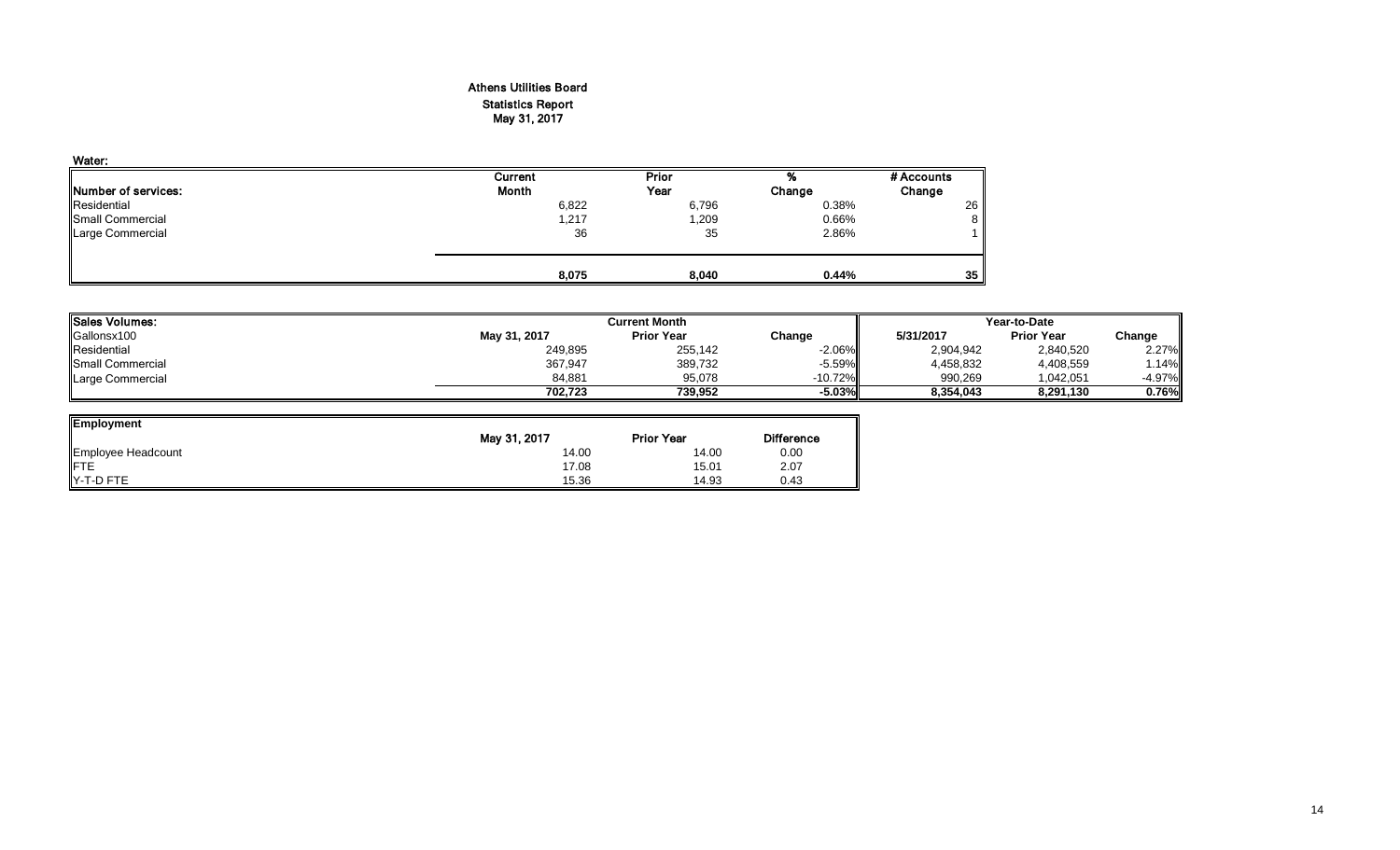|                                                 |                                         | <b>Athens Utilities Board</b><br><b>Water Division</b><br><b>Capital Budget</b><br>Month Ending as of May 31, 2017 |                                                |                                             |                                          |
|-------------------------------------------------|-----------------------------------------|--------------------------------------------------------------------------------------------------------------------|------------------------------------------------|---------------------------------------------|------------------------------------------|
|                                                 | <b>Budget</b>                           | <b>Actual</b>                                                                                                      | Variance to date<br>Favorable<br>(Unfavorable) | <b>Estimated</b><br>% Project<br>Completion | <b>Percent Budget</b><br><b>Expended</b> |
| <b>Planned Capital Improvements:</b>            |                                         |                                                                                                                    |                                                |                                             |                                          |
| Boom Lift                                       | 40,000                                  | 37,958                                                                                                             | 2,042                                          | 100.00%                                     | 94.90%                                   |
| Replace Truck 17 (2013 F150)                    | 45,000                                  |                                                                                                                    | 45,000                                         |                                             |                                          |
| Water Project #3 (CR 186, 185)                  | 230,000                                 |                                                                                                                    | 230,000                                        |                                             |                                          |
| <b>Repair Flocculator Drive</b>                 | 65,000                                  |                                                                                                                    | 65,000                                         |                                             |                                          |
| <b>SRF Water Plant Renovation</b>               | 2,432,500                               | 2,446,464                                                                                                          | (13,964)                                       | 99.00%                                      | 100.57%                                  |
| <b>Communications Tower</b>                     | 12,000                                  | 16,390                                                                                                             | (4, 390)                                       | 50.00%                                      | 136.58%                                  |
| <b>Fence Spring Property</b>                    | 50,000                                  | 44,430                                                                                                             | 5,570                                          | 100.00%                                     | 88.86%                                   |
| Replace pumps and roof at Niota Booster Station | 60,000                                  | 2,586                                                                                                              | 57,414                                         | 25.00%                                      | 4.31%                                    |
| Server, Switch, Data Processing Upgrades        | 15,600                                  | 12,093                                                                                                             | 3,507                                          | 80.00%                                      | 77.52%                                   |
| Tap Machine                                     | 25,000                                  |                                                                                                                    | 25,000                                         |                                             |                                          |
| Highway 30 Project                              | 145,000                                 | 486                                                                                                                | 144,514                                        | 0.00%                                       | 0.34%                                    |
| Water Plant Building Maint and Lab Equipment    | 50,000                                  | 20,176                                                                                                             | 29,824                                         | 40.00%                                      | 40.35%                                   |
| Meter Change Out (Large, Small and Testing)     | 35,000                                  | 18,068                                                                                                             | 16,932                                         |                                             | 51.62% Continuous                        |
| Reservoir and Pump Maintenance                  | 10,000                                  | 6,057                                                                                                              | 3,943                                          |                                             | 60.57% Continuous                        |
| <b>Water Line Extensions</b>                    | 300,000                                 | 113,005                                                                                                            | 186,995                                        |                                             | 37.67% Continuous                        |
| Distribution Rehabilitation                     | 100,000                                 | 84,921                                                                                                             | 15,079                                         |                                             | 84.92% Continuous                        |
| Field and Safety Equipment                      | 25,000                                  | 7,213                                                                                                              | 17,787                                         |                                             | 28.85% Continuous                        |
| <b>Water Services</b>                           | 80,000                                  | 89,254                                                                                                             | (9, 254)                                       |                                             | 111.57% Continuous                       |
| Technology (SCADA, Computers)                   | 30,000                                  | 8,164                                                                                                              | 21,836                                         |                                             | 27.21% Continuous                        |
| <b>Total Planned Capital Improvements:</b>      | \$<br>$3,750,100$ \$                    | 2,907,265 \$                                                                                                       | 842,835                                        |                                             |                                          |
| <b>Other Assets:</b>                            |                                         |                                                                                                                    |                                                |                                             |                                          |
| Replace Truck 56 (FY 2016)                      | 40,000.00                               | 34,750                                                                                                             | 5,250                                          |                                             |                                          |
| Communications Tower (2016 Budget)              | 13,903.00                               | 15,954                                                                                                             | (2,051)                                        |                                             |                                          |
| Other                                           |                                         | 18,903                                                                                                             | (18, 903)                                      |                                             |                                          |
| <b>Total Other Assets:</b>                      | $40,000.00$ \$                          | 69,607 \$                                                                                                          | (15, 704)                                      |                                             |                                          |
| Totals:                                         | \$<br>$3,790,100$ \$                    | 2,976,872 \$                                                                                                       | 827,131                                        |                                             |                                          |
|                                                 | Percentage of Budget Spent Year-to-date |                                                                                                                    | 78.54%                                         |                                             |                                          |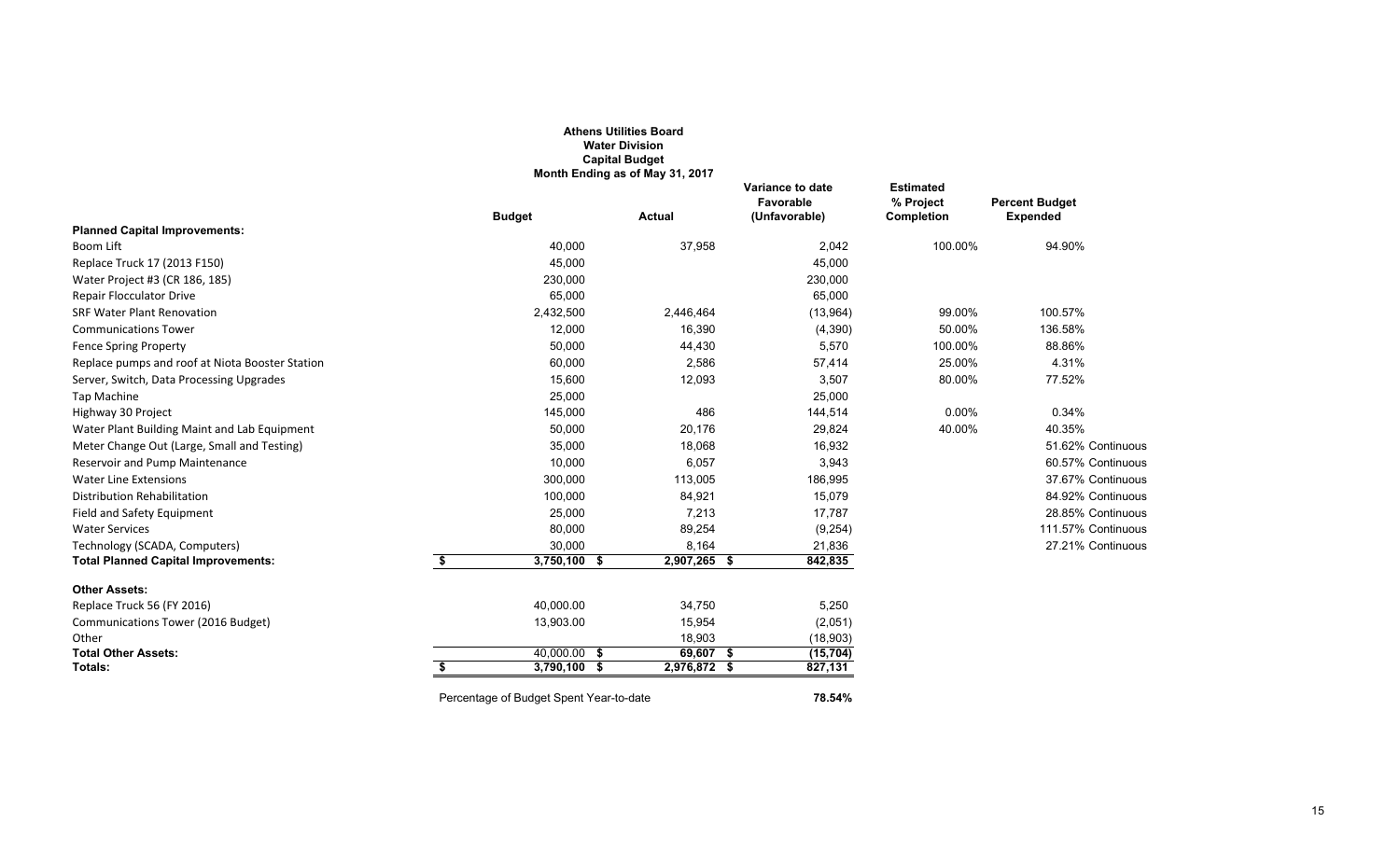#### **ATHENS UTILITIES BOARD GAS DIVISION BALANCE SHEET May 31, 2017**

|      |                       |                   |                   |                                                |    |                       |                  | Change        |
|------|-----------------------|-------------------|-------------------|------------------------------------------------|----|-----------------------|------------------|---------------|
|      | <b>Current Period</b> | <b>Prior Year</b> | Change from       |                                                |    | <b>Current Period</b> | Prior            | from prior    |
|      | May 31, 2017          |                   | <b>Prior Year</b> |                                                |    | May 31, 2017          | <b>Month</b>     | <b>Month</b>  |
|      |                       |                   |                   | Assets:                                        |    |                       |                  |               |
|      | 5,308,303.68          | 6,402,815.22      | (1,094,511.54)    | Cash and Cash Equivalents                      |    | 5,308,303.68          | 5,254,686.84     | 53,616.84     |
|      | 328.418.21            | 315.025.66        | 13.392.55         | Receivables                                    |    | 328.418.21            | 496.189.92       | (167, 771.71) |
|      | 446,533.33            | 232,574.07        | 213.959.26        | <b>Prepaid Expenses</b>                        |    | 446,533.33            | 435.093.89       | 11,439.44     |
|      | 0.00                  | 0.00              | 0.00              | <b>Gas Unit Loans</b>                          |    | 0.00                  | 0.00             | 0.00          |
|      | 109.331.41            | 105,787.44        | 3,543.97          | Materials and Supplies Inventory               |    | 109.331.41            | 118,247.76       | (8,916.35)    |
|      | 6,192,586.63          | 7,056,202.39      | (863, 615.76)     | <b>Total Current Assets</b>                    |    | 6,192,586.63          | 6,304,218.41     | (111, 631.78) |
|      | 22,056,553.27         | 21,036,068.88     | 1,020,484.39      | Gas Utility Plant, at Cost                     |    | 22,056,553.27         | 21,979,679.38    | 76,873.89     |
|      | (8.056, 599.87)       | (7,580,275.34)    | (476, 324.53)     | Less: Accumulated Depreciation                 |    | (8.056, 599.87)       | (8,001,588.71)   | (55,011.16)   |
|      | 13,999,953.40         | 13,455,793.54     | 544,159.86        | <b>Net Gas Utility Plant</b>                   |    | 13,999,953.40         | 13,978,090.67    | 21,862.73     |
|      | 235,366.32            | 262,899.52        | (27, 533.20)      | <b>Deferred Pension Outflows</b>               |    | 235,366.32            | 235,366.32       | 0.00          |
| - \$ | 20,427,906.35 \$      | 20,774,895.45 \$  | (346,989.10)      | <b>Total Assets</b>                            | S. | 20,427,906.35 \$      | 20,517,675.40 \$ | (89,769.05)   |
|      |                       |                   |                   |                                                |    |                       |                  |               |
|      |                       |                   |                   | <b>Liabilities and Retained Earnings:</b>      |    |                       |                  |               |
|      | 0.00                  | 0.00              | 0.00              | Short Term Notes Payable                       |    | 0.00                  | 0.00             | 0.00          |
|      | 268,255.10            | 395,603.67        | (127, 348.57)     | <b>Accounts Payable</b>                        |    | 268,255.10            | 294,117.57       | (25, 862.47)  |
|      | 100,580.00            | 105,890.00        | (5,310.00)        | <b>Customer Deposits</b>                       |    | 100,580.00            | 100,685.00       | (105.00)      |
|      | 52.780.08             | 67,627.85         | (14, 847.77)      | <b>Accrued Liabilities</b>                     |    | 52.780.08             | 53.276.26        | (496.18)      |
|      | 421,615.18            | 569,121.52        | (147, 506.34)     | <b>Total Current Liabilities</b>               |    | 421,615.18            | 448,078.83       | (26, 463.65)  |
|      | 314.307.91            | 346.427.82        | (32, 119.91)      | Net Pension Liability                          |    | 314.307.91            | 306.070.37       | 8,237.54      |
|      | 90,709.04             | 90,709.04         | 0.00              | Deferred Pension Inflows                       |    | 90,709.04             | 90,709.04        | 0.00          |
|      | 19,601,274.22         | 19,768,637.07     | (167, 362.85)     | <b>Net Position</b>                            |    | 19,601,274.22         | 19,672,817.16    | (71, 542.94)  |
|      | 20,427,906.35 \$      | 20,774,895.45 \$  | (346,989.10)      | <b>Total Liabilities and Retained Earnings</b> |    | 20,427,906.35 \$      | 20,517,675.40 \$ | (89,769.05)   |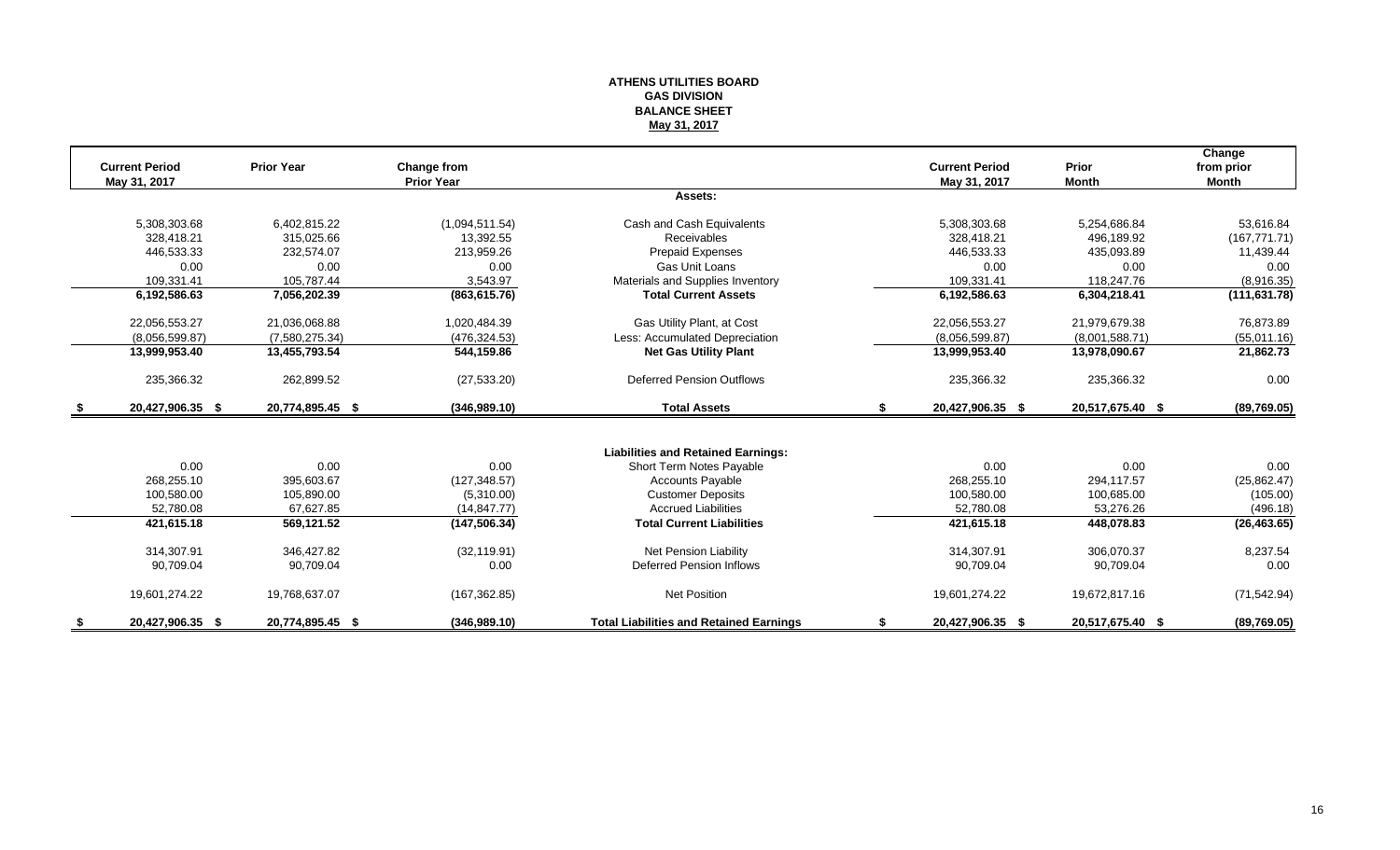#### Athens Utilities Board Profit and Loss Statement - Gas May 31, 2017

| Year-to-Date<br>May 31, 2017 | Year-to-Date<br><b>Prior Year</b> | Variance<br>Favorable<br>(Unfavorable) |                                           | Current<br>Month<br>May 31, 2017 | Current<br>Month<br><b>Prior Year</b> | Variance<br>Favorable<br>(Unfavorable) |
|------------------------------|-----------------------------------|----------------------------------------|-------------------------------------------|----------------------------------|---------------------------------------|----------------------------------------|
|                              |                                   |                                        | <b>REVENUE:</b>                           |                                  |                                       |                                        |
| 1.955.857.45                 | 2,100,502.16                      | (144.644.71)                           | Residential                               | 88.907.91                        | 106.415.56                            | (17, 507.65)                           |
| 1,358,744.24                 | 1,342,020.03                      | 16,724.21                              | <b>Small Commercial</b>                   | 76,840.62                        | 65,062.89                             | 11,777.73                              |
| 684,995.84                   | 727,946.33                        | (42,950.49)                            | Large Commercial                          | 46,452.93                        | 47,324.17                             | (871.24)                               |
| 961,142.64                   | 996,356.50                        | (35, 213.86)                           | Interruptible                             | 87,199.64                        | 72,578.21                             | 14,621.43                              |
| 16,564.26                    | 35,064.97                         | (18,500.71)                            | <b>CNG</b>                                | 920.04                           | 2,294.82                              | (1, 374.78)                            |
| 62,210.31                    | 60,520.61                         | 1,689.70                               | Fees and Other Gas Revenues               | 5,553.65                         | 3,171.49                              | 2,382.16                               |
| 5,039,514.74                 | 5,262,410.60                      | (222, 895.86)                          | <b>Total Revenue</b>                      | 305,874.79                       | 296,847.14                            | 9,027.65                               |
| 3,028,002.85                 | 3,015,925.80                      | (12,077.05)                            | Purchased supply                          | 195,400.97                       | 159,409.01                            | (35,991.96)                            |
| 2,011,511.89                 | 2,246,484.80                      | (234, 972.91)                          | <b>Contribution Margin</b>                | 110,473.82                       | 137,438.13                            | (26,964.31)                            |
|                              |                                   |                                        | <b>OPERATING EXPENSES:</b>                |                                  |                                       |                                        |
| 293,072.43                   | 325,344.42                        | 32,271.99                              | <b>Distribution Expense</b>               | 23,190.65                        | 25,418.97                             | 2,228.32                               |
| 279,395.42                   | 278,088.63                        | (1,306.79)                             | Customer Service and Customer Acct. Exp.  | 23,878.09                        | 23,576.79                             | (301.30)                               |
| 575,461.34                   | 549,877.01                        | (25, 584.33)                           | Administrative and General Expense        | 51,746.25                        | 46,123.02                             | (5,623.23)                             |
| 1,147,929.19                 | 1,153,310.06                      | 5,380.87                               | <b>Total operating expenses</b>           | 98,814.99                        | 95,118.78                             | (3,696.21)                             |
|                              |                                   |                                        | <b>Maintenance Expense</b>                |                                  |                                       |                                        |
| 239,997.30                   | 190,699.95                        | (49, 297.35)                           | <b>Distribution Expense</b>               | 12,447.52                        | 16,900.55                             | 4,453.03                               |
| 6,757.74                     | 9,667.72                          | 2,909.98                               | Administrative and General Expense        | 923.74                           | 281.07                                | (642.67)                               |
| 246,755.04                   | 200,367.67                        | (46, 387.37)                           | <b>Total Maintenance Expense</b>          | 13,371.26                        | 17,181.62                             | 3,810.36                               |
|                              |                                   |                                        | <b>Other Operating Expenses</b>           |                                  |                                       |                                        |
| 461,112.18                   | 418,511.95                        | (42,600.23)                            | Depreciation                              | 47,769.22                        | 36,611.79                             | (11, 157.43)                           |
| 241,539.01                   | 203,772.17                        | (37,766.84)                            | <b>Tax Equivalents</b>                    | 23,648.15                        | 20,549.71                             | (3,098.44)                             |
| 702,651.19                   | 622,284.12                        | (80, 367.07)                           | <b>Total Other Operating Expenses</b>     | 71,417.37                        | 57,161.50                             | (14, 255.87)                           |
| 5,125,338.27                 | 4,991,887.65                      | (133, 450.62)                          | <b>Operating and Maintenance Expenses</b> | 379,004.59                       | 328,870.91                            | (50, 133.68)                           |
| (85, 823.53)                 | 270.522.95                        | (356, 346.48)                          | <b>Operating Income</b>                   | (73, 129.80)                     | (32,023.77)                           | (41, 106.03)                           |
| 21,544.26                    | 24,866.23                         | (3,321.97)                             | Other Income                              | 1,952.01                         | 1,900.95                              | 51.06                                  |
| (64, 279.27)                 | 295,389.18                        | (359, 668.45)                          | <b>Total Income</b>                       | (71, 177.79)                     | (30, 122.82)                          | (41,054.97)                            |
| 25,004.19                    | 22,113.74                         | (2,890.45)                             | Miscellaneous Income Deductions           | 365.15                           | 11,444.76                             | 11,079.61                              |
| (89, 283.46)                 | 273,275.44                        | (362, 558.90)                          | <b>Net Income Before Extraordinary</b>    | (71, 542.94)                     | (41, 567.58)                          | (29, 975.36)                           |
| 114.36                       | 39,900.00                         | (39, 785.64)                           | Grants, Contributions, Extraordinary      | 0.00                             | 0.00                                  | 0.00                                   |
| $(89, 169.10)$ \$            | 313,175.44 \$                     | (402, 344.54)                          | <b>Change in Net Assets</b>               | $(71,542.94)$ \$                 | $(41,567.58)$ \$                      | (29, 975.36)                           |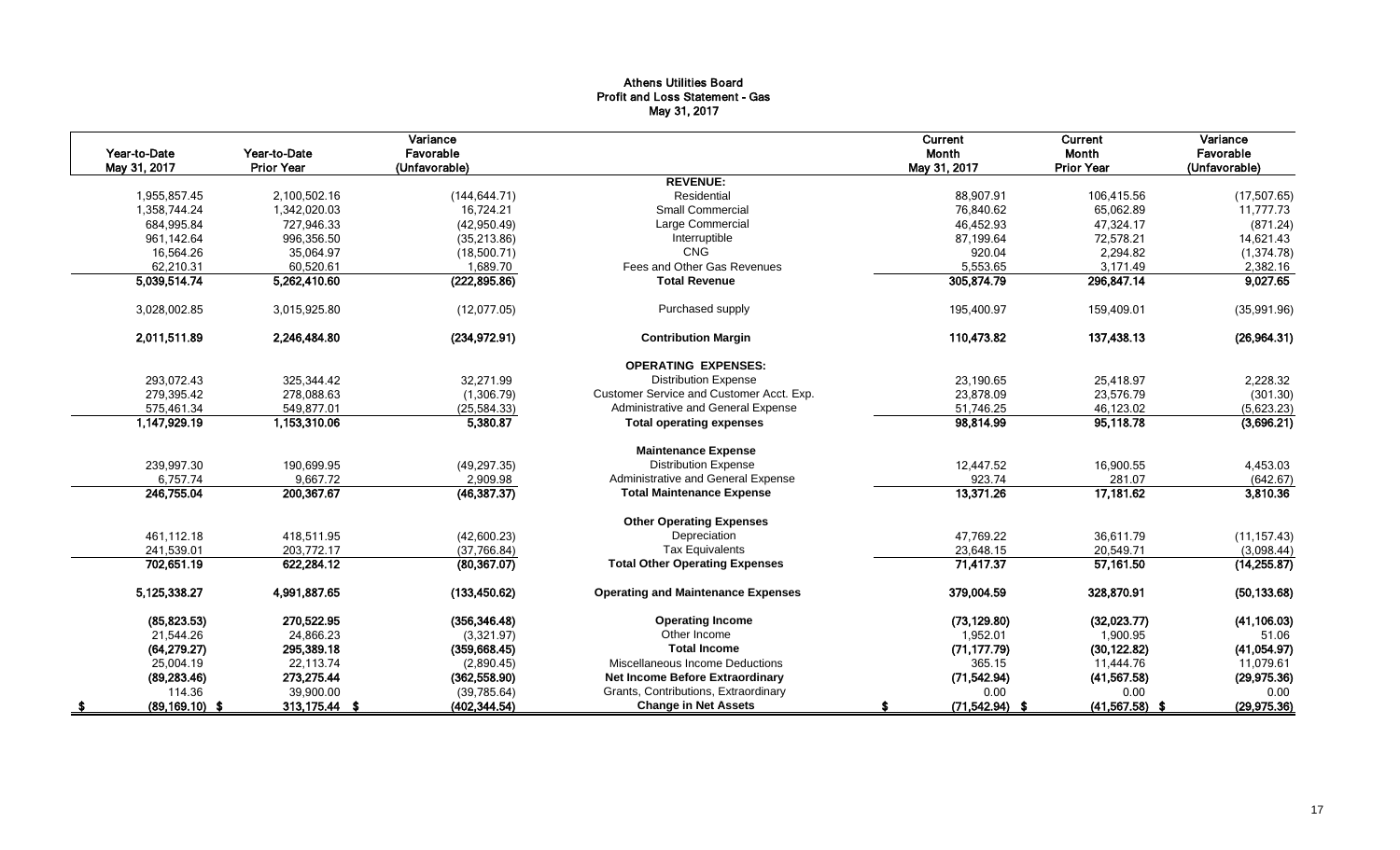#### Athens Utilities Board Budget Comparison - Gas May 31, 2017

|      | Year-to-Date      | Year-to-Date  | $Y-T-D$          | <b>Description</b>                        | <b>Current Month</b>   | <b>Monthly</b>   | <b>Budget</b> |
|------|-------------------|---------------|------------------|-------------------------------------------|------------------------|------------------|---------------|
|      | May 31, 2017      | <b>Budget</b> | Variance         |                                           | May 31, 2017           | <b>Budget</b>    | Variance      |
|      |                   |               |                  | <b>REVENUE:</b>                           |                        |                  |               |
|      | 1,955,857.45      | 2,624,764.69  | (668, 907.24)    | Residential                               | 88,907.91              | 124,520.18       | (35, 612.27)  |
|      | 1,358,744.24      | 1,621,234.65  | (262, 490.41)    | Small Commercial                          | 76,840.62              | 75,549.18        | 1,291.44      |
|      | 684,995.84        | 777,937.59    | (92, 941.75)     | Large Commercial                          | 46,452.93              | 50,745.12        | (4,292.19)    |
|      | 961,142.64        | 1,114,872.32  | (153, 729.68)    | Interruptible                             | 87,199.64              | 91,413.04        | (4,213.40)    |
|      | 16,564.26         | 33,916.67     | (17, 352.41)     | <b>CNG</b>                                | 920.04                 | 3,083.33         | (2, 163.29)   |
|      | 62,210.31         | 68,483.08     | (6,272.77)       | Fees and Other Gas Revenues               | 5,553.65               | 3,971.64         | 1,582.01      |
|      | 5,039,514.74      | 6,241,209.00  | (1, 201, 694.26) | <b>Total Revenue</b>                      | 305,874.79             | 349,282.50       | (43, 407.71)  |
|      | 3,028,002.85      | 3,800,937.74  | 772,934.89       | Purchased supply                          | 195,400.97             | 198,727.34       | 3,326.37      |
|      | 2,011,511.89      | 2,440,271.27  | (428, 759.38)    | <b>Contribution Margin</b>                | 110,473.82             | 150,555.15       | (40,081.33)   |
|      |                   |               |                  | <b>OPERATING EXPENSES:</b>                |                        |                  |               |
|      | 293,072.43        | 326,591.39    | 33,518.96        | <b>Distribution Expense</b>               | 23,190.65              | 28,533.88        | 5,343.23      |
|      | 279,395.42        | 274,244.82    | (5, 150.60)      | Cust. Service and Cust. Acct. Expense     | 23,878.09              | 28.451.51        | 4,573.42      |
|      | 575,461.34        | 623,505.48    | 48,044.14        | Administrative and General Expense        | 51,746.25              | 58,946.49        | 7,200.24      |
|      | 1,147,929.19      | 1,224,341.69  | 76,412.50        | <b>Total operating expenses</b>           | 98,814.99              | 115,931.88       | 17,116.89     |
|      |                   |               |                  | <b>Maintenance Expense</b>                |                        |                  |               |
|      | 239,997.30        | 199,525.89    | (40, 471.41)     | <b>Distribution Expense</b>               | 12,447.52              | 23,324.25        | 10,876.73     |
|      | 6,757.74          | 10,549.34     | 3,791.60         | Administrative and General Expense        | 923.74                 | 403.06           | (520.68)      |
|      | 246,755.04        | 210,075.22    | (36, 679.82)     | <b>Total Maintenance Expense</b>          | 13,371.26              | 23,727.31        | 10,356.05     |
|      |                   |               |                  | <b>Other Operating Expenses</b>           |                        |                  |               |
|      | 461,112.18        | 427,702.82    | (33, 409.36)     | Depreciation                              | 47,769.22              | 38,556.71        | (9,212.51)    |
|      | 241,539.01        | 197,599.69    | (43,939.32)      | <b>Tax Equivalents</b>                    | 23,648.15              | 18,420.47        | (5,227.68)    |
|      | 702,651.19        | 625,302.51    | (77, 348.68)     | <b>Total Other Operating Expenses</b>     | 71,417.37              | 56,977.18        | (14, 440.19)  |
|      | 5,125,338.27      | 5,860,657.16  | 735,318.89       | <b>Operating and Maintenance Expenses</b> | 379,004.59             | 395,363.70       | 16,359.11     |
|      | (85, 823.53)      | 380,551.84    | (466, 375.37)    | <b>Operating Income</b>                   | (73, 129.80)           | (46,081.21)      | (27, 048.59)  |
|      | 21,544.26         | 20,412.14     | 1,132.12         | Other Income                              | 1,952.01               | (26.01)          | 1,978.02      |
|      | (64, 279.27)      | 400,963.98    | (465, 243.25)    | <b>Total Income</b>                       | (71, 177.79)           | (46, 107.21)     | (25,070.58)   |
|      | 25,004.19         | 8,887.12      | (16, 117.07)     | Miscellaneous Income Deductions           | 365.15                 | 262.28           | (102.87)      |
|      | (89, 283.46)      | 392,076.86    | (481, 360.32)    | <b>Net Before Extraordinary</b>           | (71, 542.94)           | (46, 369.49)     | (25, 173.45)  |
|      | 114.36            | 4,125.00      | (4,010.64)       | Grants, Contributions, Extraordinary      | 0.00                   | 375.00           | (375.00)      |
| - \$ | $(89, 169.10)$ \$ | 396,201.86 \$ | (485, 370.96)    | <b>Change in Net Assets</b>               | $(71,542.94)$ \$<br>\$ | $(45,994.49)$ \$ | (25, 548.45)  |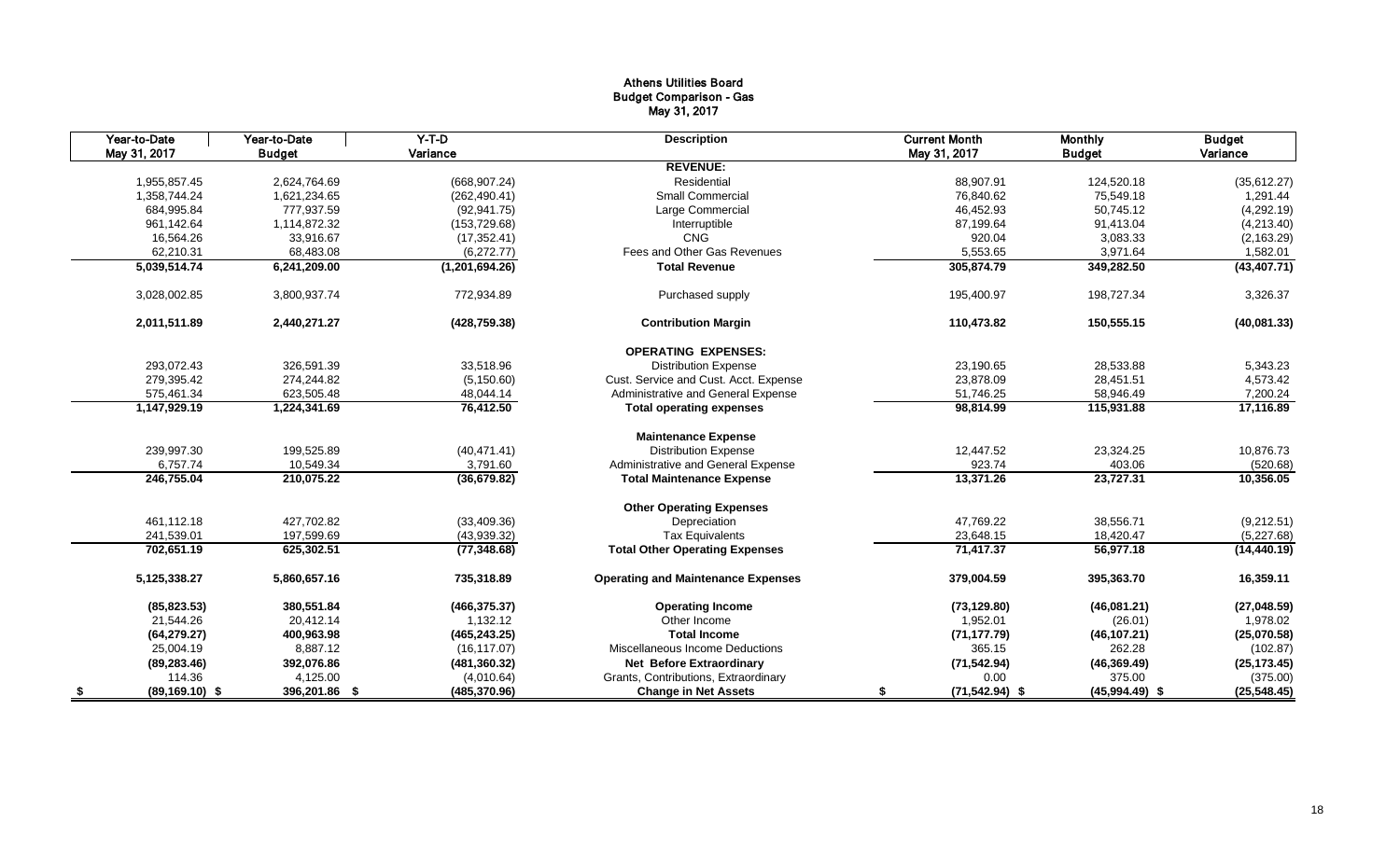#### **Athens Utilities Board Gas Division STATEMENTS OF CASH FLOWS May 31, 2017**

| Year-to-Date<br>May 31, 2017 | Year-to-Date<br><b>Prior Year</b> | Variance       |                                                              | <b>Month to Date</b><br>May 31, 2017 | <b>Month to Date</b><br><b>Prior Year</b> | Variance       |
|------------------------------|-----------------------------------|----------------|--------------------------------------------------------------|--------------------------------------|-------------------------------------------|----------------|
|                              |                                   |                | <b>CASH FLOWS FROM OPERATING ACTIVITIES:</b>                 |                                      |                                           |                |
| (89, 283.46)                 | 273,275.44                        | (362, 558.90)  | Net Operating Income                                         | (71, 542.94)                         | (41, 567.58)                              | (29, 975.36)   |
|                              |                                   |                | <b>Adjustments to Reconcile Operating Income</b>             |                                      |                                           |                |
|                              |                                   |                | to Net Cash Provided by Operations:                          |                                      |                                           |                |
| 461,112.18                   | 418,511.95                        | 42,600.23      | Depreciation                                                 | 47,769.22                            | 36,611.79                                 | 11,157.43      |
|                              |                                   |                | <b>Changes in Assets and Liabilities:</b>                    |                                      |                                           |                |
| (114, 210.95)                | (11, 121.16)                      | (103,089.79)   | Receivables                                                  | 167,771.71                           | 188,284.60                                | (20, 512.89)   |
| (101, 331.30)                | 151,808.34                        | (253, 139.64)  | <b>Prepaid Expenses</b>                                      | (11, 439.44)                         | (12, 279.61)                              | 840.17         |
| 27,533.20                    | (119, 318.03)                     | 146,851.23     | <b>Deferred Pension Outflows</b>                             | 0.00                                 | (4,854.69)                                | 4,854.69       |
| (2,724.06)                   | (3,919.49)                        | 1,195.43       | Materials and Supplies Inventories                           | 8,916.35                             | (7,229.01)                                | 16,145.36      |
| (55,709.02)                  | 90,626.91                         | (146, 335.93)  | Accounts Payable and Accrued Liabilities                     | (26, 358.65)                         | (8, 192.66)                               | (18, 165.99)   |
| (2,410.00)                   | 1,290.00                          | (3,700.00)     | <b>Customer Deposits</b>                                     | (105.00)                             | (2,400.00)                                | 2,295.00       |
| (37,075.34)                  | 96,405.95                         | (133, 481.29)  | Net Pension Liabilities                                      | 8,237.54                             | 49,413.47                                 | (41, 175.93)   |
| 0.00                         | (13,228.14)                       | 13,228.14      | Deferred Pension Inflows                                     | 0.00                                 | (13, 228.14)                              | 13,228.14      |
| 69,739.10                    | 63,199.17                         | 6,539.93       | Retirements and Salvage                                      | 7,241.94                             | 7,168.29                                  | 73.65          |
| 0.00                         | 0.00                              | 0.00           | Gas Unit Loans                                               | 0.00                                 | 0.00                                      | 0.00           |
| 155,640.35                   | 947,530.94                        | (791, 890.59)  | <b>Net Cash from Operating Activities</b>                    | 130,490.73                           | 191,726.46                                | (61, 235.73)   |
|                              |                                   |                |                                                              |                                      |                                           |                |
|                              |                                   |                | <b>CASH FROM CAPITAL AND INVESTING ACTIVITIES:</b>           |                                      |                                           |                |
| 0.00                         | 0.00                              | 0.00           | <b>Adjust Net Pension Obligation</b>                         | 0.00                                 | 0.00                                      | 0.00           |
| 0.00                         | 0.00                              | 0.00           | <b>Prior Period Adjustment</b>                               | 0.00                                 | 0.00                                      | 0.00           |
| 114.36                       | 39,900.00                         | (39, 785.64)   | Grants, Contributions & Other Extraordinary Income (Expense) | 0.00                                 | 0.00                                      | 0.00           |
| (629, 985.85)                | (4,808,929.75)                    | 4,178,943.90   | Changes in Gas Utility Plant                                 | (76, 873.89)                         | (669, 303.70)                             | 592,429.81     |
| (629, 871.49)                | (4,769,029.75)                    | 4,139,158.26   | Net Cash from Capital and Related Investing Activities       | (76, 873.89)                         | (669, 303.70)                             | 592,429.81     |
|                              |                                   |                | <b>Cash from Financing Activities</b>                        |                                      |                                           |                |
| 0.00                         | 0.00                              | 0.00           | Short Term Notes Payable                                     | 0.00                                 | 0.00                                      | 0.00           |
| $(474, 231.14)$ \$           | $(3,821,498.81)$ \$               | 3,347,267.67   | <b>Net Changes in Cash Position</b>                          | S.<br>53,616.84 \$                   | $(477, 577.24)$ \$                        | 531,194.08     |
| 5,782,534.82                 | 10,224,314.03                     | (4,441,779.21) | Cash at Beginning of Period                                  | 5,254,686.84                         | 6,880,392.46                              | (1,625,705.62) |
| 5,308,303.68                 | 6,402,815.22                      | (1,094,511.54) | Cash at End of Period                                        | 5,308,303.68                         | 6,402,815.22                              | (1,094,511.54) |
|                              |                                   |                |                                                              |                                      |                                           |                |
| $(474, 231.14)$ \$           | $(3,821,498.81)$ \$               | 3.347.267.67   | <b>Changes in Cash and Equivalents</b>                       | 53,616.84 \$<br>\$                   | $(477, 577.24)$ \$                        | 531,194.08     |
|                              |                                   |                |                                                              |                                      |                                           |                |

**Long-Term Debt** \$0.00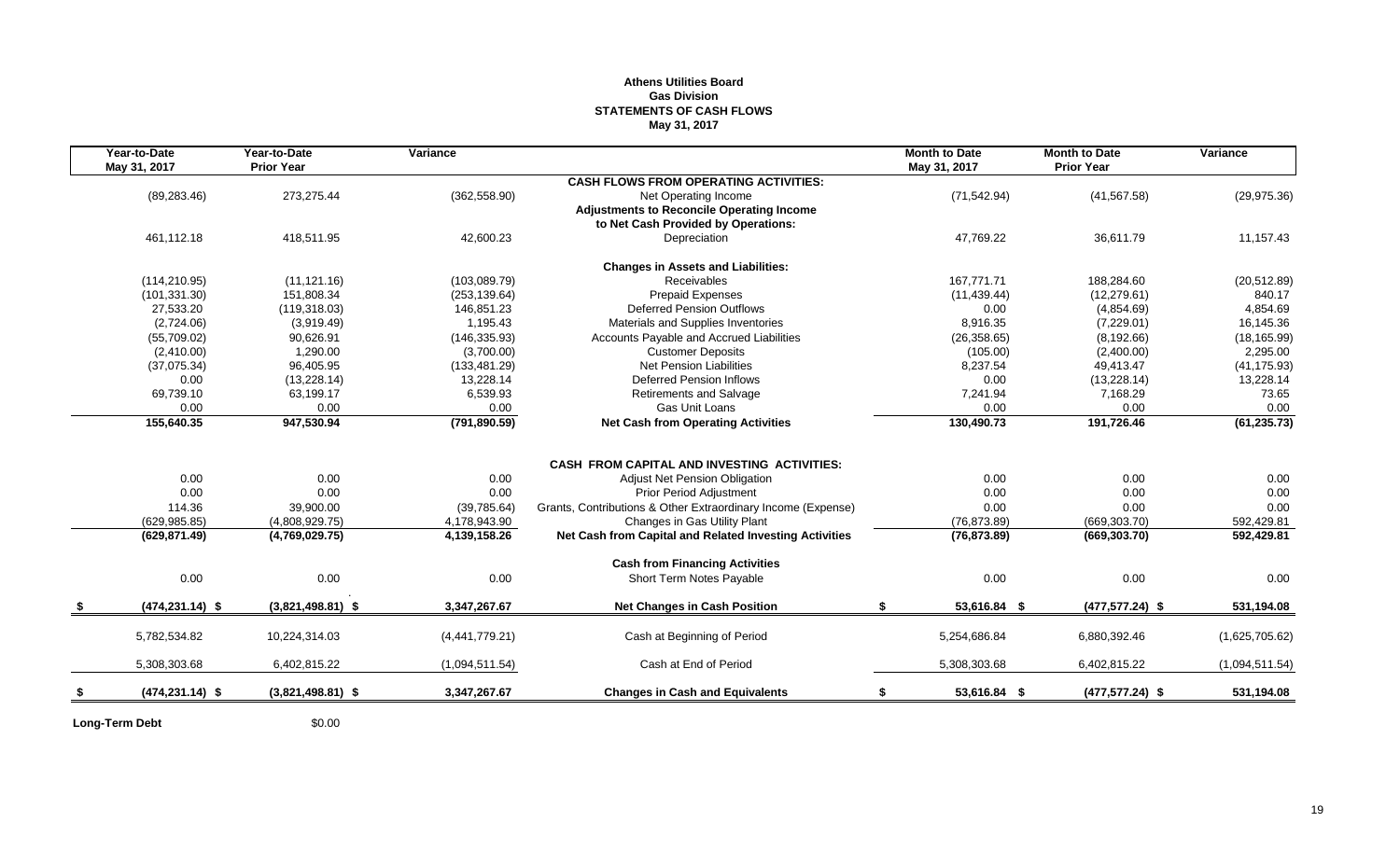#### Athens Utilities Board Statistics Report May 31, 2017

| Gas:                |         |       |          |            |
|---------------------|---------|-------|----------|------------|
|                     | Current | Prior |          | # Accounts |
| Number of services: | Month   | Year  | Change   | Change     |
| Residential         | 5,304   | 5,300 | 0.08%    |            |
| Small Commercial    | 890     | 893   | $-0.34%$ | -3         |
| Large Commercial    | 9       |       | $0.00\%$ |            |
| Interruptible       |         |       | 0.00%    |            |
| <b>CNG</b>          |         |       | 0.00%    |            |
|                     |         |       |          |            |
| Total Services      | 6,210   | 6,209 | 0.02%    |            |

| <b>Sales Volumes:</b> |           | <b>Current Month</b> |           |           | Year-to-Date      |           |  |
|-----------------------|-----------|----------------------|-----------|-----------|-------------------|-----------|--|
| <b>Units Sold</b>     | 5/31/2017 | <b>Prior Year</b>    | Change    | 5/31/2017 | <b>Prior Year</b> | Change    |  |
| Residential           | 61,477    | 90,644               | $-32.18%$ | 1,794,988 | 1,986,093         | $-9.62\%$ |  |
| Small Commercial      | 85,696    | 82,531               | 3.83%     | 1,679,885 | 1,688,808         | $-0.53\%$ |  |
| Large Commercial      | 61,992    | 74,671               | $-16.98%$ | 978,184   | 1,071,632         | $-8.72\%$ |  |
| Interruptible         | 166,453   | 168,974              | $-1.49\%$ | 1,939,821 | 2,032,605         | $-4.56\%$ |  |
| <b>CNG</b>            | 1.947     | 3.100                | $-37.19%$ | 25,947    | 40.078            | $-35.26%$ |  |
|                       | 377.565   | 419.920              | $-10.09%$ | 6,418,825 | 6,819,216         | -5.87%    |  |

| Employment         |              |                   |                   |
|--------------------|--------------|-------------------|-------------------|
|                    | May 31, 2017 | <b>Prior Year</b> | <b>Difference</b> |
| Employee Headcount | 9.00         | 9.00              | 0.00              |
|                    | 9.14         | 9.66              | $-0.52$           |
| Y-T-D FTE          | 9.51         | 9.57              | $-0.06$           |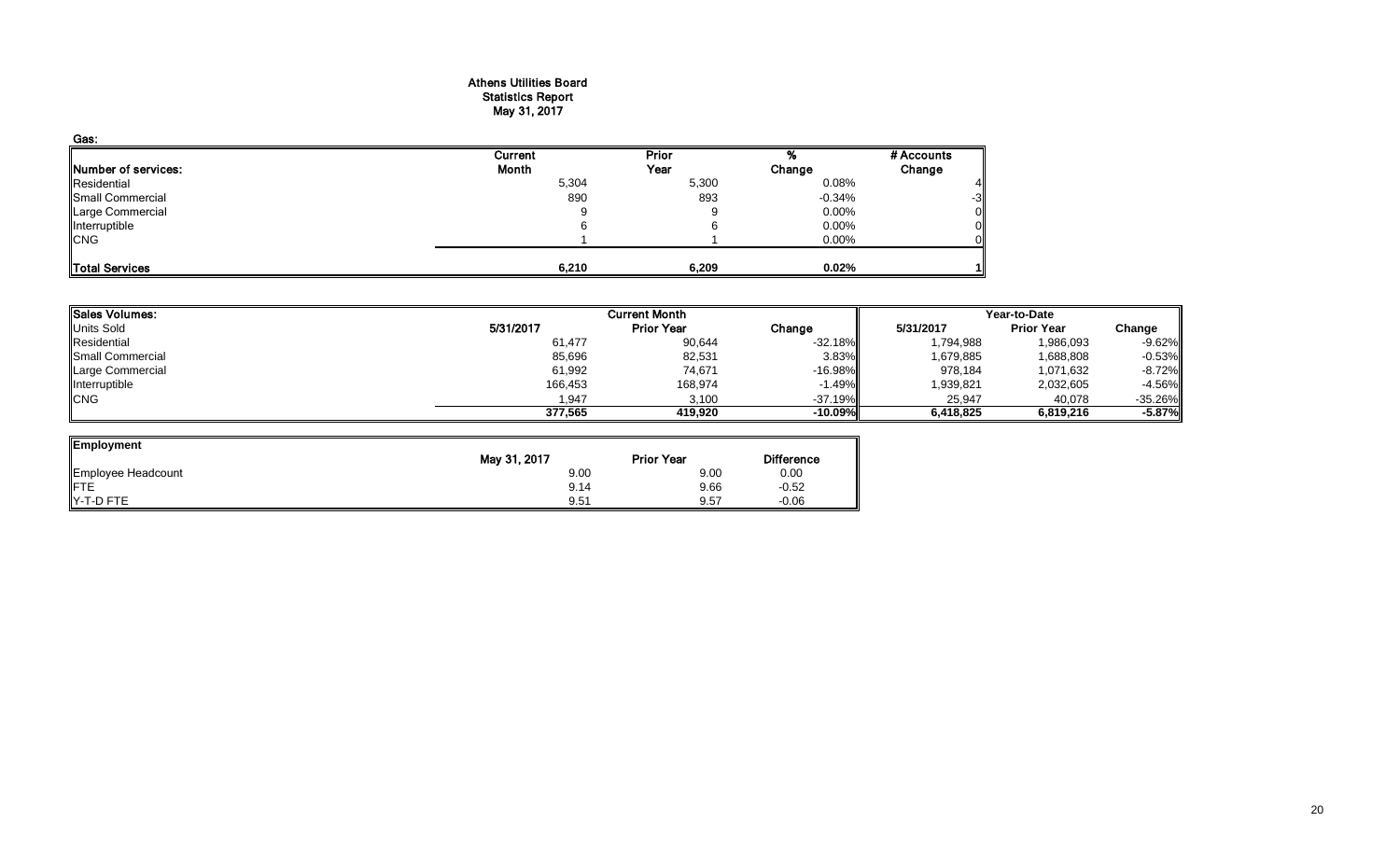|                                                                                                    |                                         | <b>Gas Division</b><br><b>Capital Budget</b><br>Month Ending as of May 31, 2017 |                                                |                                                    |                                          |
|----------------------------------------------------------------------------------------------------|-----------------------------------------|---------------------------------------------------------------------------------|------------------------------------------------|----------------------------------------------------|------------------------------------------|
|                                                                                                    | <b>Budget</b>                           | <b>Actual</b>                                                                   | Variance to date<br>Favorable<br>(Unfavorable) | <b>Estimated</b><br>% Project<br><b>Completion</b> | <b>Percent Budget</b><br><b>Expended</b> |
| <b>Planned Capital Improvements:</b>                                                               |                                         |                                                                                 |                                                |                                                    |                                          |
| Truck 53 (2009)                                                                                    | 40,000                                  |                                                                                 | 40,000                                         |                                                    |                                          |
| New City Gate - Northern McMinn Co - Co Rd 406                                                     | 1,603,300                               | 317,890                                                                         | 1,285,410                                      | 75%                                                | 19.83%                                   |
| Upgrading Cathodic Protection Field -                                                              | 15,000                                  |                                                                                 | 15,000                                         |                                                    |                                          |
| <b>Replace Equipment Trailer</b>                                                                   | 12,000                                  | 7,895                                                                           | 4,105                                          |                                                    | 65.79%                                   |
| Uprate Cumber Hills 20 psi to 50 psi                                                               | 25,000                                  |                                                                                 | 25,000                                         |                                                    |                                          |
| <b>Replace Mechanical Correctors</b>                                                               | 10,000                                  | 8,473                                                                           | 1,527                                          | 85%                                                | 84.73%                                   |
| Replace Leak Machines                                                                              | 10,000                                  |                                                                                 | 10,000                                         |                                                    |                                          |
| Replace 200' of Drill Steel for Directional Drill<br>Replace Locating System for Directional Drill | 6,000<br>18,000                         | 8,578<br>16,330                                                                 | (2,578)<br>1,670                               | 100%                                               | 142.97%<br>90.72%                        |
| Rail Head Bit (rock) for direct drill                                                              | 12,000                                  | 2,494                                                                           | 9,506                                          | 100%                                               | 20.78%                                   |
| Replace Pressure Chart Co Rd 432                                                                   | 6,500                                   |                                                                                 | 6,500                                          |                                                    |                                          |
| Hot Water Replacement Program                                                                      | 25,000                                  |                                                                                 | 25,000                                         |                                                    |                                          |
| Convert to Utility Center to NIS                                                                   | 2,000                                   |                                                                                 | 2,000                                          |                                                    |                                          |
| Server, Switch, Data Processing Upgrades                                                           | 12,350                                  | 9,191                                                                           | 3,159                                          | 80%                                                | 74.42%                                   |
| <b>Communications Tower</b>                                                                        | 9,500                                   |                                                                                 | 9,500                                          | 50%                                                |                                          |
| System Improvement                                                                                 | 60,000                                  | 33,596                                                                          | 26,404                                         |                                                    | 55.99% Continuous                        |
| Main                                                                                               | 100,000                                 | 49,682                                                                          | 50,318                                         |                                                    | 49.68% Continuous                        |
| Services                                                                                           | 130.000                                 | 150,236                                                                         | (20, 236)                                      |                                                    | 115.57% Continuous                       |
| <b>Total Planned Capital Improvements:</b>                                                         | 2,096,650 \$<br>\$                      | 604,365 \$                                                                      | 1,492,285                                      |                                                    |                                          |
| <b>Other Assets:</b>                                                                               |                                         |                                                                                 |                                                |                                                    |                                          |
| Other                                                                                              |                                         | 45,590                                                                          | (45, 590)                                      |                                                    |                                          |
| <b>Total Other Assets:</b>                                                                         |                                         | $45,590$ \$<br>\$                                                               | (45,590)                                       |                                                    |                                          |
| Totals:                                                                                            | - S<br>$2,096,650$ \$                   | $649,955$ \$                                                                    | 1,446,695                                      |                                                    |                                          |
|                                                                                                    | Percentage of Budget Spent Year-to-date |                                                                                 | 31.00%                                         |                                                    |                                          |

**Athens Utilities Board**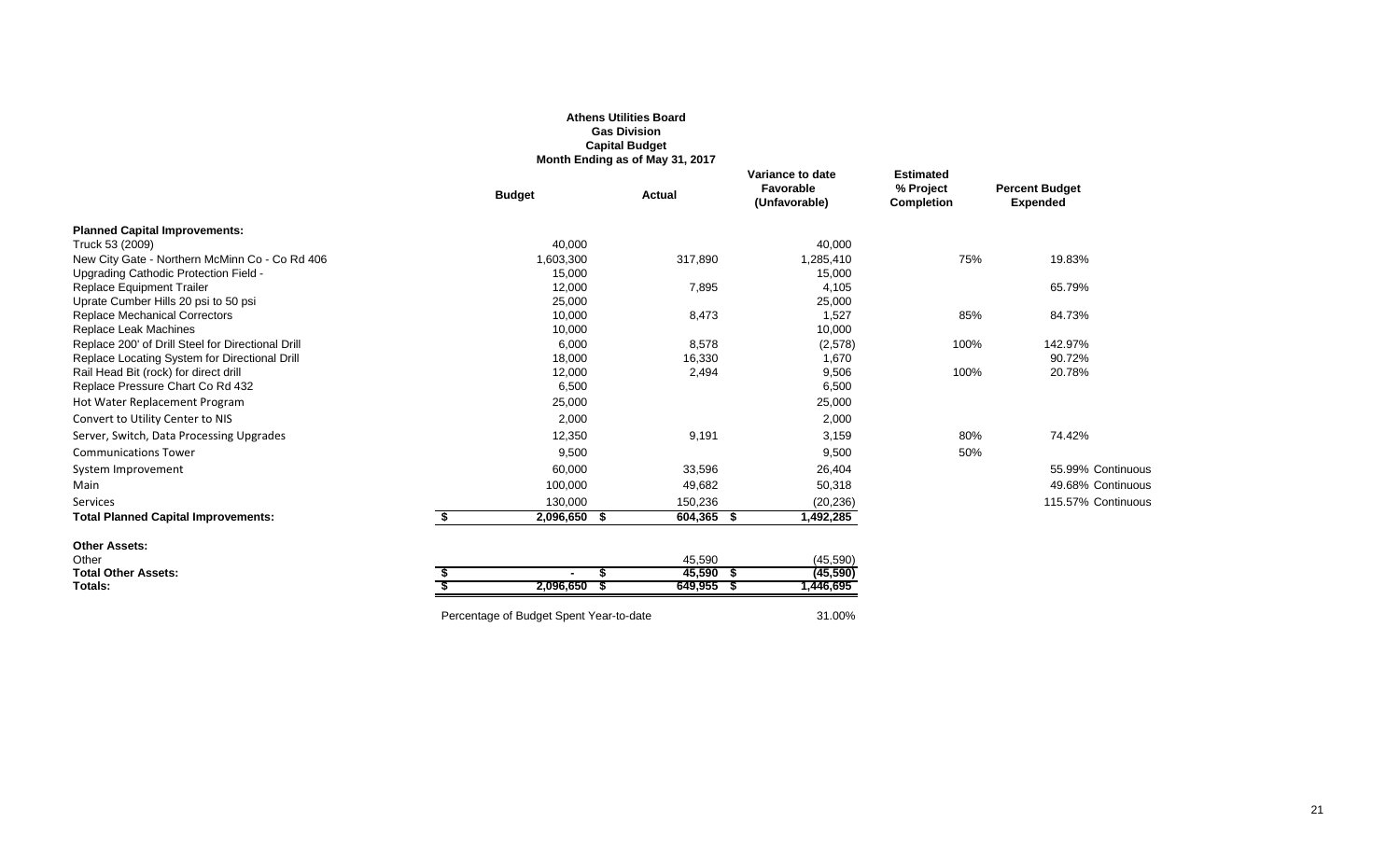#### **ATHENS UTILITIES BOARD WASTEWATER DIVISION BALANCE SHEET May 31, 2017**

|      | <b>Current Period</b> | <b>Prior Year</b> | Change from       |                                            | <b>Current Period</b>  | <b>Prior</b>     | Change<br>from prior |
|------|-----------------------|-------------------|-------------------|--------------------------------------------|------------------------|------------------|----------------------|
|      | May 31, 2017          |                   | <b>Prior Year</b> |                                            | May 31, 2017           | <b>Month</b>     | <b>Month</b>         |
|      |                       |                   |                   | Assets:                                    |                        |                  |                      |
|      | 4,245,072.54          | 4,287,788.94      | (42,716.40)       | Cash and Cash Equivalents                  | 4,245,072.54           | 4,924,196.18     | (679, 123.64)        |
|      | 363,455.13            | 402,903.52        | (39, 448.39)      | Receivables                                | 363,455.13             | 403,843.62       | (40, 388.49)         |
|      | 0.00                  | 0.00              | 0.00              | Short Term Balances Due from Other Div.    | 0.00                   | 0.00             | 0.00                 |
|      | 19,656.71             | 19,378.05         | 278.66            | Prepaid Expenses                           | 19,656.71              | 35,401.29        | (15,744.58)          |
|      | 241,997.08            | 271,536.44        | (29, 539.36)      | Materials and Supplies Inventory           | 241,997.08             | 247,652.62       | (5,655.54)           |
|      | 4,870,181.46          | 4,981,606.95      | (111, 425.49)     | <b>Total Current Assets</b>                | 4,870,181.46           | 5,611,093.71     | (740, 912.25)        |
|      | 0.00                  | 0.00              | 0.00              | Bond and Interest Sinking Fund and Reserve | 0.00                   | 0.00             | 0.00                 |
|      | 0.00                  | 0.00              | 0.00              | Reserve and Other                          | 0.00                   | 0.00             | 0.00                 |
|      | 0.00                  | 0.00              | 0.00              | <b>Total Restricted Assets</b>             | 0.00                   | 0.00             | 0.00                 |
|      | 0.00                  | 436,491.89        | (436, 491.89)     | Debt Issue Costs, Net of Amortization      | 0.00                   | 0.00             | 0.00                 |
|      | 391,243.19            | 0.00              | 391,243.19        | <b>Deferred Pension Outflows</b>           | 391,243.19             | 391,243.19       | 0.00                 |
|      | 53,221,935.53         | 53,055,004.94     | 166,930.59        | Sewer Utility Plant, at Cost               | 53,221,935.53          | 52,924,892.43    | 297,043.10           |
|      | (18, 161, 383.19)     | (17, 715, 971.57) | (445, 411.62)     | Less: Accumulated Depreciation             | (18, 161, 383.19)      | (18,035,523.16)  | (125, 860.03)        |
|      | 35,060,552.34         | 35,339,033.37     | (278, 481.03)     | <b>Net Sewer Utility Plant</b>             | 35,060,552.34          | 34,889,369.27    | 171,183.07           |
|      | 35,451,795.53         | 35,775,525.26     | (323, 729.73)     | <b>Total Long Term Assets</b>              | 35,451,795.53          | 35,280,612.46    | 171,183.07           |
| - \$ | 40,321,976.99 \$      | 40,757,132.21 \$  | (435, 155.22)     | <b>Total Assets</b>                        | \$<br>40,321,976.99 \$ | 40,891,706.17 \$ | (569, 729.18)        |
|      |                       |                   |                   | <b>Liabilities and Retained Earnings:</b>  |                        |                  |                      |
|      | 33,603.20             | 13,413.10         | 20.190.10         | Accounts Payable                           | 33,603.20              | 18,584.93        | 15,018.27            |
|      | 62,305.00             | 56,675.00         | 5,630.00          | <b>Customer Deposits</b>                   | 62,305.00              | 60,275.00        | 2,030.00             |
|      | 119,591.78            | 140,001.33        | (20, 409.55)      | <b>Other Current Liabilities</b>           | 119,591.78             | 122,541.31       | (2,949.53)           |
|      | 215,499.98            | 210,089.43        | 5,410.55          | <b>Total Current Liabilities</b>           | 215,499.98             | 201,401.24       | 14,098.74            |
|      | 0.00                  | 0.00              | 0.00              | <b>Bonds Payable</b>                       | 0.00                   | 0.00             | 0.00                 |
|      | 2,139,158.38          | 2,265,411.53      | (126, 253.15)     | Notes Payable - State of Tennessee         | 2,139,158.38           | 2,149,796.74     | (10,638.36)          |
|      | 15,174,443.89         | 15,751,487.89     | (577, 044.00)     | Notes Payable - Other                      | 15,174,443.89          | 15,751,487.89    | (577, 044.00)        |
|      | 500.020.89            | 569.492.17        | (69, 471.28)      | Net Pension Liability                      | 500,020.89             | 488.486.38       | 11,534.51            |
|      | 149,073.33            | 149,073.33        | 0.00              | Deferred Pension Inflows                   | 149,073.33             | 149,073.33       | 0.00                 |
|      | 17,962,696.49         | 18,735,464.92     | (772, 768.43)     | <b>Total Long Term Liabilities</b>         | 17,962,696.49          | 18,538,844.34    | (576, 147.85)        |
|      | 22,143,780.52         | 21,811,577.86     | 332,202.66        | Net Position                               | 22,143,780.52          | 22,151,460.59    | (7,680.07)           |
| \$   | 40,321,976.99 \$      | 40,757,132.21 \$  | (435, 155.22)     | <b>Total Liabilities and Net Assets</b>    | \$<br>40,321,976.99 \$ | 40,891,706.17 \$ | (569, 729.18)        |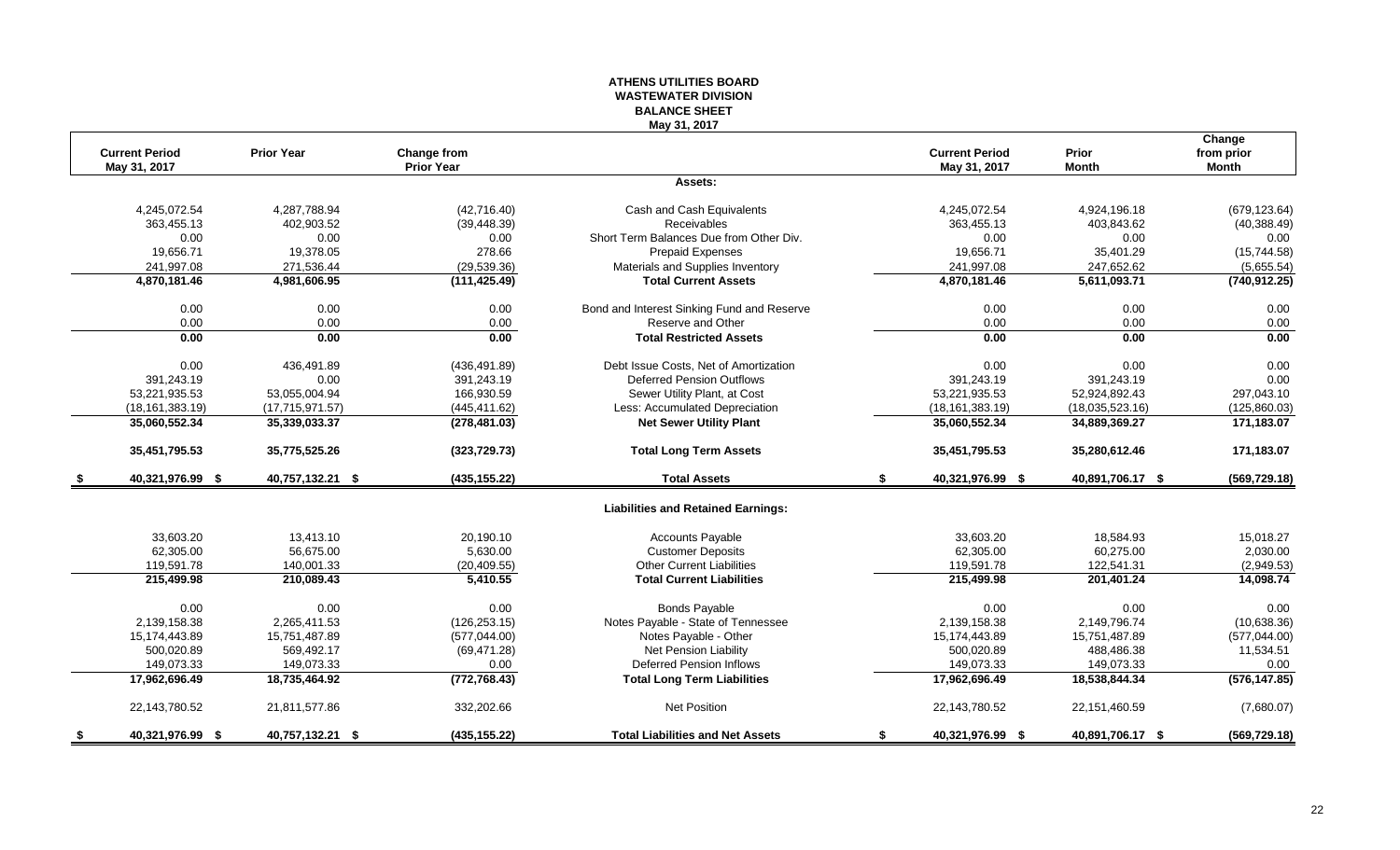#### Athens Utilities Board Profit and Loss Statement - Wastewater May 31, 2017

| Year-to-Date<br>May 31, 2017 | Year-to-Date<br><b>Prior Year</b> | Variance<br>Favorable<br>(Unfavorable) |                                            | Current<br>Month<br>May 31, 2017 | Current<br>Month<br><b>Prior Year</b> | Variance<br>Favorable<br>(Unfavorable) |
|------------------------------|-----------------------------------|----------------------------------------|--------------------------------------------|----------------------------------|---------------------------------------|----------------------------------------|
|                              |                                   |                                        | <b>REVENUE:</b>                            |                                  |                                       |                                        |
| 1,748,693.87                 | 1,721,617.99                      | 27,075.88                              | Residential                                | 156,483.72                       | 158,450.45                            | (1,966.73)                             |
| 1,392,735.63                 | 1,425,580.26                      | (32,844.63)                            | Small Commercial                           | 125,709.78                       | 127,011.20                            | (1,301.42)                             |
| 1,400,737.94                 | 1,453,684.06                      | (52, 946.12)                           | Large Commercial                           | 119,880.02                       | 144,434.55                            | (24, 554.53)                           |
| 135,454.68                   | 162,475.28                        | (27,020.60)                            | Other                                      | 7,894.53                         | 14,546.24                             | (6,651.71)                             |
| 4,677,622.12                 | 4,763,357.59                      | (85, 735.47)                           | <b>Total Revenue</b>                       | 409,968.05                       | 444,442.44                            | (34, 474.39)                           |
|                              |                                   |                                        | <b>OPERATING AND MAINTENANCE EXPENSES:</b> |                                  |                                       |                                        |
| 1,098,571.56                 | 1,134,732.70                      | 36, 161.14                             | Sewer Treatment Plant Expense              | 105,413.07                       | 90,390.76                             | (15,022.31)                            |
| 61,658.28                    | 82,966.84                         | 21,308.56                              | <b>Pumping Station Expense</b>             | 8,054.87                         | 4,920.93                              | (3, 133.94)                            |
| 248,758.06                   | 238,934.02                        | (9,824.04)                             | <b>General Expense</b>                     | 21,542.17                        | 13,912.26                             | (7,629.91)                             |
| 129,310.62                   | 123,116.34                        | (6, 194.28)                            | Cust. Service and Cust. Acct. Expense      | 11,837.66                        | 12,666.54                             | 828.88                                 |
| 870,491.66                   | 821,971.58                        | (48,520.08)                            | Administrative and General Expense         | 82,606.61                        | 71,116.86                             | (11, 489.75)                           |
| 2,408,790.18                 | 2,401,721.48                      | (7,068.70)                             | <b>Total Operating Expenses</b>            | 229,454.38                       | 193,007.35                            | (36, 447.03)                           |
|                              |                                   |                                        | <b>Maintenance Expense</b>                 |                                  |                                       |                                        |
| 165.778.84                   | 211.451.15                        | 45.672.31                              | Sewer Treatment Plant Expense              | 13.621.93                        | 11.635.99                             | (1,985.94)                             |
| 72,869.05                    | 65,083.57                         | (7,785.48)                             | <b>Pumping Station Expense</b>             | 6,349.30                         | 3,106.36                              | (3,242.94)                             |
| 251,028.04                   | 223,593.30                        | (27, 434.74)                           | <b>General Expense</b>                     | 31,232.57                        | 12,210.53                             | (19,022.04)                            |
| 2,724.41                     | 4,688.66                          | 1,964.25                               | Administrative and General Expense         | 372.14                           | 201.24                                | (170.90)                               |
| 492,400.34                   | 504,816.68                        | 12,416.34                              | <b>Total Maintenance Expense</b>           | 51,575.94                        | 27, 154. 12                           | (24, 421.82)                           |
|                              |                                   |                                        | <b>Other Operating Expenses</b>            |                                  |                                       |                                        |
| 1,329,084.14                 | 1,469,108.59                      | 140,024.45                             | Depreciation                               | 120,085.68                       | 131,632.97                            | 11,547.29                              |
| 1,329,084.14                 | 1,469,108.59                      | 140,024.45                             | <b>Total Other Operating Expenses</b>      | 120,085.68                       | 131,632.97                            | 11,547.29                              |
| 4,230,274.66                 | 4,375,646.75                      | 145,372.09                             | <b>Operating and Maintenance Expenses</b>  | 401,116.00                       | 351,794.44                            | (49, 321.56)                           |
| 447,347.46                   | 387,710.84                        | 59,636.62                              | <b>Operating Income</b>                    | 8,852.05                         | 92,648.00                             | (83,795.95)                            |
| 17,203.93                    | 21,106.55                         | (3,902.62)                             | Other Income                               | 1,563.51                         | 1,521.04                              | 42.47                                  |
| 464,551.39                   | 408,817.39                        | 55,734.00                              | <b>Total Income</b>                        | 10,415.56                        | 94,169.04                             | (83,753.48)                            |
| 7,556.10                     | 7,772.10                          | 216.00                                 | Other Expense                              | 296.00                           | 328.00                                | 32.00                                  |
| 456,995.29                   | 401,045.29                        | 55,950.00                              | <b>Net Income Before Debt Expense</b>      | 10,119.56                        | 93,841.04                             | (83,721.48)                            |
|                              |                                   |                                        | <b>DEBT RELATED EXPENSES:</b>              |                                  |                                       |                                        |
| 0.00                         | 0.00                              | 0.00                                   | Amortization of Debt Discount              | 0.00                             | 0.00                                  | 0.00                                   |
| 0.00                         | 0.00                              | 0.00                                   | <b>Bond Interest</b>                       | 0.00                             | 0.00                                  | 0.00                                   |
| 170,930.72                   | 88,358.86                         | (82, 571.86)                           | Other Debt Interest                        | 17,799.63                        | 11,717.55                             | (6,082.08)                             |
| 170,930.72                   | 88,358.86                         | (82, 571.86)                           | <b>Total debt related expenses</b>         | 17,799.63                        | 11,717.55                             | (6,082.08)                             |
| 286,064.57                   | 312,686.43                        | (26, 621.86)                           | <b>Net Before Extraordinary</b>            | (7,680.07)                       | 82,123.49                             | (89, 803.56)                           |
| 2,196.30                     | 100.00                            | 2,096.30                               | Grants, Contributions, Extraordinary       | 0.00                             | 0.00                                  | 0.00                                   |
| 288,260.87 \$                | 312,786.43 \$                     | (24, 525.56)                           | <b>Change in Net Assets</b>                | $(7,680.07)$ \$                  | 82,123.49 \$                          | (89, 803.56)                           |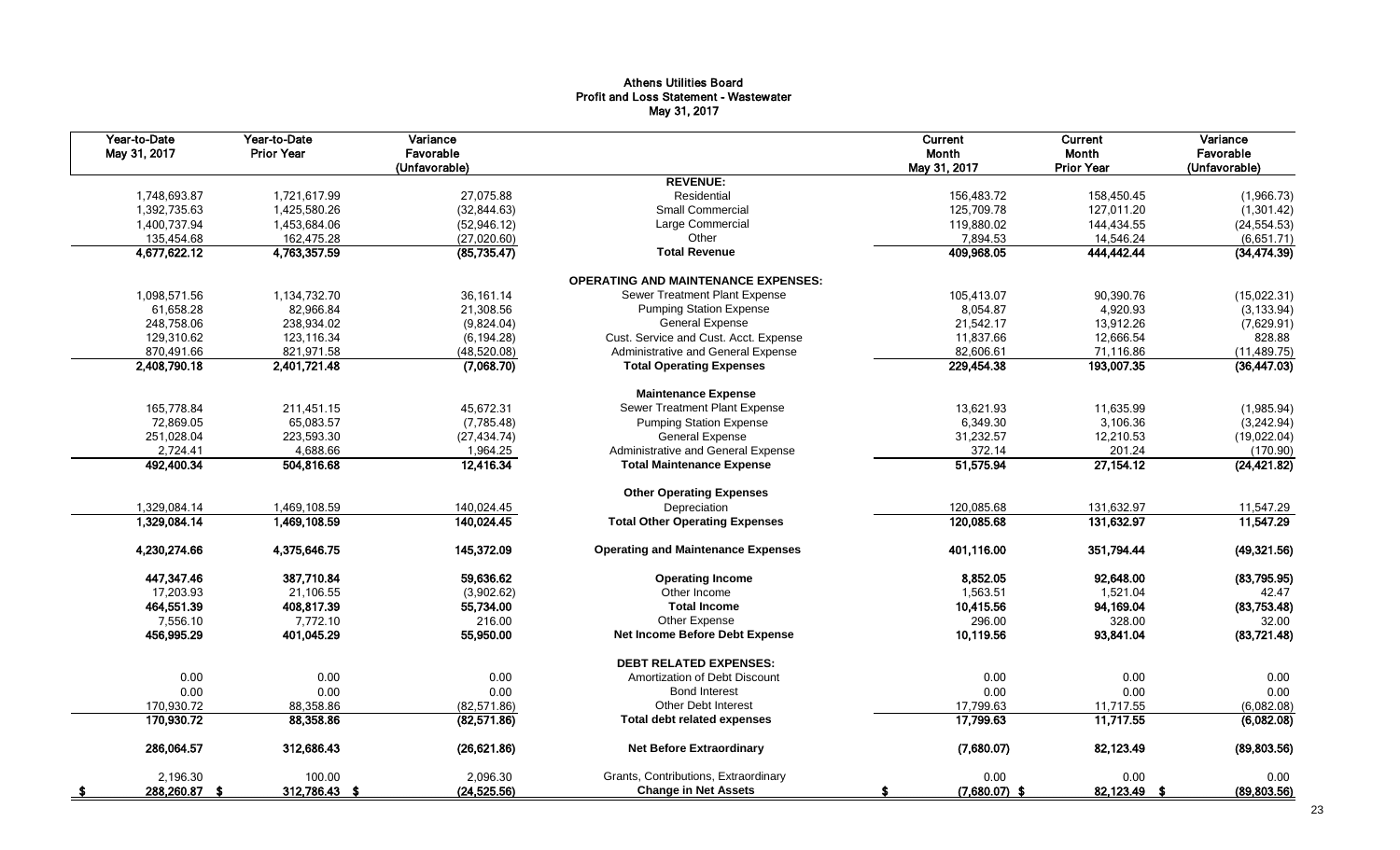#### Athens Utilities Board Budget Comparison - Wastewater May 31, 2017

|      | Year-to-Date<br>May 31, 2017 | Year-to-Date<br><b>Budget</b> | $Y-T-D$<br>Variance | <b>Description</b>                          | <b>Current Month</b><br>May 31, 2017 | <b>Monthly</b><br><b>Budget</b> | <b>Budget</b><br>Variance |
|------|------------------------------|-------------------------------|---------------------|---------------------------------------------|--------------------------------------|---------------------------------|---------------------------|
|      |                              |                               |                     |                                             |                                      |                                 |                           |
|      |                              |                               |                     | <b>REVENUE:</b>                             |                                      |                                 |                           |
|      | 1,748,693.87                 | 1,730,024.29                  | 18,669.58           | Residential                                 | 156,483.72                           | 156,306.68                      | 177.04                    |
|      | 1,392,735.63                 | 1,374,930.86                  | 17,804.77           | <b>Small Commercial</b>                     | 125,709.78                           | 126,244.06                      | (534.28)                  |
|      | 1,400,737.94                 | 1,433,632.36                  | (32, 894.42)        | Large Commercial                            | 119,880.02                           | 128,161.99                      | (8, 281.97)               |
|      | 135,454.68                   | 138,946.31                    | (3,491.63)          | Other                                       | 7,894.53                             | 13,145.34                       | (5,250.81)                |
|      | 4,677,622.12                 | 4,677,533.82                  | 88.30               | <b>Total Revenue</b>                        | 409,968.05                           | 423,858.08                      | (13,890.03)               |
|      |                              |                               |                     | <b>OPERATING AND MAINTENANCE EXPENSES:</b>  |                                      |                                 |                           |
|      | 1,098,571.56                 | 1,121,382.52                  | 22,810.96           | Sewer Treatment Plant Expense               | 105,413.07                           | 103,677.77                      | (1,735.30)                |
|      | 61,658.28                    | 78,056.32                     | 16,398.04           | <b>Pumping Station Expense</b>              | 8,054.87                             | 7,259.30                        | (795.57)                  |
|      | 248,758.06                   | 254,719.08                    | 5,961.02            | General Expense                             | 21,542.17                            | 24,079.57                       | 2,537.40                  |
|      | 129,310.62                   | 121,357.86                    | (7,952.76)          | Customer Service and Customer Acct. Expense | 11,837.66                            | 9,702.32                        | (2, 135.34)               |
|      | 870,491.66                   | 801,109.73                    | (69, 381.93)        | Administrative and General Expense          | 82,606.61                            | 92,752.10                       | 10,145.49                 |
|      | 2,408,790.18                 | 2,376,625.51                  | (32, 164.67)        | <b>Total Operating Expenses</b>             | 229,454.38                           | 237,471.06                      | 8,016.68                  |
|      |                              |                               |                     | <b>Maintenance Expense</b>                  |                                      |                                 |                           |
|      | 165,778.84                   | 204,467.37                    | 38,688.53           | Sewer Treatment Plant Expense               | 13,621.93                            | 16,964.68                       | 3,342.75                  |
|      | 72,869.05                    | 62,418.47                     | (10, 450.58)        | <b>Pumping Station Expense</b>              | 6,349.30                             | 5,491.80                        | (857.50)                  |
|      | 251,028.04                   | 206,438.82                    | (44, 589.22)        | <b>General Expense</b>                      | 31,232.57                            | 18,483.30                       | (12,749.27)               |
|      |                              |                               |                     |                                             | 372.14                               |                                 |                           |
|      | 2,724.41                     | 4,944.62                      | 2,220.21            | Administrative and General Expense          | 51,575.94                            | 302.60                          | (69.54)                   |
|      | 492,400.34                   | 478,269.28                    | (14, 131.06)        | <b>Total Maintenance Expense</b>            |                                      | 41,242.38                       | (10, 333.56)              |
|      |                              |                               |                     | <b>Other Operating Expenses</b>             |                                      |                                 |                           |
|      | 1,329,084.14                 | 1,561,711.32                  | 232,627.18          | Depreciation                                | 120,085.68                           | 145,240.37                      | 25,154.69                 |
|      | 1,329,084.14                 | 1,561,711.32                  | 232,627.18          | <b>Total Other Operating Expenses</b>       | 120,085.68                           | 145,240.37                      | 25,154.69                 |
|      | 4,230,274.66                 | 4,416,606.11                  | 186,331.45          | <b>Operating and Maintenance Expenses</b>   | 401,116.00                           | 423,953.81                      | 22,837.81                 |
|      | 447,347.46                   | 260,927.72                    | 186,419.74          | <b>Operating Income</b>                     | 8,852.05                             | (95.73)                         | 8,947.78                  |
|      | 17,203.93                    | 5,626.32                      | 11,577.61           | Other Income                                | 1,563.51                             | 378.30                          | 1,185.21                  |
|      | 464,551.39                   | 266,554.04                    | 197,997.35          | <b>Total Income</b>                         | 10,415.56                            | 282.57                          | 10,132.99                 |
|      | 7,556.10                     | 11,892.08                     | 4,335.98            | Other Expense                               | 296.00                               | 106.69                          | (189.31)                  |
|      | 456.995.29                   | 254,661.96                    | 202,333.33          | <b>Net Income Before Debt Expense</b>       | 10.119.56                            | 175.88                          | 9,943.68                  |
|      |                              |                               |                     | <b>DEBT RELATED EXPENSES:</b>               |                                      |                                 |                           |
|      | 0.00                         | 0.00                          | 0.00                | Amortization of Debt Discount               | 0.00                                 | 0.00                            | 0.00                      |
|      | 0.00                         | 0.00                          | 0.00                | <b>Bond Interest</b>                        | 0.00                                 | 0.00                            | 0.00                      |
|      | 170,930.72                   | 74,816.17                     | (96, 114.55)        | Other Debt Interest                         | 17,799.63                            | 8,376.40                        | (9,423.23)                |
|      | 170,930.72                   | 74,816.17                     | (96, 114.55)        | <b>Total debt related expenses</b>          | 17,799.63                            | 8,376.40                        | (9, 423.23)               |
|      |                              |                               |                     |                                             |                                      |                                 |                           |
|      | 286,064.57                   | 179,845.79                    | 106,218.78          | <b>Net Before Extraordinary</b>             | (7,680.07)                           | (8, 200.51)                     | 520.44                    |
|      | 2,196.30                     | 53,166.67                     | (50, 970.37)        | Grants, Contributions, Extraordinary        | 0.00                                 | 4,833.33                        | (4,833.33)                |
| - \$ | 288,260.87 \$                | 233,012.45 \$                 | 55,248.42           | <b>Change in Net Assets</b>                 | $(7,680.07)$ \$<br>\$                | $(3,367.18)$ \$                 | (4,312.89)                |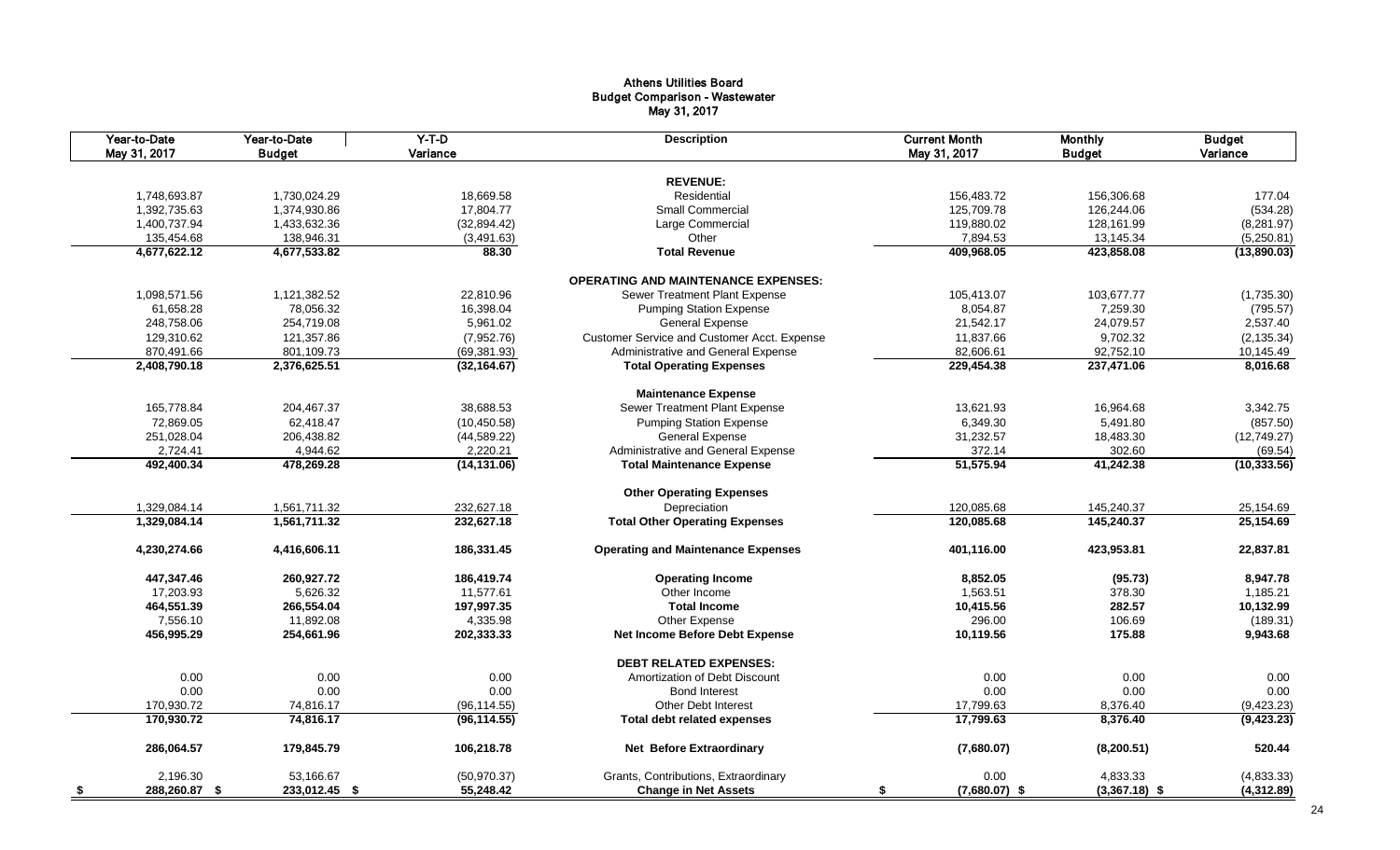#### **Athens Utilities Board Wastewater Division STATEMENTS OF CASH FLOWS May 31, 2017**

| Year-to-Date<br>May 31, 2017 | Year-to-Date<br><b>Prior Year</b> | Variance               | 111uy Ji, Luin                                                                 | <b>Month to Date</b><br>May 31, 2017 | <b>Month to Date</b><br><b>Prior Year</b> | Variance                   |
|------------------------------|-----------------------------------|------------------------|--------------------------------------------------------------------------------|--------------------------------------|-------------------------------------------|----------------------------|
|                              |                                   |                        | <b>CASH FLOWS FROM OPERATING ACTIVITIES:</b>                                   |                                      |                                           |                            |
| 286,064.57                   | 312,686.43                        | (26, 621.86)           | Net Operating Income                                                           | (7,680.07)                           | 82,123.49                                 | (89, 803.56)               |
|                              |                                   |                        | <b>Adjustments to Reconcile Operating Income</b>                               |                                      |                                           |                            |
|                              |                                   |                        | to Net Cash Provided by Operations:                                            |                                      |                                           |                            |
| 1,329,084.14                 | 1,469,108.59                      | (140, 024.45)          | Depreciation                                                                   | 120,085.68                           | 131,632.97                                | (11, 547.29)               |
|                              |                                   |                        | <b>Changes in Assets and Liabilities:</b>                                      |                                      |                                           |                            |
| 21,981.08                    | (46,071.20)                       | 68,052.28              | Receivables                                                                    | 40,388.49                            | 1,451.92                                  | 38,936.57                  |
| 0.00                         | 0.00                              | 0.00                   | Short Term Notes to Other Divisions                                            | 0.00                                 | 0.00                                      | 0.00                       |
| 167,771.12                   | 151,324.02                        | 16,447.10              | Prepaid Expenses                                                               | 15,744.58                            | 14,472.06                                 | 1,272.52                   |
| 45,248.70                    | (188, 227.84)                     | 233,476.54             | <b>Deferred Pension Outflows</b>                                               | 0.00                                 | 4,320.60                                  | (4,320.60)                 |
| 81,505.18                    | (16,321.58)                       | 97,826.76              | Materials and Supplies Inventory                                               | 5,655.54                             | 50,871.69                                 | (45, 216.15)               |
| 0.00                         | 0.00                              | 0.00                   | <b>Bond Sinking Funds</b>                                                      | 0.00                                 | 0.00                                      | 0.00                       |
| 0.00                         | 0.00                              | 0.00                   | Reserve                                                                        | 0.00                                 | 0.00                                      | 0.00                       |
| 0.00                         | 0.00                              | 0.00                   | <b>Other Assets</b>                                                            | 0.00                                 | 0.00                                      | 0.00                       |
| 16,265.83                    | (37,015.52)                       | 53,281.35              | <b>Accounts Payable</b>                                                        | 15,018.27                            | (13, 556.32)                              | 28,574.59                  |
| (17, 558.84)                 | 1,375.14                          | (18,933.98)            | <b>Accrued Liabilities</b>                                                     | (2,949.53)                           | 2,163.15                                  | (5, 112.68)                |
| (13,762.08)                  | 63,334.85                         | (77,096.93)            | Retirements and Salvage                                                        | 5,774.35                             | 7,148.96                                  | (1,374.61)                 |
| 6,310.00                     | 2,655.00                          | 3,655.00               | <b>Customer Deposits</b>                                                       | 2,030.00                             | 450.00                                    | 1,580.00                   |
| (77, 450.49)                 | 144,822.70                        | (222, 273.19)          | Net Pension Liability                                                          | 11,534.51                            | 67,264.85                                 | (55, 730.34)               |
| 0.00<br>1,845,459.21         | (27, 467.04)<br>1,830,203.55      | 27,467.04<br>15,255.66 | <b>Deferred Pension Inflows</b><br><b>Total Cash from Operating Activities</b> | 0.00<br>205,601.82                   | (27, 467.04)<br>320,876.33                | 27,467.04<br>(115, 274.51) |
|                              |                                   |                        |                                                                                |                                      |                                           |                            |
|                              |                                   |                        | CASH FLOWS FROM NONCAPITAL FINANCING ACTIVITIES:                               |                                      |                                           |                            |
| 0.00                         | 0.00                              | 0.00                   | Bonds payable                                                                  | 0.00                                 | 0.00                                      | 0.00                       |
| (692, 889.09)                | (695, 993.19)                     | 3,104.10               | Notes Payable                                                                  | (587, 682.36)                        | (501, 985.37)                             | (85,696.99)                |
| (692, 889.09)                | (695, 993.19)                     | 3,104.10               | <b>Total Cash from Noncapital Financing Activities</b>                         | (587, 682.36)                        | (501, 985.37)                             | (85,696.99)                |
|                              |                                   |                        | <b>CASH FROM INVESTING ACTIVITIES:</b>                                         |                                      |                                           |                            |
| 0.00                         | 0.00                              | 0.00                   | Prior Period Adjustment                                                        | 0.00                                 | 0.00                                      | 0.00                       |
| 2,196.30                     | 100.00                            | 2,096.30               | Grants Contributions & Other Extraordinary                                     | 0.00                                 | 0.00                                      | 0.00                       |
| 0.00                         | 0.00                              | 0.00                   | Adjust Net Pension Obligation                                                  | 0.00                                 | 0.00                                      | 0.00                       |
| (995, 477.78)                | (1,308,923.18)                    | 313,445.40             | Sewer Utility Plant                                                            | (297, 043.10)                        | (129, 100.41)                             | (167, 942.69)              |
| (993, 281.48)                | (1,308,823.18)                    | 315,541.70             | <b>Total Cash from Capital and Related Investing Activities</b>                | (297, 043.10)                        | (129, 100.41)                             | (167, 942.69)              |
| 159,288.64 \$                | $(174, 612.82)$ \$                | 333,901.46             | <b>Net Changes in Cash Position</b>                                            | $(679, 123.64)$ \$<br>\$             | $(310, 209.45)$ \$                        | (368, 914.19)              |
|                              |                                   |                        |                                                                                |                                      |                                           |                            |
| 4,085,783.90                 | 4,462,401.76                      | (376, 617.86)          | Cash at Beginning of Period                                                    | 4,924,196.18                         | 4,597,998.39                              | 326,197.79                 |
| 4,245,072.54                 | 4,287,788.94                      | (42,716.40)            | Cash at End of Period                                                          | 4,245,072.54                         | 4,287,788.94                              | (42, 716.40)               |
| 159,288.64 \$                | $(174, 612.82)$ \$                | 333,901.46             | <b>Changes in Cash and Equivalents</b>                                         | $(679, 123.64)$ \$                   | $(310, 209.45)$ \$                        | (368, 914.19)              |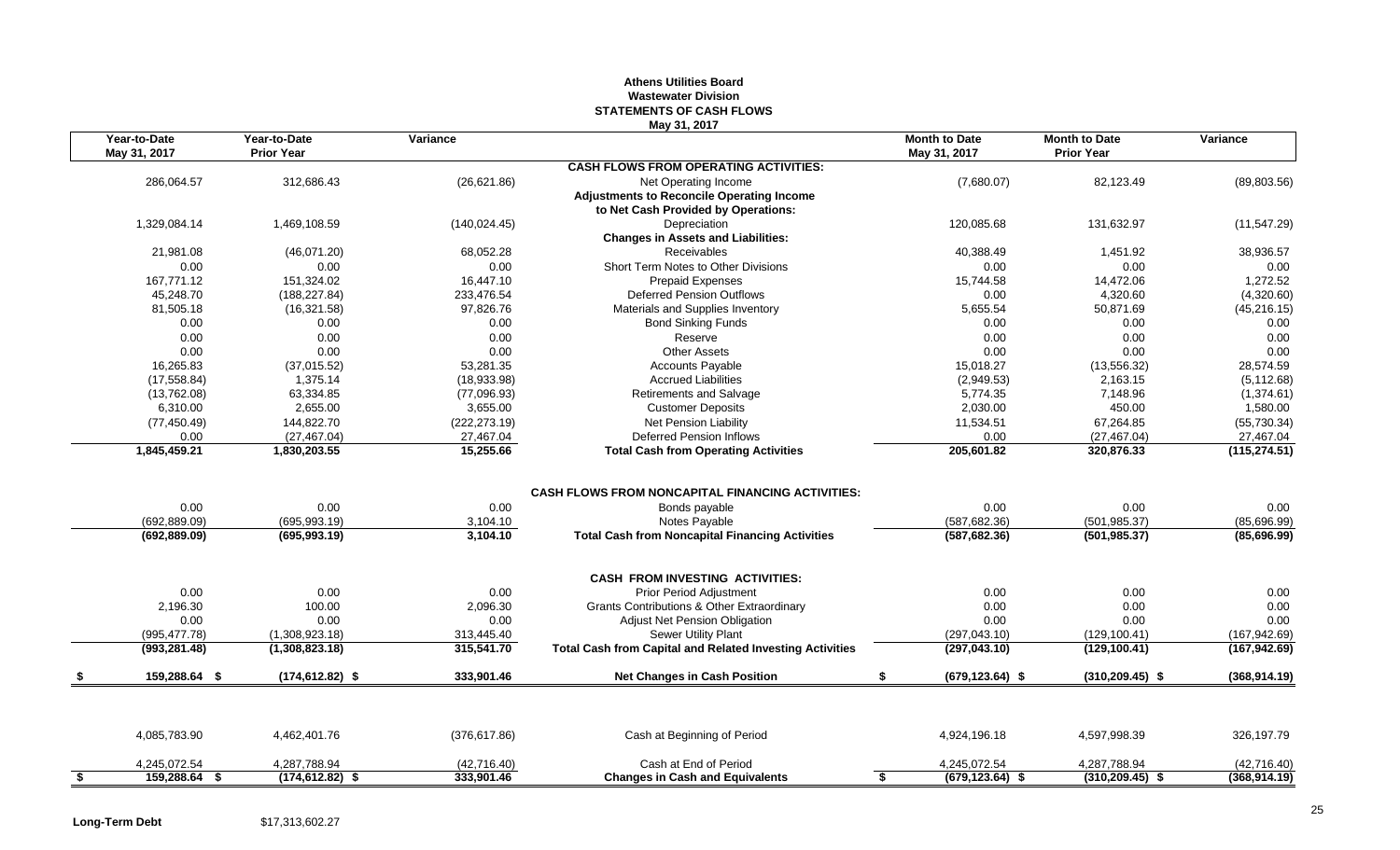#### Athens Utilities Board Statistics Report May 31, 2017

| Wastewater:                |         |       |          |            |
|----------------------------|---------|-------|----------|------------|
|                            | Current | Prior |          | # Accounts |
| Number of services:        | Month   | Year  | Change   | Change     |
| Residential - Inside City  | 4,289   | 4,285 | 0.09%    |            |
| Residential - Outside City | 48      | 41    | 17.07%   |            |
| Commercial - Inside City   | 919     | 921   | $-0.22%$ | -21        |
| Commercial - Outside City  |         |       | $0.00\%$ |            |
| Total Services             | 5,260   | 5.251 | 0.17%    |            |

| <b>Sales Volumes:</b>      | Current Month |                   |           | Year-to-Date |                   |           |
|----------------------------|---------------|-------------------|-----------|--------------|-------------------|-----------|
| Gallonsx100                | 5/31/2017     | <b>Prior Year</b> | Change    | 5/31/2017    | <b>Prior Year</b> | Change    |
| Residential - Inside City  | 151,272       | 154,969           | $-2.39\%$ | 1,695,306    | 1,659,012         | 2.19%     |
| Residential - Outside City | 1,831         | 1,632             | 12.19%l   | 21.463       | 19,123            | 12.24%    |
| Commercial - Inside City   | 192,778       | 199,109           | $-3.18\%$ | 2,152,900    | 2,192,129         | $-1.79\%$ |
| Commercial - Outside City  | 8.749         | 8,850             | 1.14%     | 100.225      | 110,559           | $-9.35\%$ |
|                            | 354.630       | 364.560           | $-2.72%$  | 3.969.894    | 3,980,823         | $-0.27%$  |

| Employment         |              |                   |                   |
|--------------------|--------------|-------------------|-------------------|
|                    | May 31, 2017 | <b>Prior Year</b> | <b>Difference</b> |
| Employee Headcount | 18.00        | 19.00             | $-1.00$           |
|                    | 20.62        | 19.93             | 0.69              |
| Y-T-D FTE          | 20.13        | 20.62             | $-0.49$           |

| <b>Total Company Employment</b> |              |                   |                   |
|---------------------------------|--------------|-------------------|-------------------|
|                                 | May 31, 2017 | <b>Prior Year</b> | <b>Difference</b> |
| Company Total Headcount:        | 96.00        | 94.00             | 2.00              |
| Company Total FTE               | 106.64       | 99.25             | 7.39              |
| Company Y-T-D FTE               | 103.36       | 101.56            | 1.8               |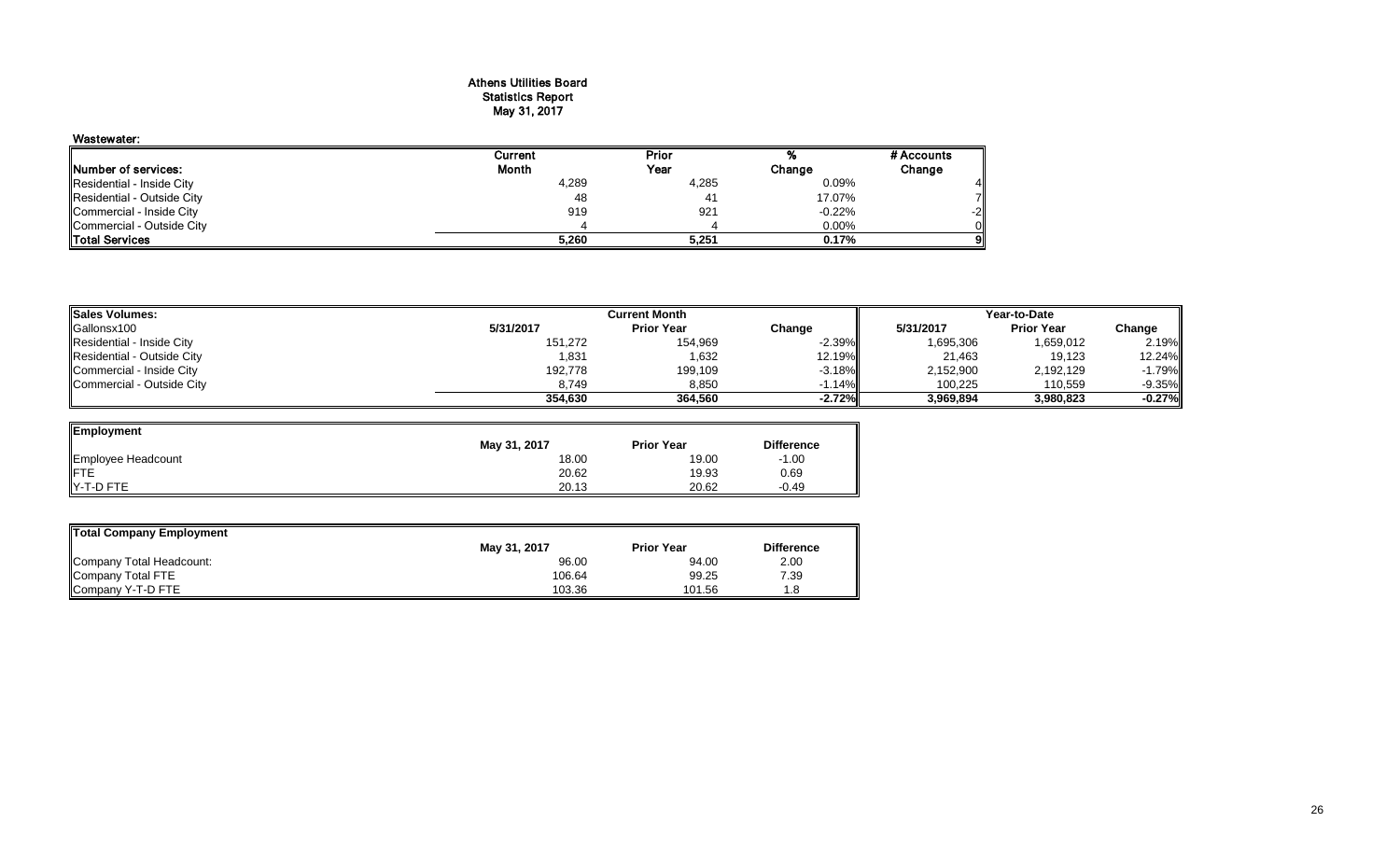#### **Athens Utilities Board Wastewater Division Capital Budget Month Ending as of May 31, 2017**

|                                                                                      | <b>Budget</b>                           | Actual       | <b>Variance to Date</b><br>Favorable<br>(Unfavorable) | <b>Estimated</b><br>% Project<br>Completion | <b>Percent Budget</b><br><b>Expended</b> |
|--------------------------------------------------------------------------------------|-----------------------------------------|--------------|-------------------------------------------------------|---------------------------------------------|------------------------------------------|
| <b>Planned Capital Improvements:</b>                                                 |                                         |              |                                                       |                                             |                                          |
| Replace Truck #44 Jetter Only (2004 Pressure Truck)                                  | 75,000                                  | 50,980       | 24,020                                                | 100%                                        | 67.97%                                   |
| Replace Club Cars (2-2012 Club cars)                                                 | 15,000                                  | 13,350       | 1,650                                                 | 100%                                        | 89.00%                                   |
| Oost WWTP Material and Equipment Storage                                             | 250,000                                 | 70,889       | 179,111                                               | 15%                                         | 28.36%                                   |
| NMC WWTP Chemical and Equipment Storage                                              | 70,000                                  | 70,000       | $\Omega$                                              | 100%                                        | 100.00%                                  |
| NMC WWTP Flow Meters (3)                                                             | 20,000                                  |              | 20,000                                                |                                             |                                          |
| Replace RailRoad Avenue Pump Station                                                 | 100,000                                 | 56,828       | 43,172                                                | 15%                                         | 56.83%                                   |
| NMC WWTP Influent Pump Drive                                                         | 8,000                                   | 10,555       | (2, 555)                                              | 100%                                        | 131.94%                                  |
| NMC WWTP Wash Water Pump                                                             | 20,000                                  |              | 20,000                                                |                                             |                                          |
| NMC WWTP Admin & Operators Building                                                  | 10,000                                  | 8,179        | 1,821                                                 |                                             | 81.79%                                   |
| TV Truck - Hydraulic Lift for Camera                                                 | 13,000                                  | 9,999        | 3,001<br>87,005                                       | 100%<br>1%                                  | 76.92%<br>13.00%                         |
| Denso Pump Station and Force Main<br>Tellico Hills CDBG (\$600,000 next fiscal year) | 100,000<br>70,000                       | 12,995       | 70,000                                                |                                             |                                          |
|                                                                                      | 10,400                                  |              | 10,400                                                |                                             |                                          |
| Server, Switch, Data Processing Upgrades                                             |                                         |              | 30,000                                                |                                             |                                          |
| Highway 30 Project<br><b>Communications Tower</b>                                    | 30,000<br>8,000                         | 9,676        | (1,676)                                               | 50%                                         | 120.95%                                  |
| Oostanaula WWTP Refurbishment                                                        | 50,000                                  | 23,371       | 26,629                                                |                                             | 46.74% Continuous                        |
| NMC WWTP Refurbishment                                                               | 100,000                                 | 23,901       | 76,099                                                |                                             | 23.90% Continuous                        |
| Admin and Operators Buildings Maint. - Oost.                                         | 40,000                                  |              | 40,000                                                |                                             | Continuous                               |
| Laboratory Equipment                                                                 | 15,000                                  |              | 15,000                                                |                                             | Continuous                               |
| Lift Station Rehabilitation                                                          | 15,000                                  | 8,938        | 6,062                                                 |                                             | 59.59% Continuous                        |
| Field and Safety Equipment                                                           | 15,000                                  | 9,061        | 5,939                                                 |                                             | 60.41% Continuous                        |
| <b>Collection System Rehab</b>                                                       | 500,000                                 | 458,240      | 41,760                                                |                                             | 91.65% Continuous                        |
| <b>Material Donations</b>                                                            | 5,000                                   |              | 5,000                                                 |                                             | Continuous                               |
|                                                                                      |                                         |              |                                                       |                                             | 87.70% Continuous                        |
| Technology (SCADA, Computers)                                                        | 30,000                                  | 26,309       | 3,691                                                 |                                             |                                          |
| Services                                                                             | 50,000                                  | 19,742       | 30,258                                                |                                             | 39.48% Continuous                        |
| Extensions                                                                           | 25,000                                  | 39,505       | (14, 505)                                             |                                             | 158.02% Continuous                       |
| <b>Total Planned Capital Improvements:</b>                                           | \$<br>$1,644,400$ \$                    | $922,518$ \$ | 721,882                                               |                                             |                                          |
| <b>Other Assets:</b>                                                                 |                                         |              |                                                       |                                             |                                          |
| Replace Grinder Pump Motors                                                          |                                         | 10,503       | (10, 503)                                             |                                             |                                          |
| Communications Tower (2016 Capital Budget)                                           | 16,526                                  | 14,229       | 2,297                                                 |                                             |                                          |
| Mt Verd Pump Station                                                                 |                                         | 24,694       | (24, 694)                                             |                                             |                                          |
| Other                                                                                |                                         | 24,362       | (24, 362)                                             |                                             |                                          |
| <b>Total Other Assets</b>                                                            | \$<br>16,526 \$                         | 73,788 \$    | (57, 262)                                             |                                             |                                          |
| Totals:                                                                              | \$<br>1,660,926 \$                      | 996,306 \$   | 664,620                                               |                                             |                                          |
|                                                                                      | Percentage of Budget Spent Year-to-date |              | 59.98%                                                |                                             |                                          |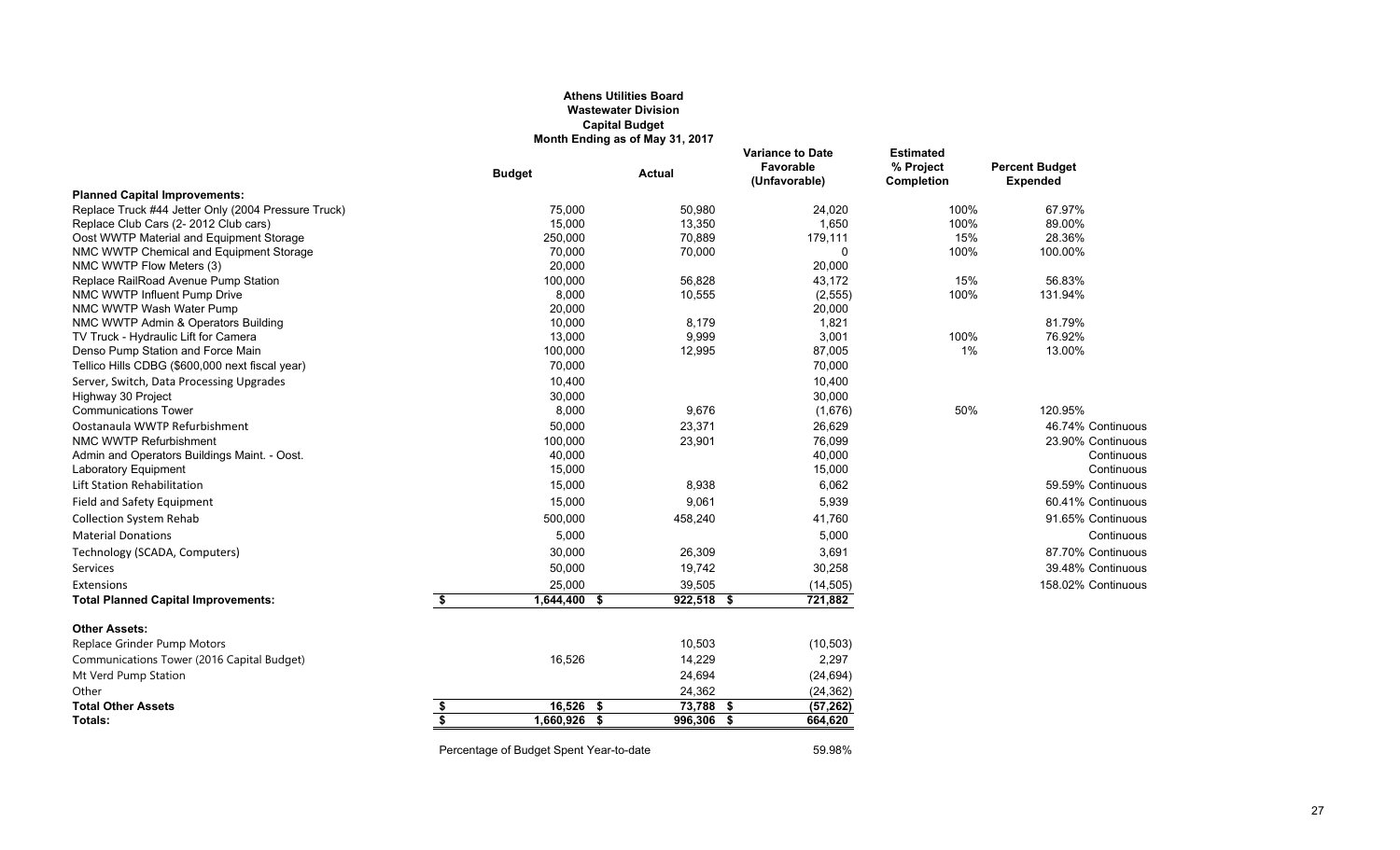|      |                                       |                                   |                                         | <b>ATHENS UTILITIES BOARD</b><br><b>FIBER</b><br><b>BALANCE SHEET</b><br>May 31, 2017 |                                                  |                        |                               |
|------|---------------------------------------|-----------------------------------|-----------------------------------------|---------------------------------------------------------------------------------------|--------------------------------------------------|------------------------|-------------------------------|
|      | <b>Current Period</b><br>May 31, 2017 | Year-to-Date<br><b>Prior Year</b> | <b>Change from</b><br><b>Prior Year</b> |                                                                                       | <b>Current Period</b><br><b>January 31, 2016</b> | Prior<br><b>Month</b>  | Change<br>from prior<br>Month |
|      |                                       |                                   |                                         | <b>Assets</b><br>Services                                                             |                                                  |                        |                               |
|      | 82,621.91<br>17,193.99                | 76,485.97<br>11,123.32            | 6,135.94<br>6,070.67                    | <b>Accumulated Depreciation</b>                                                       | 82,621.91<br>17,193.99                           | 82,621.91<br>16,684.07 | $\blacksquare$<br>509.92      |
|      | 65,427.92                             | 65,362.65                         | 65.27                                   | <b>Total Fixed Assets</b>                                                             | 65,427.92                                        | 65,937.84              | (509.92)                      |
|      | 39,951.64<br>250.00                   | 10,358.25<br>250.00               | 29,593.39                               | <b>Current Assets</b><br>Cash<br>Accounts Receivable                                  | 39,951.64<br>250.00                              | 37,173.74              | 2,777.90<br>250.00            |
|      | 40,201.64                             | 10,608.25                         | 29,593.39                               | <b>Total Current Assets</b>                                                           | 40,201.64                                        | 37,173.74              | 3,027.90                      |
| - \$ | 105,629.56 \$                         | 75,970.90 \$                      | 29,658.66                               | <b>Total Assets</b>                                                                   | 105,629.56 \$                                    | 103,111.58 \$          | 2,517.98                      |
|      | $\sim$                                | $\blacksquare$                    | $\overline{\phantom{a}}$                | Liabilities<br>Payable to Other Divisions                                             | $\overline{\phantom{a}}$                         | $\blacksquare$         | $\sim$                        |
|      | 105,629.56                            | 75,970.90                         | 29,658.66                               | <b>Retained Earnings</b>                                                              | 105,629.56                                       | 103,111.58             | 2,517.98                      |
| \$   | 105,629.56 \$                         | 75,970.90 \$                      | 29,658.66                               | <b>Total Liabilities and Retained Earnings</b>                                        | \$<br>105,629.56 \$                              | 103,111.58 \$          | 2,517.98                      |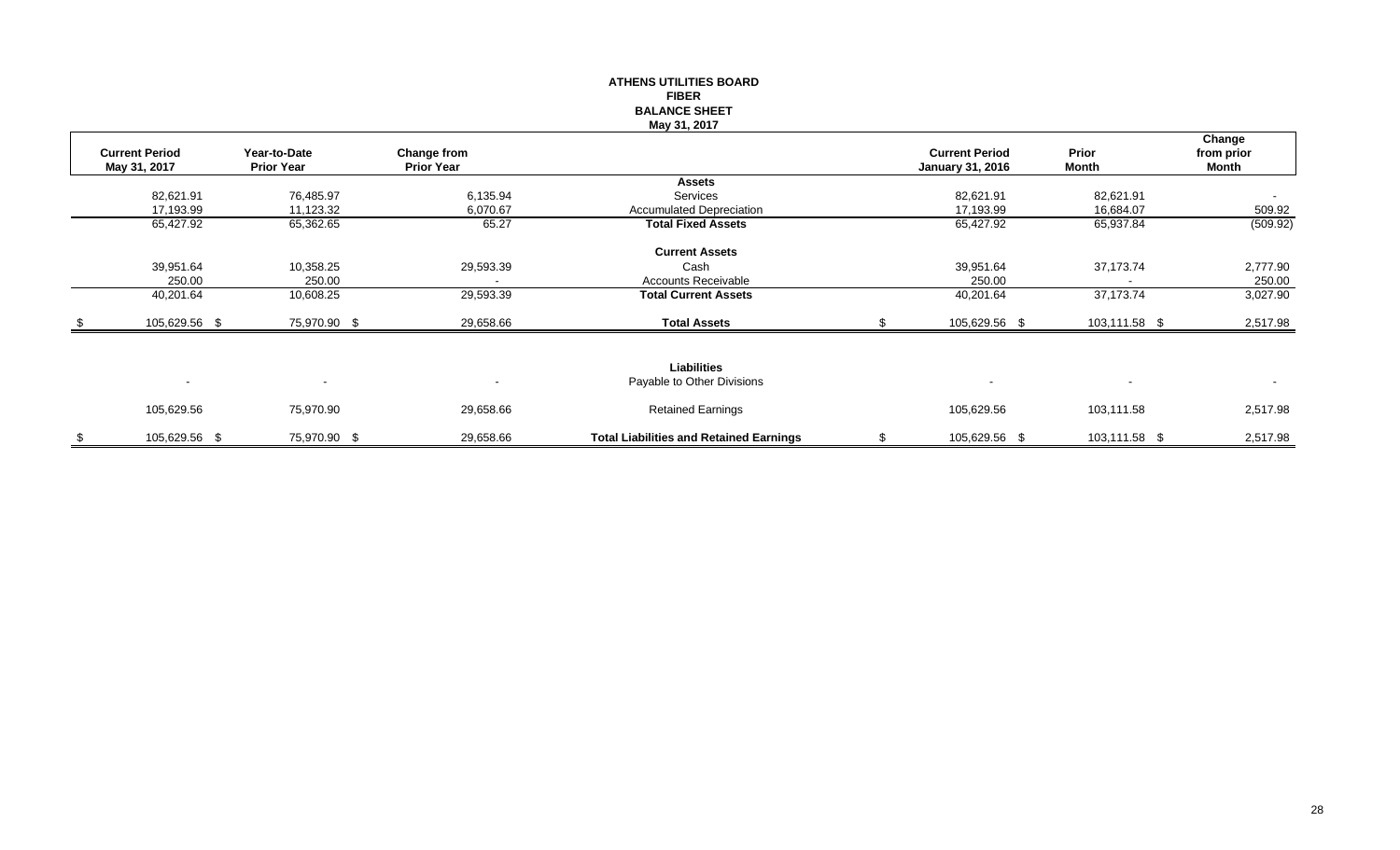|                              |                                   |                                        | May 31, 2017                                    |                                         |                                       |          |
|------------------------------|-----------------------------------|----------------------------------------|-------------------------------------------------|-----------------------------------------|---------------------------------------|----------|
| Year-to-Date<br>May 31, 2017 | Year-to-Date<br><b>Prior Year</b> | Variance<br>Favorable<br>(Unfavorable) |                                                 | Current<br><b>Month</b><br>May 31, 2017 | Current<br>Month<br><b>Prior Year</b> |          |
| 58,390.00                    | 40,154.00                         | 18,236.00                              | Revenue                                         | 5,250.00                                | 4,264.00                              | 986.00   |
|                              |                                   |                                        | <b>Operating and Maintenance Expenses</b>       |                                         |                                       |          |
|                              | 365.00                            | 365.00                                 | Overhead Line Expense                           | $\overline{\phantom{a}}$                | $\overline{\phantom{a}}$              | $\sim$   |
| 3,641.77                     | 3,641.77                          | $\sim$                                 | Administrative and General Expense              | 331.07                                  | 331.07                                | $\sim$   |
| 21,179.68                    | 20,440.77                         | (738.91)                               | <b>Telecom Expense</b>                          | 1,902.55                                | 2,027.28                              | 124.73   |
| $24,821.45$ \$               | 24,447.54 \$                      | (373.91)                               | <b>Total Operating and Maintenance Expenses</b> | 2,233.62 \$                             | 2,358.35 \$                           | 124.73   |
| 78.39                        | 11.31                             | 67.08                                  | Interest Income                                 | 11.52                                   | 2.56                                  | 8.96     |
|                              |                                   |                                        | <b>Other Operating Expense</b>                  |                                         |                                       |          |
| 5,609.12                     | 5,019.66                          | (589.46)                               | <b>Depreciation Expense</b>                     | 509.92                                  | 461.55                                | (48.37)  |
| \$<br>28,037.82 \$           | 10,698.11 \$                      | 17.339.71                              | Net Income                                      | 2,517.98 \$                             | 1,446.66 \$                           | 1,071.32 |

## Athens Utilities Board Profit and Loss Statement - Fiber